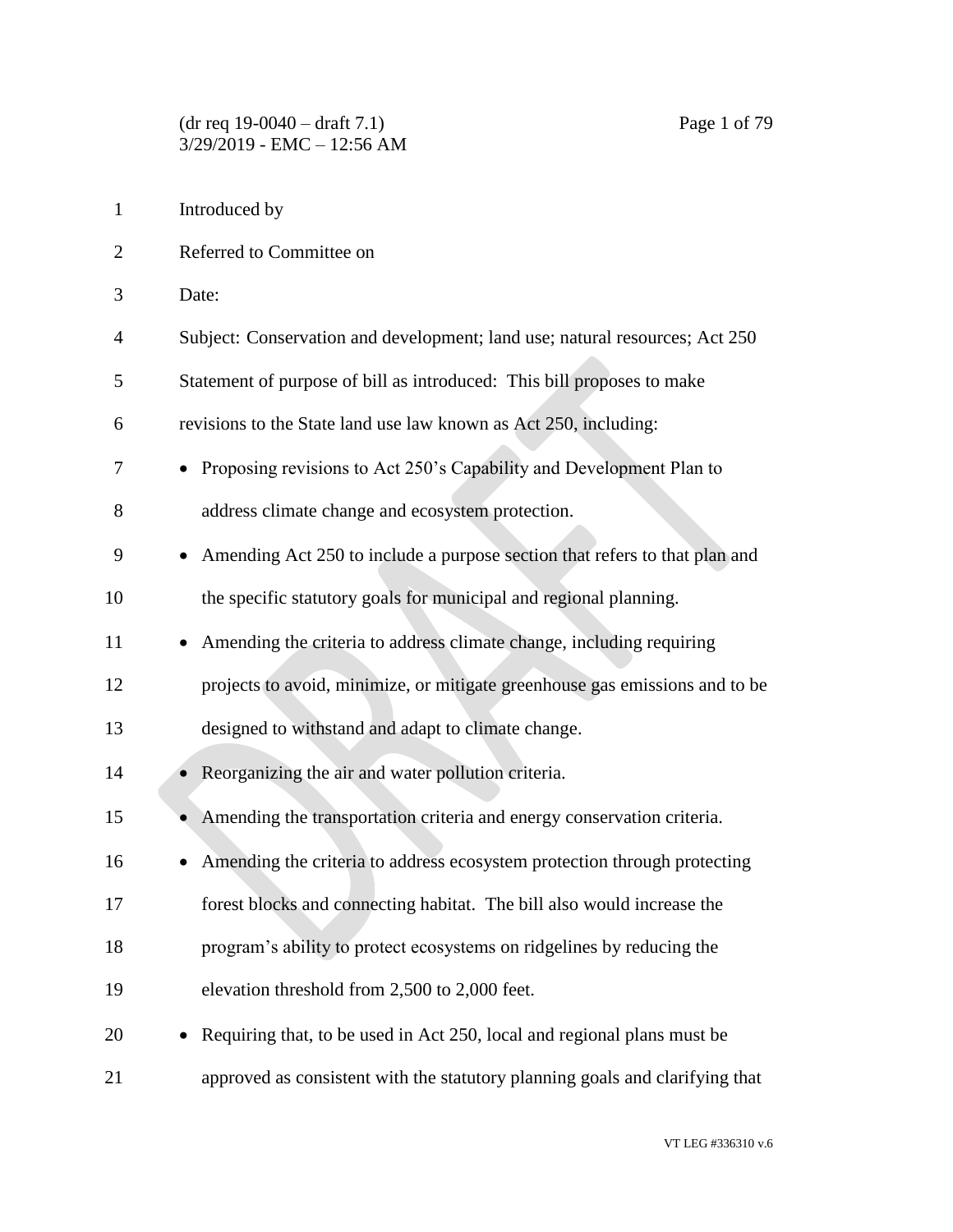| $\mathbf{1}$   | local and regional plan provisions apply to a project if they meet the same     |
|----------------|---------------------------------------------------------------------------------|
| $\overline{2}$ | standard of specificity applicable to statutes.                                 |
| 3              | As part of a balancing of interests to support economic development in          |
| 4              | compact centers while promoting a rural countryside and protecting              |
| 5              | important natural resources, amending Act 250 jurisdiction to allow             |
| 6              | municipalities to ensure compliance with the Act 250 criteria in centers        |
| 7              | receiving an enhanced designation under 24 V.S.A. chapter 76A and               |
| 8              | increasing Act 250 jurisdiction in critical resource areas and at interstate    |
| 9              | interchanges. Because the designation under 24 V.S.A. chapter 76A would         |
| 10             | affect jurisdiction, the bill provides for appeal of designation decisions.     |
| 11             | • Clarifying the definition of "commercial purpose" so that it is not necessary |
| 12             | to determine whether monies received are essential to sustain a project.        |
| 13             | Requiring the Development Cabinet to meet regularly.                            |
| 14             | Increasing the per diem rate for District Commissioners and the Board to        |
| 15             | \$100.                                                                          |
| 16             | Repealing the exemption for farming, logging, and forestry when those           |
| 17             | activities take place in critical resource areas.                               |
| 18             | Replacing the Natural Resources Board (NRB) with a Vermont<br>٠                 |
| 19             | Environmental Review Board (the Board), which would hear appeals from           |
| 20             | the District Commissions and the Agency of Natural Resources in addition        |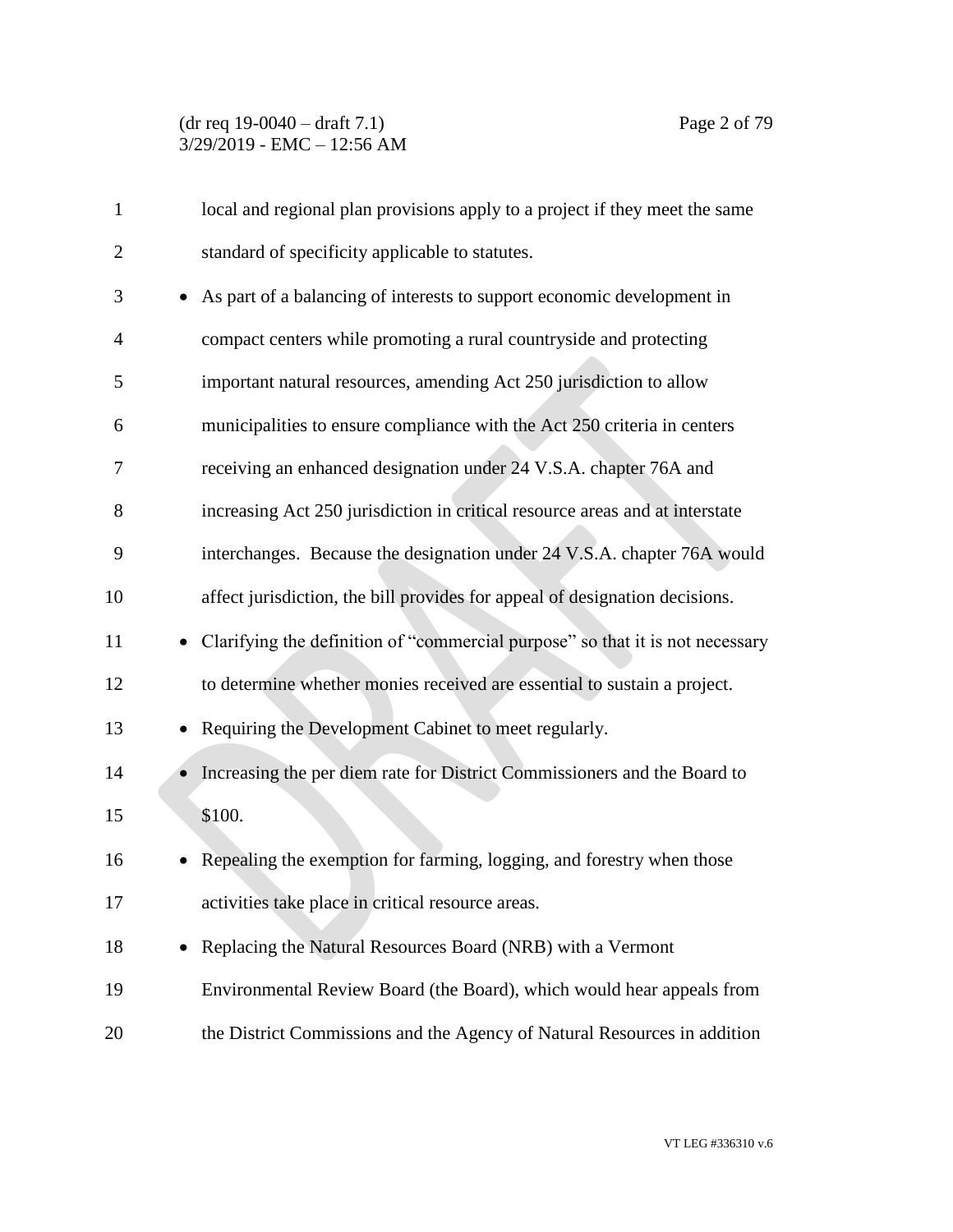# (dr req 19-0040 – draft 7.1) Page 3 of 79 3/29/2019 - EMC – 12:56 AM

| 1              | to the NRB's current duties. The Environmental Division of the Superior                     |
|----------------|---------------------------------------------------------------------------------------------|
| $\overline{2}$ | Court would continue to hear enforcement and local zoning appeals.                          |
| 3              | Reaffirming the supervisory authority in environmental matters of the<br>$\bullet$          |
| 4              | Board and District Commissions, in accordance with the original intent of                   |
| 5              | Act 250 as determined by the Vermont Supreme Court.                                         |
| 6              | Revising and clarifying the statutory authority on the use of other permits to<br>$\bullet$ |
| 7              | demonstrate compliance with the criteria, including ensuring the reliability                |
| 8              | of those other permits.                                                                     |
|                |                                                                                             |
|                |                                                                                             |
| 9              | An act relating to changes to Act 250                                                       |
| 10             | It is hereby enacted by the General Assembly of the State of Vermont:                       |
| 11             | *** Revisions to Capability and Development Plan ***                                        |
| 12             | Sec. 1. In 1973 Acts and Resolves No. 85, Sec. 7(a)(20) is added to read:                   |
| 13             | (20) GREENHOUSE GAS EMISSIONS AND CLIMATE CHANGE                                            |
| 14             | Climate change poses serious risks to human health and safety, functioning                  |
| 15             | ecosystems that support a diversity of species and economic growth, and                     |
| 16             | Vermont's tourist, forestry, and agricultural industries. The primary driver of             |
| 17             | climate change in Vermont and elsewhere is the increase of atmospheric                      |
| 18             | carbon dioxide from the burning of fossil fuels, which has a warming effect                 |
| 19             | that is amplified because atmospheric water vapor, another greenhouse gas,                  |
| 20             | increases as temperature rises. Vermont should minimize its emission of                     |
|                |                                                                                             |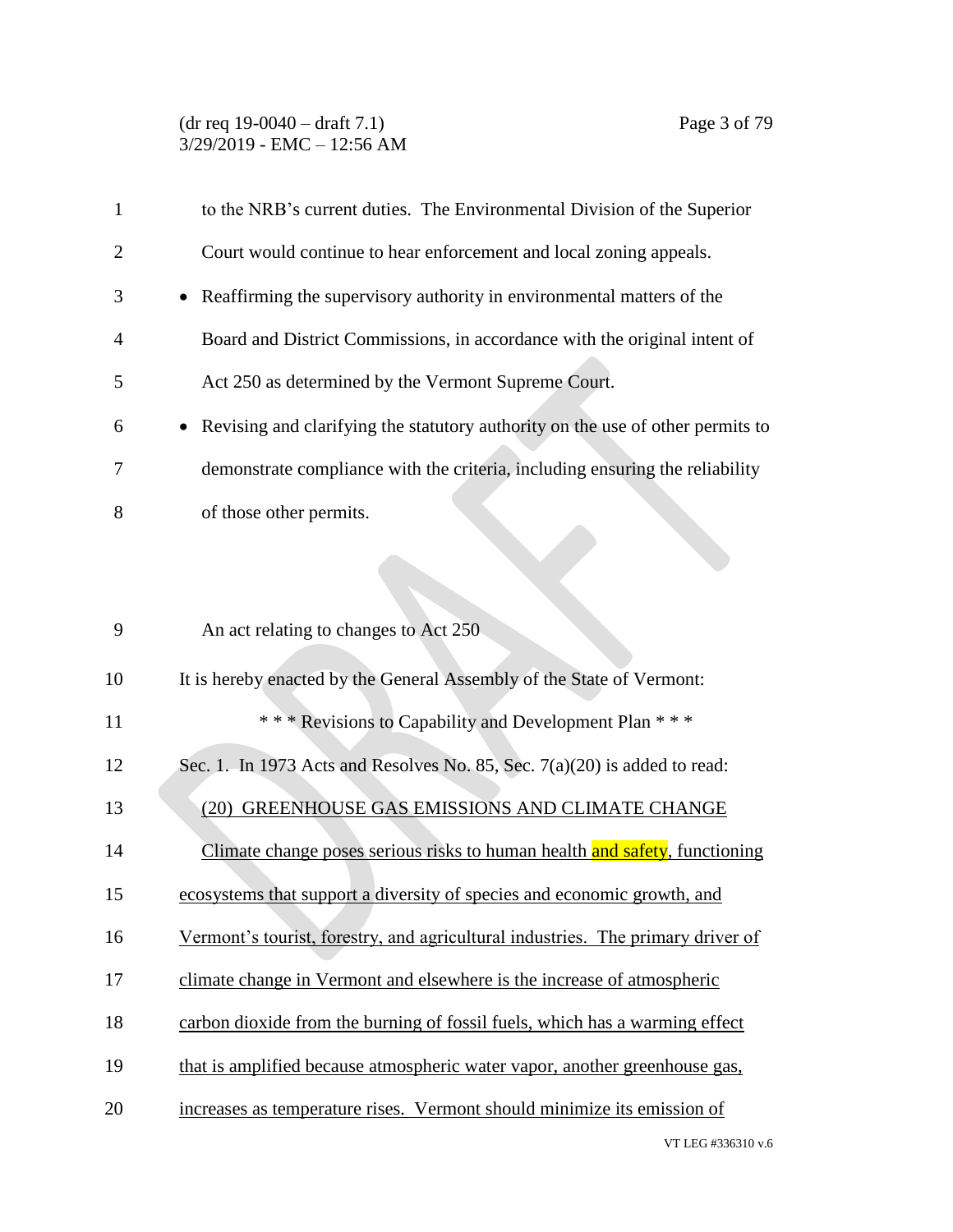(dr req 19-0040 – draft 7.1) Page 4 of 79 3/29/2019 - EMC – 12:56 AM

| greenhouse gases and, because the climate is changing, ensure that the design     |
|-----------------------------------------------------------------------------------|
| and materials used in development enable projects to withstand an increase in     |
| extreme weather events and adapt to other changes in the weather and              |
| environment.                                                                      |
| Sec. 2. 1973 Acts and Resolves No. 85, Sec. $7(a)(2)$ is amended to read:         |
| (2) ECOSYSTEM PROTECTION AND UTILIZATION OF                                       |
| NATURAL RESOURCES                                                                 |
| (A) Healthy ecosystems clean water, purify air, maintain soil,                    |
| regulate the climate, recycle nutrients, and provide food. They provide raw       |
| materials and resources for medicines and other purposes. They are at the         |
|                                                                                   |
| foundation of civilization and sustain the economy. These ecosystem services      |
| are the State's natural capital.                                                  |
| (B) Biodiversity is the key indicator of an ecosystem's health. A                 |
| wide variety of species copes better with threats than a limited number of        |
| species in large populations.                                                     |
| (C) Products of the land and the stone and minerals under the land, as            |
| well as the beauty of our landscape are principal natural resources of the state. |
| (D) Preservation Protection of healthy ecosystems in Vermont,                     |
| preservation of the agricultural and forest productivity of the land, and the     |
| economic viability of agricultural units, conservation of the recreational        |
|                                                                                   |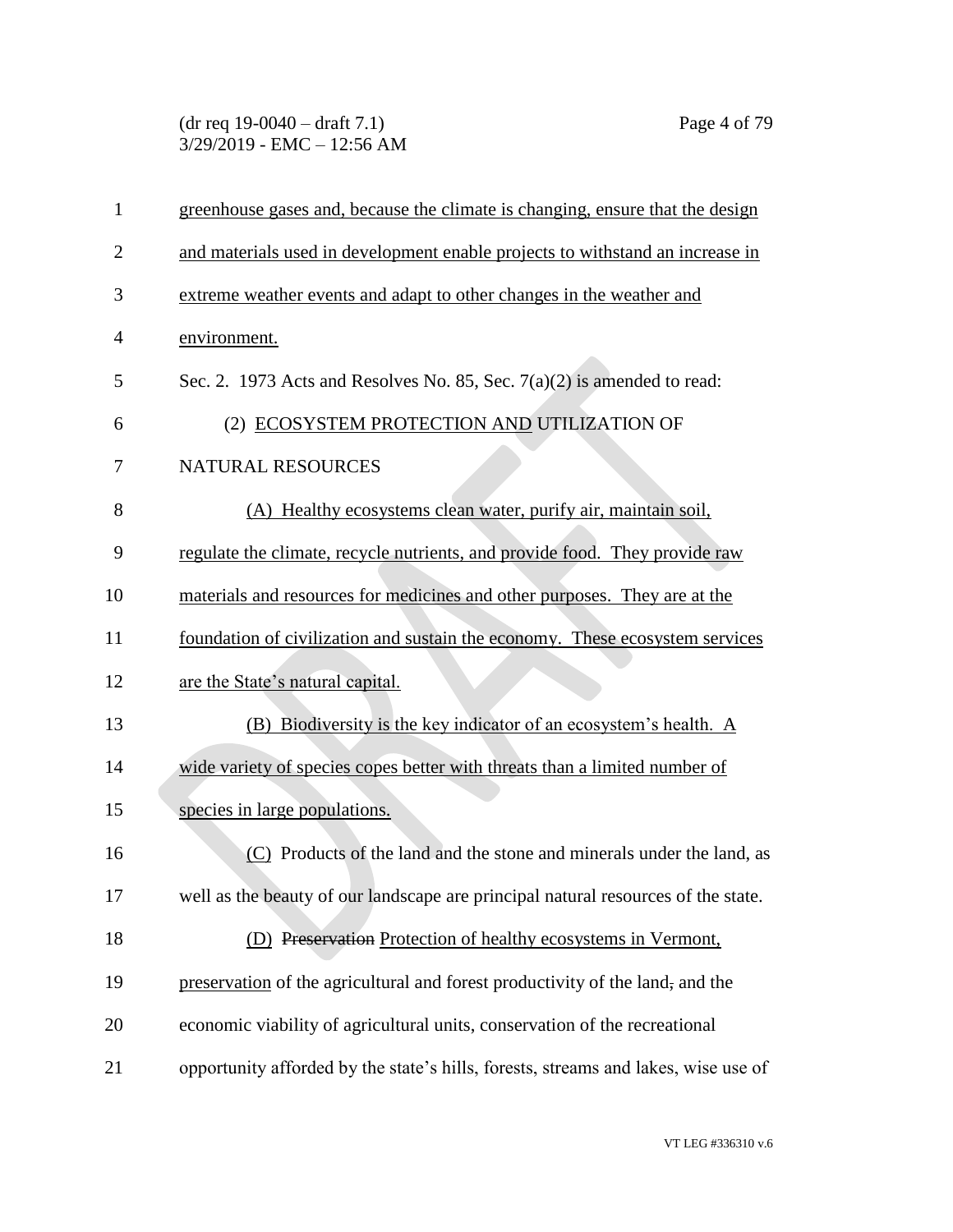# (dr req 19-0040 – draft 7.1) Page 5 of 79 3/29/2019 - EMC – 12:56 AM

| $\mathbf{1}$   | the state's non-renewable earth and mineral reserves, and protection of the       |
|----------------|-----------------------------------------------------------------------------------|
| $\overline{2}$ | beauty of the landscape are matters of public good. Uses which threaten or        |
| 3              | significantly inhibit these healthy ecosystems and the state's natural and scenic |
| 4              | resources should be permitted only when the public interest is clearly benefited  |
| 5              | thereby.                                                                          |
| 6              | *** Revisions to State Land Use Law ***                                           |
| 7              | Sec. 3. 10 V.S.A. chapter 151 is amended to read:                                 |
| 8              | Subchapter 1. General Provisions                                                  |
| 9              | § 6000. PURPOSE; CONSTRUCTION                                                     |
| 10             | The purposes of this chapter are to protect and conserve the environment of       |
| 11             | the State and to support the achievement of the goals of the Capability and       |
| 12             | Development Plan and of 24 V.S.A. § 4302(c). The chapter shall be construed       |
| 13             | broadly to effect these purposes.                                                 |
| 14             | § 6001. DEFINITIONS                                                               |
| 15             | In this chapter:                                                                  |
| 16             | (1) "Board" means the Natural Resources Vermont Environmental                     |
| 17             | Review Board.                                                                     |
| 18             | (2) "Capability and Development Plan" means the Plan prepared                     |
| 19             | pursuant to section 6042 of this title and adopted pursuant to 1973 Acts and      |
| 20             | Resolves No. 85, Secs. 6 and 7, as amended by this act.                           |
| 21             | $(3)(A)$ "Development" means each of the following:                               |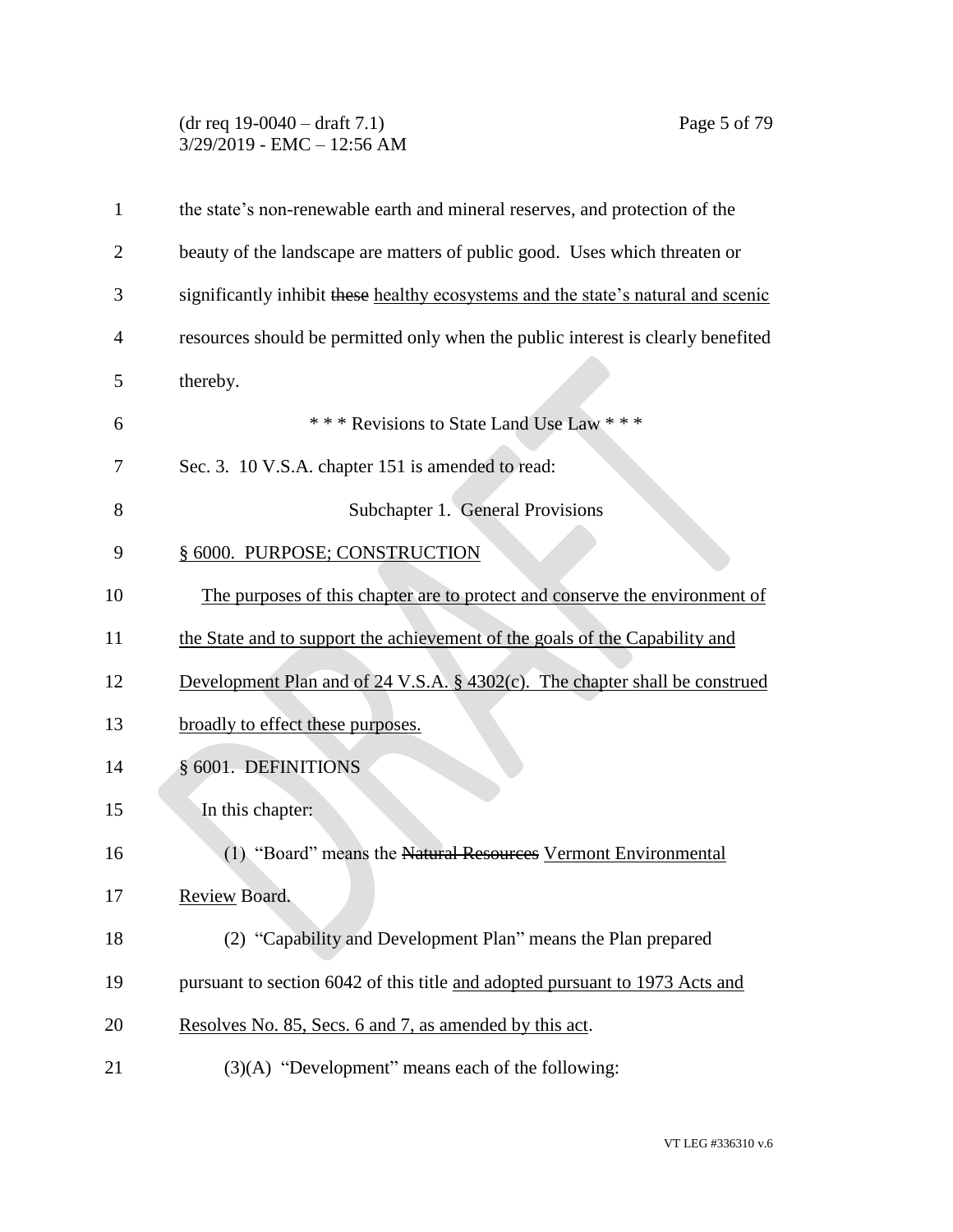### (dr req 19-0040 – draft 7.1) Page 6 of 79 3/29/2019 - EMC – 12:56 AM

| $\mathbf{1}$   | (i) The construction of improvements on a tract or tracts of land,                 |
|----------------|------------------------------------------------------------------------------------|
| $\overline{2}$ | owned or controlled by a person, involving more than 10 acres of land within a     |
| 3              | radius of five miles of any point on any involved land, for commercial or          |
| $\overline{4}$ | industrial purposes in a municipality that has adopted permanent zoning and        |
| 5              | subdivision bylaws.                                                                |
| 6              | (ii) The construction of improvements for commercial or                            |
| 7              | industrial purposes on more than one acre of land within a municipality that:      |
| 8              | (I) has not adopted permanent zoning and subdivision bylaws;                       |
| 9              | $or$                                                                               |
| 10             | (II) has adopted permanent zoning and subdivision bylaws, if                       |
| 11             | the municipality in which the proposed project is located has elected by           |
| 12             | ordinance, adopted under 24 V.S.A. chapter 59, to have this jurisdiction apply.    |
| 13             | (iii) The construction of improvements for commercial or                           |
| 14             | industrial purposes on a tract or tracts of land, owned or controlled by a person, |
| 15             | involving more than one acre of land within a municipality that has adopted        |
| 16             | permanent zoning and subdivision bylaws, if the municipality in which the          |
| 17             | proposed project is located has elected by ordinance, adopted under 24 V.S.A.      |
| 18             | chapter 59, to have this jurisdiction apply rural and working lands area.          |
| 19             | * * *                                                                              |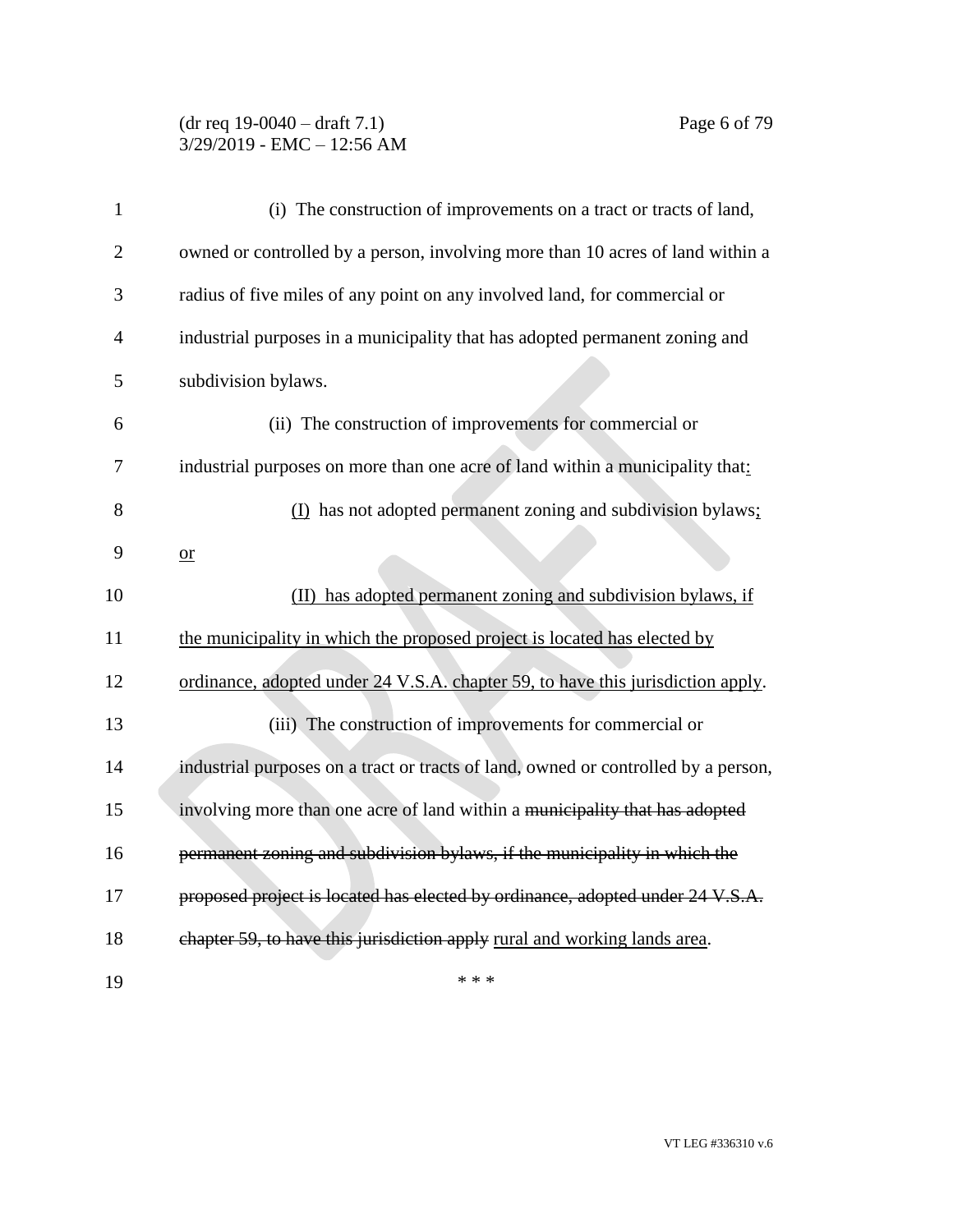## (dr req 19-0040 – draft 7.1) Page 7 of 79 3/29/2019 - EMC – 12:56 AM

| 1              | (vi) The construction of improvements for commercial, industrial,                   |
|----------------|-------------------------------------------------------------------------------------|
| $\overline{2}$ | or residential use at or above the elevation of $2,500$ 2,000 feet or in a critical |
| 3              | resource area below that elevation.                                                 |
| $\overline{4}$ | * * *                                                                               |
| 5              | The construction of improvements for commercial or<br>$(x_i)$                       |
| 6              | industrial purposes in an interchange area, unless it is within an existing         |
| 7              | settlement.                                                                         |
| 8              | The construction of improvements for a road or roads,<br>(xii)                      |
| 9              | incidental to the sale or lease of land, to provide access to or within a tract of  |
| 10             | land of more than one acre owned or controlled by a person. For the purposes        |
| 11             | of determining jurisdiction, any parcel of land which will be provided access       |
| 12             | by the road is land involved in the construction of the road. This jurisdiction     |
| 13             | shall not apply unless the road is to provide access to more than five parcels or   |
| 14             | is to be more than 800 feet in length. For the purpose of determining the           |
| 15             | length of a road, the length of all other roads within the tract of land            |
| 16             | constructed within any continuous period of ten years commencing after July         |
| 17             | 1, 2020 shall be included.                                                          |
| 18             | * * *                                                                               |
|                |                                                                                     |

(D) The word "development" does not include: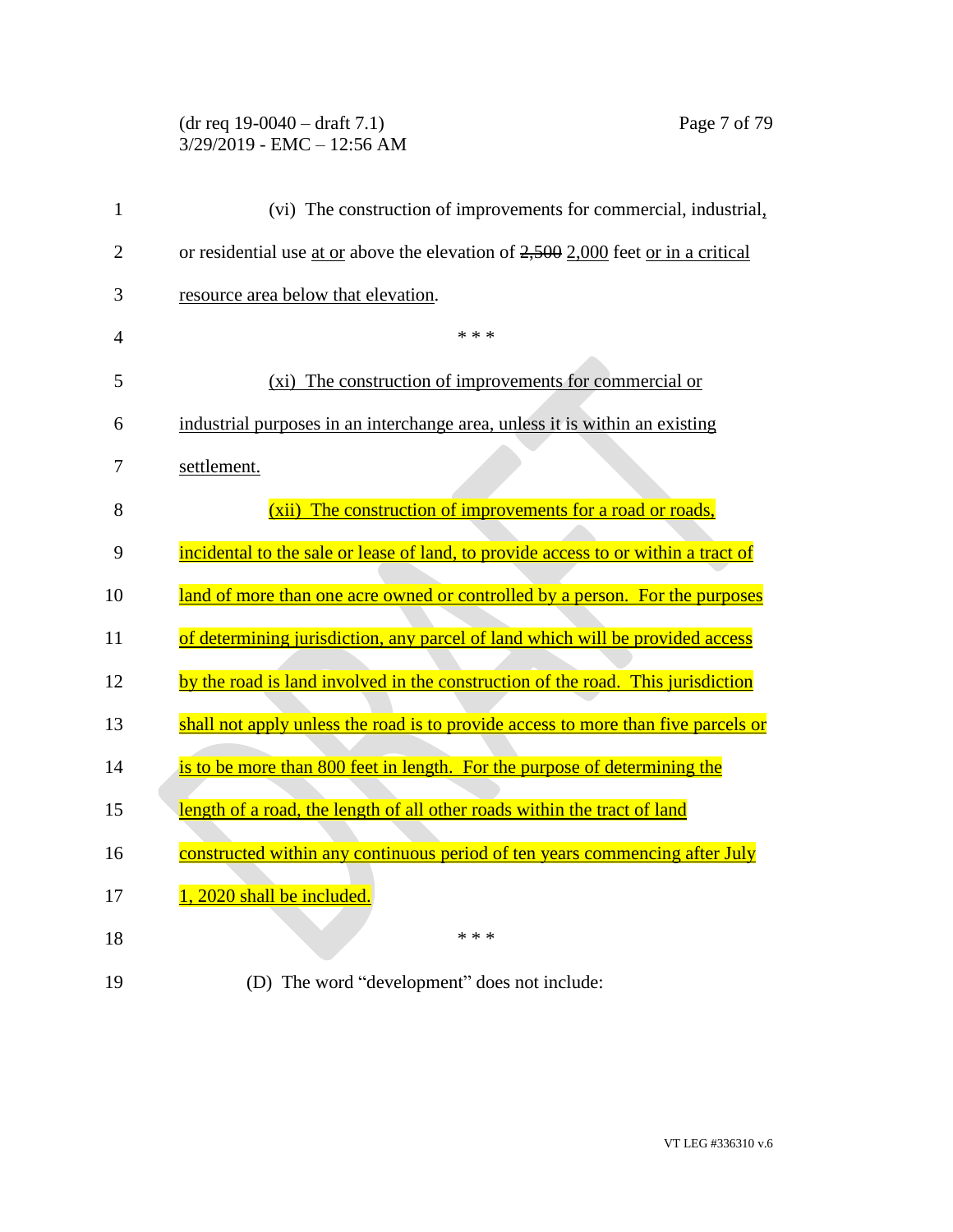## (dr req 19-0040 – draft 7.1) Page 8 of 79 3/29/2019 - EMC – 12:56 AM

| 1  | (i) The construction of improvements for farming, logging, or                    |
|----|----------------------------------------------------------------------------------|
| 2  | forestry purposes below the elevation of 2,500 2,000 feet, except when located   |
| 3  | in a critical resource area.                                                     |
| 4  | * * *                                                                            |
| 5  | The construction of improvements for commercial or<br>(iii)                      |
| 6  | industrial purposes within an area that has obtained an enhanced designation     |
| 7  | pursuant to 24 V.S.A. chapter 76A.                                               |
| 8  | * * *                                                                            |
| 9  | (vii) The construction of improvements below the elevation of                    |
| 10 | 2,500 2,000 feet for the onsite on-site storage, preparation, and sale of        |
| 11 | compost, provided that one of the following applies:                             |
| 12 | * * *                                                                            |
| 13 | (6) "Floodway" means the channel of a watercourse which is expected to           |
| 14 | flood on an average of at least once every 100 years and the adjacent land areas |
| 15 | which are required to carry and discharge the flood of the watercourse, as       |
| 16 | determined by the Secretary of Natural Resources with full consideration given   |
| 17 | to upstream impoundments and flood control projects. "Flood hazard area" has     |
| 18 | the same meaning as under section 752 of this title.                             |
| 19 | (7) "Floodway fringe" means an area which is outside a floodway and is           |
| 20 | flooded with an average frequency of once or more in each 100 years as           |
| 21 | determined by the Secretary of Natural Resources with full consideration given   |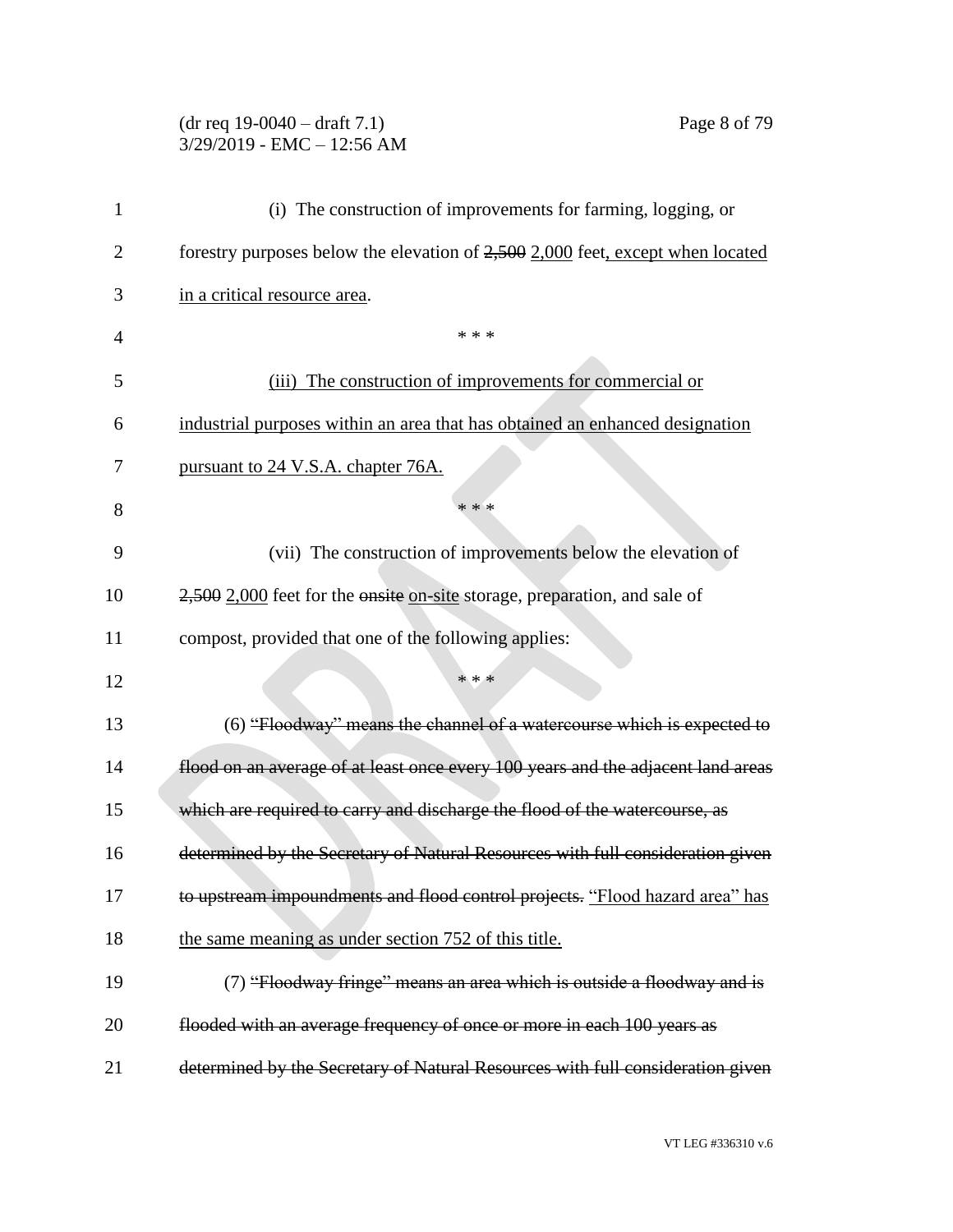#### (dr req 19-0040 – draft 7.1) Page 9 of 79 3/29/2019 - EMC – 12:56 AM

| 1              | to upstream impoundments and flood control projects. "River corridor" has the        |
|----------------|--------------------------------------------------------------------------------------|
| $\overline{2}$ | same meaning as under section 752 of this title.                                     |
| 3              | * * *                                                                                |
| $\overline{4}$ | (12) "Necessary wildlife habitat" means concentrated habitat which that              |
| 5              | is identifiable and is demonstrated as being decisive to the survival of a species   |
| 6              | of wildlife at any period in its life, including breeding and migratory periods.     |
| 7              | * * *                                                                                |
| 8              | $(19)(A)$ "Subdivision" means each of the following:                                 |
| 9              | (i) A tract or tracts of land, owned or controlled by a person,                      |
| 10             | which located outside an area that has received an enhanced designation under        |
| 11             | 24 V.S.A. chapter 76A, that the person has partitioned or divided for the            |
| 12             | purpose of resale into 10 or more lots within a radius of five miles of any point    |
| 13             | on any lot, or within the jurisdictional area of the same District Commission,       |
| 14             | within any continuous period of five years. In determining the number of lots,       |
| 15             | a lot shall be counted if any portion is <u>outside such an area and</u> within five |
| 16             | miles or within the jurisdictional area of the same District Commission.             |
| 17             | (ii) A tract or tracts of land, owned or controlled by a person,                     |
| 18             | which that the person has partitioned or divided for the purpose of resale into      |
| 19             | six or more lots, within a continuous period of five years, in a municipality        |
| 20             | which that does not have duly adopted permanent zoning and subdivision               |
| 21             | bylaws.                                                                              |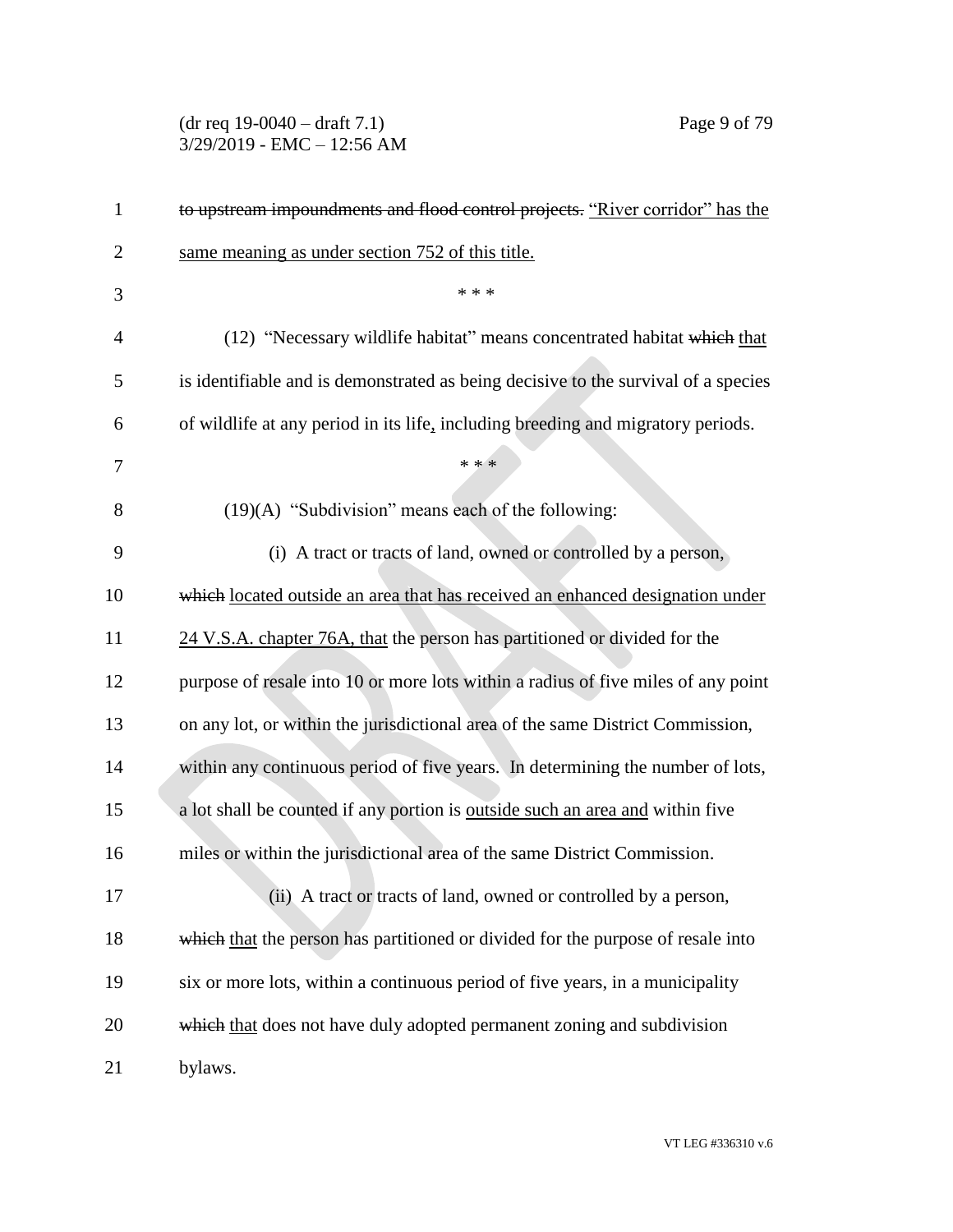# (dr req 19-0040 – draft 7.1) Page 10 of 79 3/29/2019 - EMC – 12:56 AM

| $\mathbf{1}$   | (iii) A tract or tracts of land, owned or controlled by a person, that                   |
|----------------|------------------------------------------------------------------------------------------|
| $\overline{c}$ | the person has partitioned or divided for the purpose of resale into <i>[number of</i> ] |
| 3              | <b>lots to be determined</b> or more lots, within a continuous period of five years, in  |
| 4              | a rural and working lands area.                                                          |
| 5              | (iv) A tract or tracts of land, owned or controlled by a person,                         |
| 6              | which that have been partitioned or divided for the purpose of resale into five          |
| 7              | or more separate parcels of any size within a radius of five miles of any point          |
| 8              | on any such parcel, and within any period of ten years, by public auction.               |
| 9              | (I) In this subdivision $(iii)$ (iv), "public auction" means any                         |
| 10             | auction advertised or publicized in any manner, or to which more than ten                |
| 11             | persons have been invited.                                                               |
| 12             | (II) If sales described under this subdivision $(iii)$ (iv) are of                       |
| 13             | interests that, when sold by means other than public auction, are exempt from            |
| 14             | the provisions of this chapter under the provisions of subsection 6081(b) of this        |
| 15             | title, the fact that these interests are sold by means of a public auction shall not,    |
| 16             | in itself, create a requirement for a permit under this chapter.                         |
| 17             | A tract or tracts of land, owned or controlled by a person,                              |
| 18             | located in a critical resource area, that have been partitioned or divided for the       |
| 19             | purpose of resale.                                                                       |
| 20             | (B) The word "subdivision" shall not include each of the following:                      |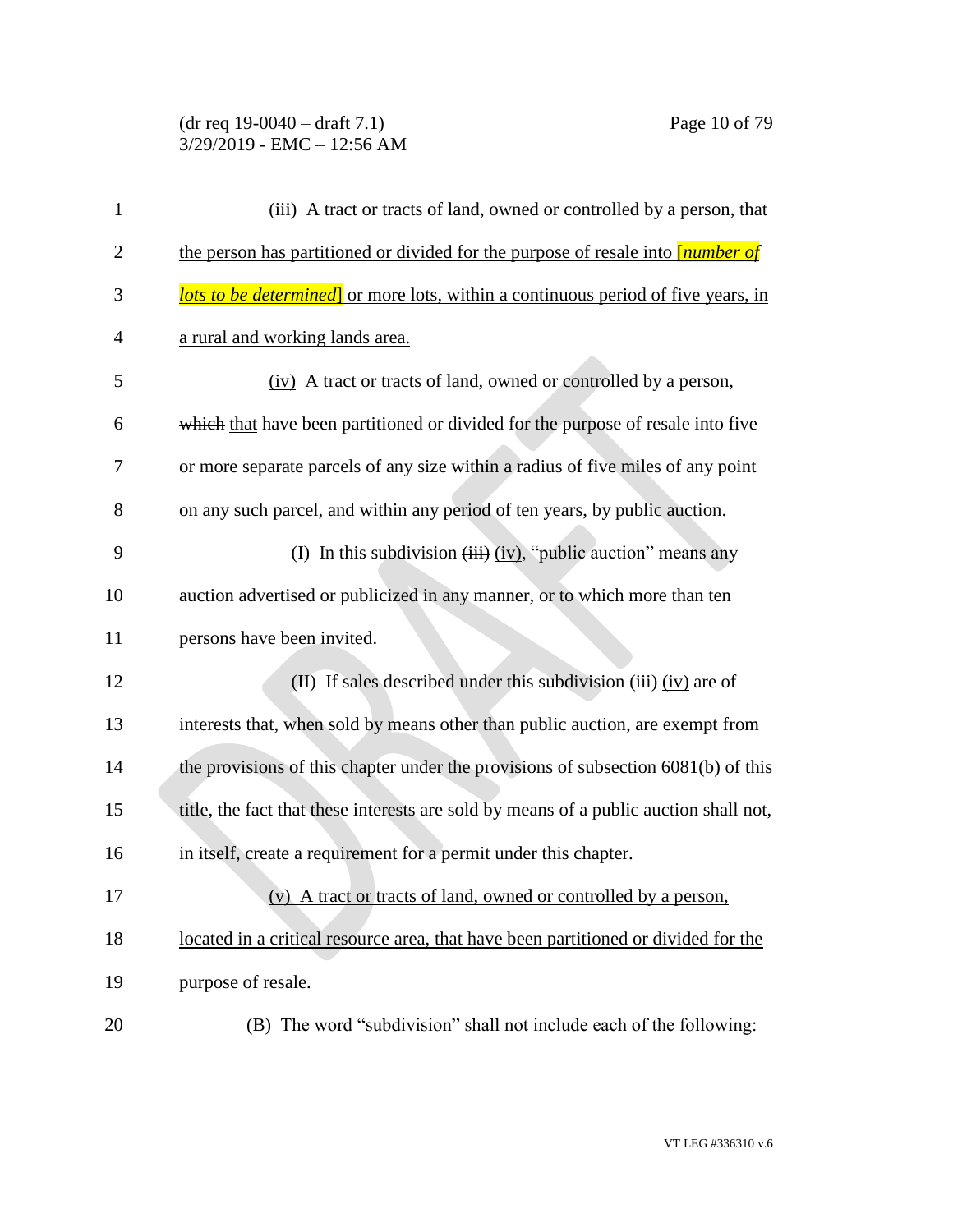#### (dr req 19-0040 – draft 7.1) Page 11 of 79 3/29/2019 - EMC – 12:56 AM

| 1              | (i) a lot or lots created for the purpose of conveyance to the State                 |
|----------------|--------------------------------------------------------------------------------------|
| $\overline{2}$ | or to a qualified organization, as defined under section 6301a of this title, if the |
| 3              | land to be transferred includes and will preserve a segment of the Long Trail;       |
| $\overline{4}$ | (ii) a lot or lots created for the purpose of conveyance to the State                |
| 5              | or to a "qualified holder" of "conservation rights and interest," as defined in      |
| 6              | section 821 of this title.                                                           |
| 7              | * * *                                                                                |
| 8              | (38) "Connecting habitat" refers to land or water, or both, that links               |
| 9              | patches of habitat within a landscape, allowing the movement, migration, and         |
| 10             | dispersal of wildlife and plants and the functioning of ecological processes. A      |
| 11             | connecting habitat may include recreational trails and improvements                  |
| 12             | constructed for farming, logging, or forestry purposes.                              |
| 13             | (39) "Forest block" means a contiguous area of forest in any stage of                |
| 14             | succession and not currently developed for nonforest use. A forest block may         |
| 15             | include recreational trails, wetlands, or other natural features that do not         |
| 16             | themselves possess tree cover and improvements constructed for farming,              |
| 17             | <u>logging, or forestry purposes.</u>                                                |
| 18             | (40) "Fragmentation" means the division or conversion of a forest block              |
| 19             | or connecting habitat by the separation of a parcel into two or more parcels; the    |
| 20             | construction, conversion, relocation, or enlargement of any building or other        |
| 21             | structure, or of any mining, excavation, or landfill; and any change in the use      |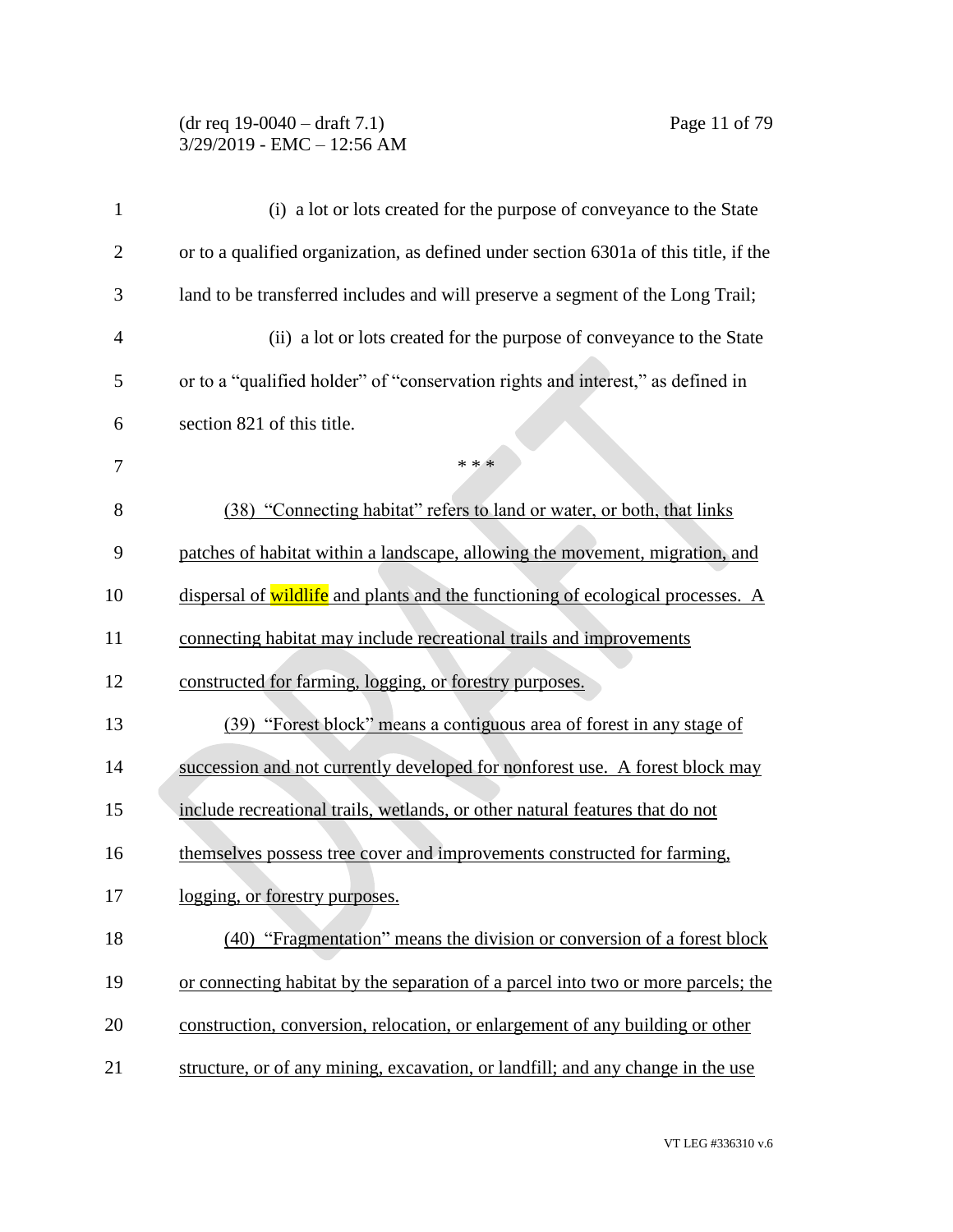(dr req 19-0040 – draft 7.1) Page 12 of 79 3/29/2019 - EMC – 12:56 AM

| $\mathbf{1}$   | of any building or other structure, or land, or extension of use of land.          |
|----------------|------------------------------------------------------------------------------------|
| $\overline{2}$ | However, fragmentation does not include the division or conversion of a forest     |
| 3              | block or connecting habitat by a recreational trail or by improvements             |
| $\overline{4}$ | constructed for farming, logging, or forestry purposes below the elevation of      |
| 5              | $2,500$ feet.                                                                      |
| 6              | (41) "Habitat" means the physical and biological environment in which              |
| 7              | a particular species of plant or wildlife lives.                                   |
| 8              | $(42)$ As used in subdivisions $(38)$ , $(39)$ , and $(41)$ of this section,       |
| 9              | "recreational trail" means a corridor that is not paved and that is used for       |
| 10             | recreational purposes, including hiking, walking, bicycling, cross-country         |
| 11             | skiing, snowmobiling, all-terrain vehicle riding, and horseback riding.            |
| 12             | (43) "Air contaminant" has the same meaning as under section 552 of                |
| 13             | this title.                                                                        |
| 14             | (44) "Commercial purpose" means the provision of facilities, goods, or             |
| 15             | services by a person other than for a municipal or State purpose to others in      |
| 16             | exchange for payment of a purchase price, fee, contribution, donation, or other    |
| 17             | object or service having value, regardless of whether the payment is essential     |
| 18             | to sustain the provision of the facilities, goods, or services.                    |
| 19             | (45) "Critical resource area" means a river corridor, a significant                |
| 20             | wetland as defined under section 902 of this title, land at or above 2,000 feet, a |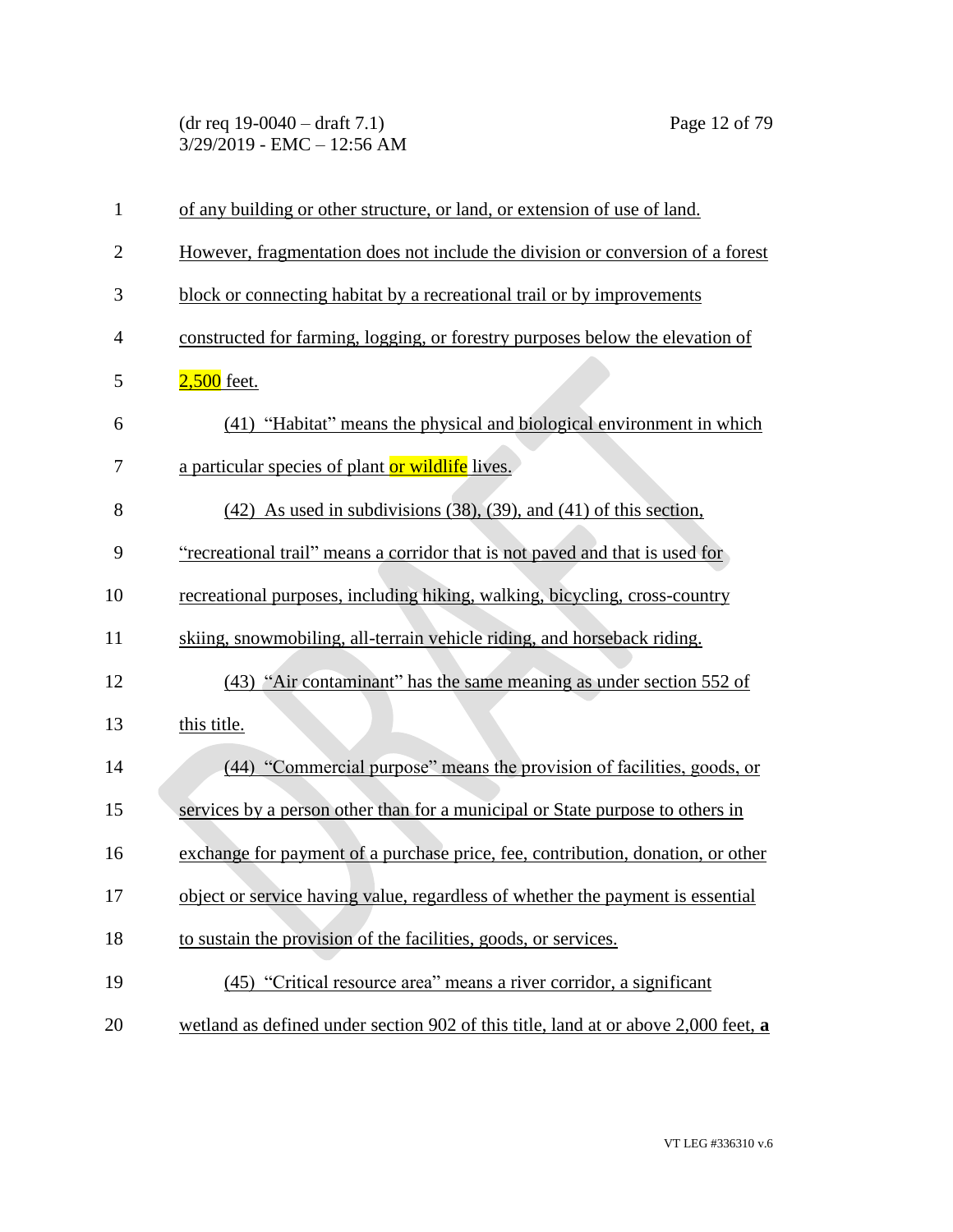(dr req 19-0040 – draft 7.1) Page 13 of 79 3/29/2019 - EMC – 12:56 AM

| $\mathbf{1}$   | ridgeline, and land characterized by slopes greater than 15 percent and shallow    |
|----------------|------------------------------------------------------------------------------------|
| $\overline{2}$ | depth to bedrock.                                                                  |
| 3              | (46) "Greenhouse gas" means carbon dioxide, methane, nitrous oxide,                |
| $\overline{4}$ | hydrofluorocarbons, perfluorocarbons, sulfur hexafluoride, and any other           |
| 5              | chemical or physical substance that is emitted into the air and that the           |
| 6              | Secretary of Natural Resources or District Commission reasonably anticipates       |
| 7              | to cause or contribute to climate change.                                          |
| 8              | (47) "Interchange area" means the land within a 3,000-foot radius of an            |
| 9              | interstate interchange, except for land within an existing settlement. The         |
| 10             | radius shall be measured from the midpoint of the interconnecting roadways         |
| 11             | within the interchange.                                                            |
| 12             | (48) "Rural and working lands area" means an area that is not an                   |
| 13             | existing settlement or a critical resource area.                                   |
| 14             | (49) "Technical determination" means a decision that results from the              |
| 15             | application of scientific, engineering, or other similar expertise to the facts to |
| 16             | determine whether activity for which a permit is requested meets the standards     |
| 17             | for issuing the permit under statute and rule. The term does not include an        |
| 18             | interpretation of a statute or rule.                                               |
| 19             | (50) "Ridgeline" means a line marking or following a ridge, top of a hill,         |
| 20             | or ledged area, behind which is open space or horizon.                             |
| 21             | § 6001e COMMERCIAL COMPOSTING FACILITY; CIRCUMVENTION                              |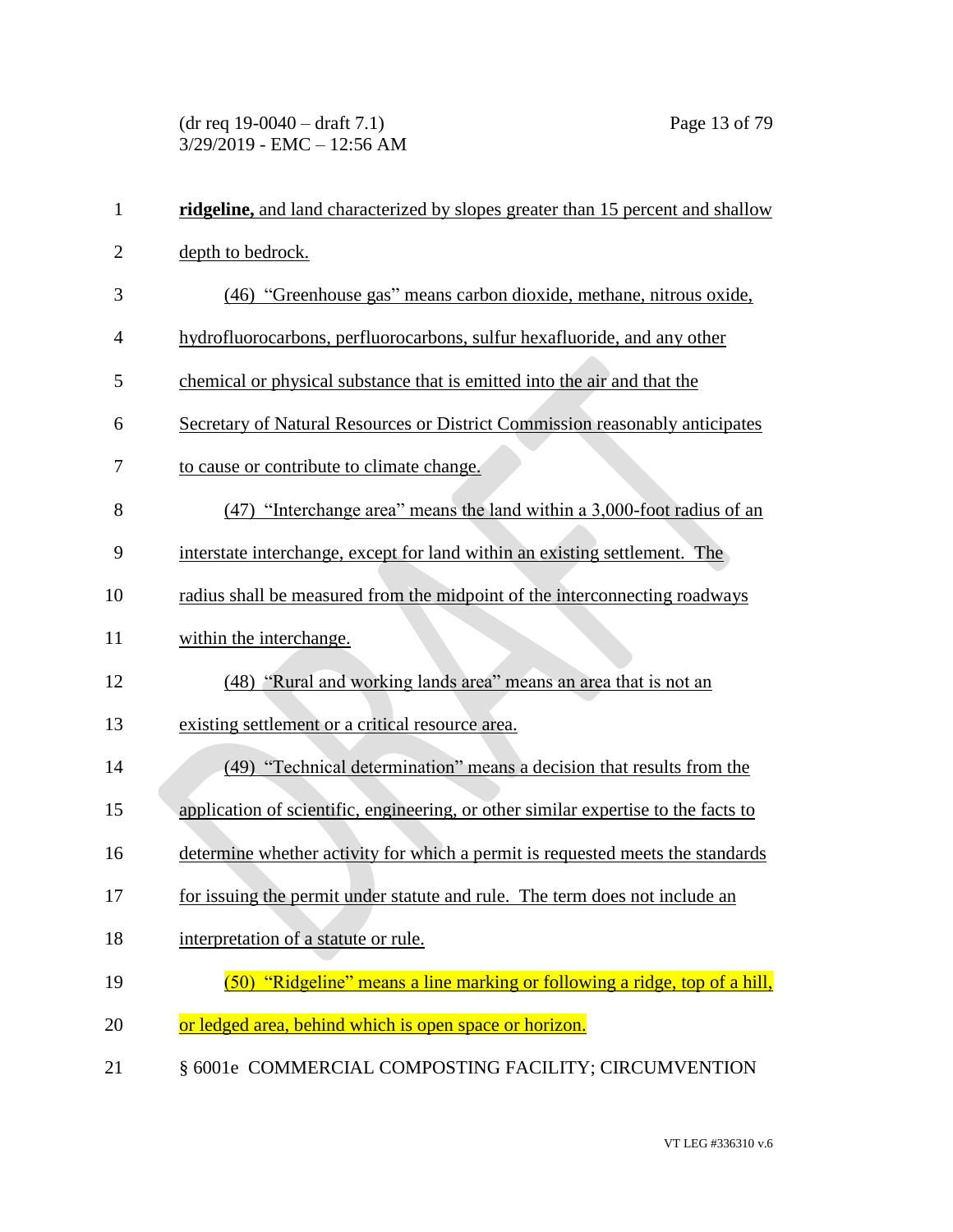## (dr req 19-0040 – draft 7.1) Page 14 of 79 3/29/2019 - EMC – 12:56 AM

| 1  | Notwithstanding subdivisions $6001(3)(D)(\n$ i)(I)-(VI) of this title, a       |
|----|--------------------------------------------------------------------------------|
| 2  | permit under this chapter may be required for the construction of              |
| 3  | improvements below the elevation of $2,500$ 2,000 feet for the onsite on-site  |
| 4  | storage, preparation, and sale of compost if the Chair of the District         |
| 5  | Commission, based on the information available to the Chair, determines that   |
| 6  | action has been taken to circumvent the requirements of this chapter.          |
| 7  | * * *                                                                          |
| 8  | Subchapter 2. Administration                                                   |
| 9  | § 6021. BOARD; VACANCY, REMOVAL                                                |
| 10 | A Natural Resources Establishment. The Vermont Environmental<br>(a)            |
| 11 | Review Board is created to hear appeals and adopt rules.                       |
| 12 | (1) The Board shall consist of five members nominated, appointed, and          |
| 13 | confirmed in the manner of a superior judge by the Governor, with the advice   |
| 14 | and consent of the Senate, so that one appointment expires in each year. The   |
| 15 | Chair shall be a full-time position. In making these appointments, the         |
| 16 | Governor and the Senate shall give consideration to candidates shall be sought |
| 17 | who have experience, expertise, or skills relating to the environment or land  |
| 18 | use.                                                                           |
| 19 | (A) The Governor shall appoint a chair of the Board, a position that           |
| 20 | shall be a full-time position.                                                 |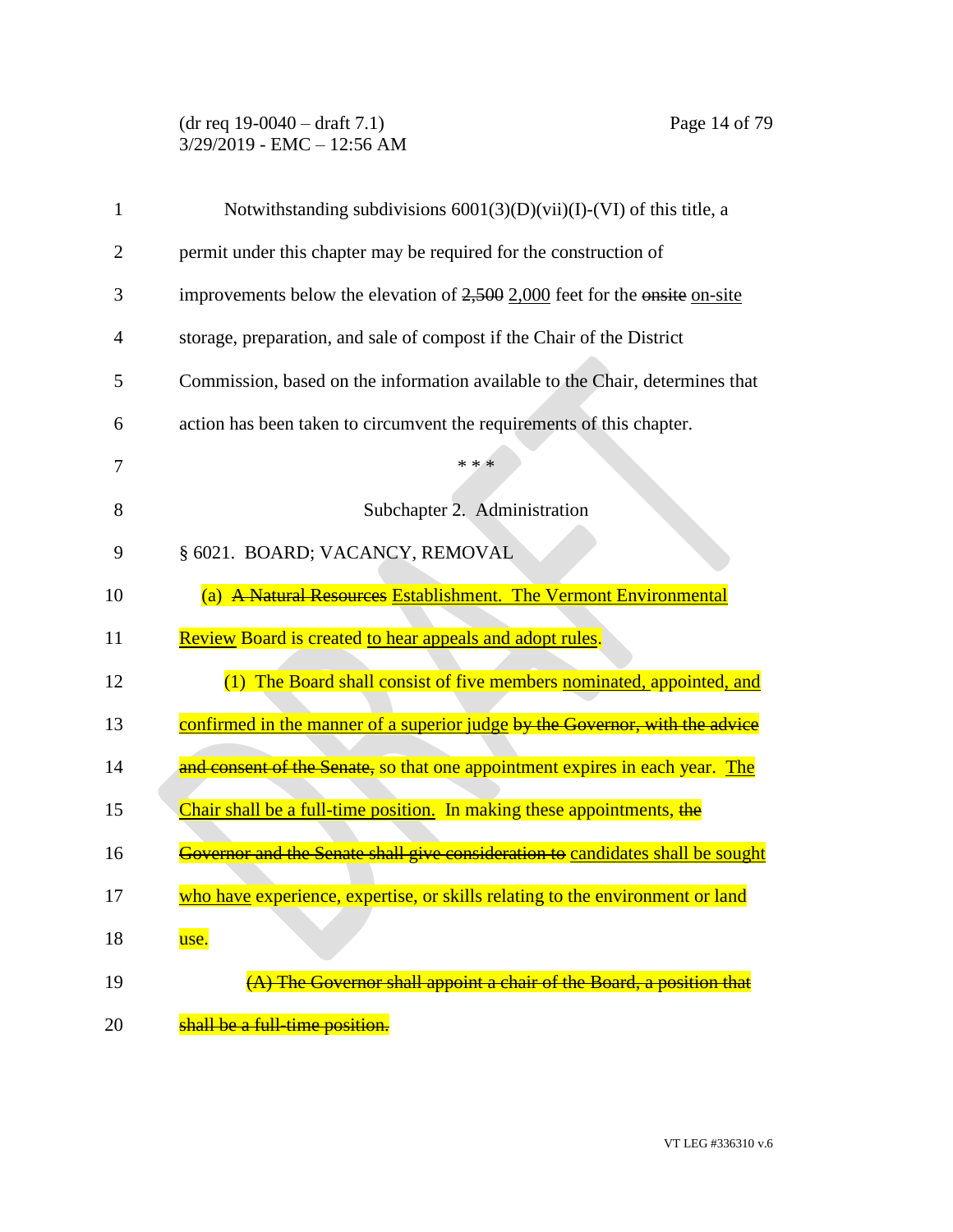(dr req 19-0040 – draft 7.1) Page 15 of 79 3/29/2019 - EMC – 12:56 AM

| 1              | (B) Following initial appointments, the members, except for the                     |
|----------------|-------------------------------------------------------------------------------------|
| $\overline{2}$ | Chair, shall be appointed for terms of four years.                                  |
| 3              | (2) The Governor shall appoint up to five persons, with preference given            |
| $\overline{4}$ | to former Environmental Board, Natural Resources Board, or District                 |
| 5              | Commission members, with the advice and consent of the Senate, to serve as          |
| 6              | alternates for Board members.                                                       |
| 7              | (A) Alternates shall be appointed for terms of four years, with initial             |
| 8              | appointments being staggered.                                                       |
| 9              | (B) The Chair of the Board may assign alternates to sit on specific                 |
| 10             | matters before the Board, in situations where fewer than five members are           |
| 11             | available to serve.                                                                 |
| 12             | (b) Any vacancy occurring in the membership of the Board shall be filled            |
| 13             | by the Governor for the unexpired portion of the term. Terms; vacancy;              |
| 14             | succession. The term of each appointment subsequent to the initial                  |
| 15             | appointments described in subdivision $(a)(2)$ of this section shall be four years. |
| 16             | Any appointment to fill a vacancy shall be for the unexpired portion of the         |
| 17             | term vacated. A member wishing to succeed himself or herself in office may          |
| 18             | seek reappointment under the terms of this section.                                 |
| 19             | (c) Removal. Notwithstanding the provisions of $3 \text{ V.S.A. } § 2004$ , members |
| 20             | shall be removable for cause only, except the Chair, who shall serve at the         |
| 21             | pleasure of the Governor.                                                           |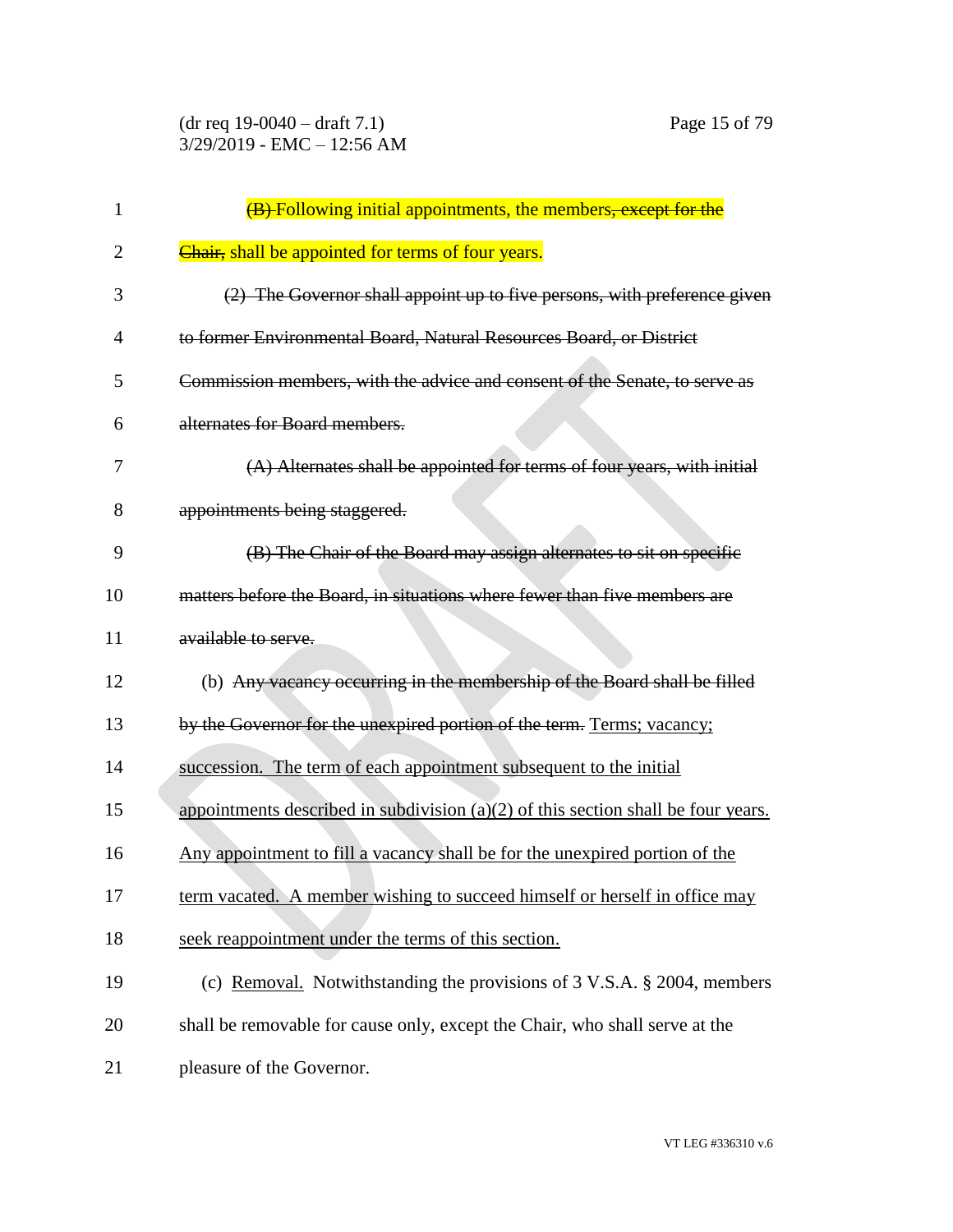| $\mathbf{1}$   | (d) The Chair of the Board, upon request of the Chair of a District              |
|----------------|----------------------------------------------------------------------------------|
| $\overline{2}$ | Commission, may appoint and assign former Commission members to sit on           |
| 3              | specific Commission cases when some or all of the regular members and            |
| $\overline{4}$ | alternates of the District Commission are disqualified or otherwise unable to    |
| 5              | serve. Use of alternates. When a member of the Board is unavailable to hear a    |
| 6              | case, the Chair may appoint an alternate member to hear the case.                |
| 7              | (e) Retirement from office. When a Board member or alternate who hears           |
| 8              | all or a substantial part of a case retires from office before the case is       |
| 9              | completed, he or she shall remain a member of the Board for the purpose of       |
| 10             | concluding and deciding that case and signing the findings and judgments         |
| 11             | involved. A retiring Chair shall also remain a member for the purpose of         |
| 12             | certifying questions of law if a party appeals to the Supreme Court.             |
| 13             | (f) Completion of case. A case shall be deemed completed when the Board          |
| 14             | enters a final decision even though that decision is appealed to the Supreme     |
| 15             | Court and remanded by that Court.                                                |
| 16             | (g) Court of record; jurisdiction. The Board shall have the powers of a          |
| 17             | court of record in the determination and adjudication of all matters within its  |
| 18             | jurisdiction. It may initiate proceedings on any matter within its jurisdiction. |
| 19             | It may render judgments and enforce the same by any suitable process issuable    |
| 20             | by courts in this State. An order issued by the Board on any matter within its   |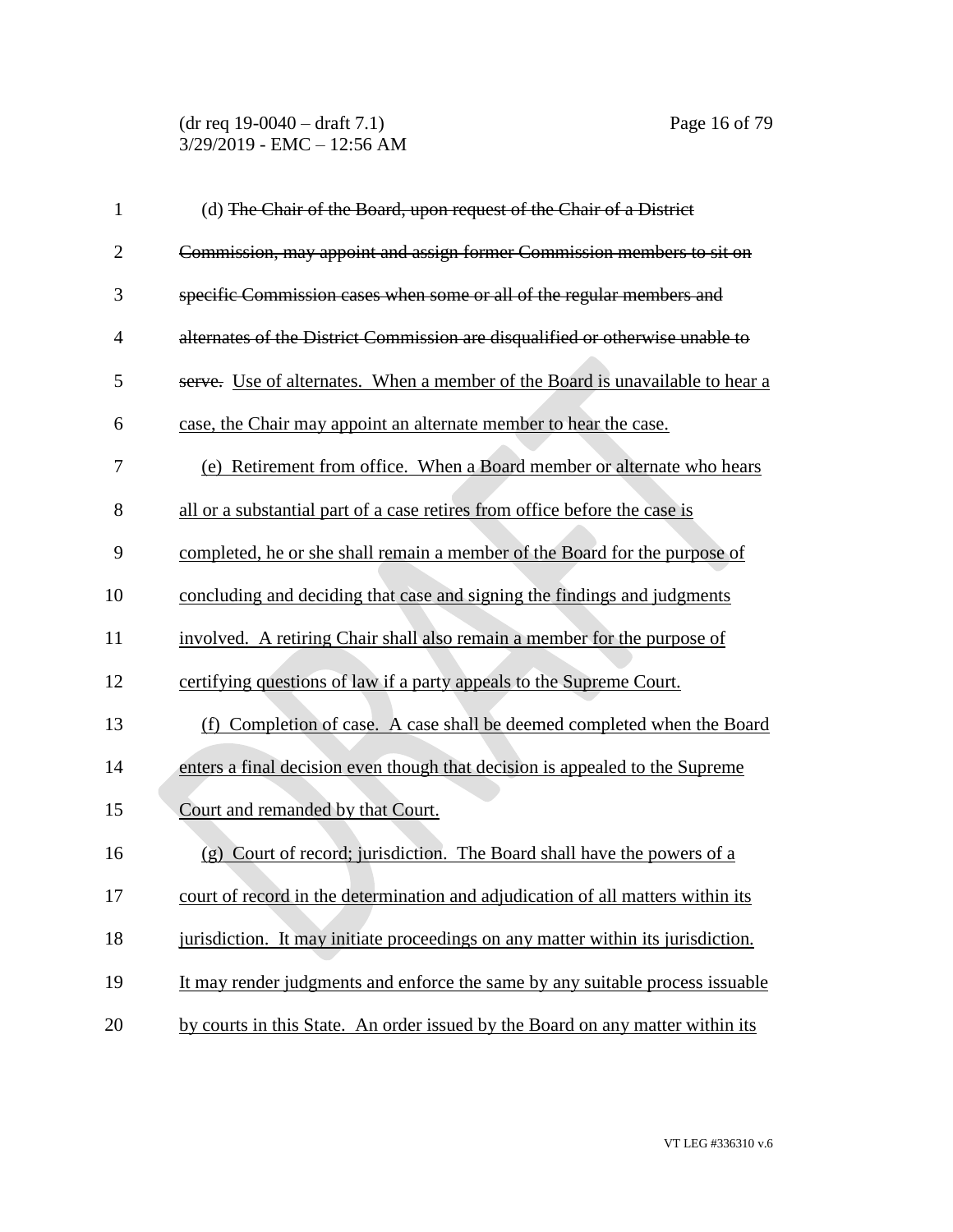#### (dr req 19-0040 – draft 7.1) Page 17 of 79 3/29/2019 - EMC – 12:56 AM

| $\mathbf{1}$   | jurisdiction shall have the effect of a judicial order. The Board's jurisdiction  |
|----------------|-----------------------------------------------------------------------------------|
| $\overline{2}$ | shall include:                                                                    |
| 3              | (1) the issuance of declaratory rulings on the applicability of this chapter      |
| $\overline{4}$ | and rules or orders issued under this chapter, pursuant to 3 V.S.A. § 808; and    |
| 5              | (2) the issuance of decisions on appeals pursuant to section 6089 and             |
| 6              | chapter 219 of this title.                                                        |
| 7              | (h) Hearing officers. One Board member or any officer or employee of the          |
| 8              | Board duly appointed by the Chair of the Board may inquire into and examine       |
| 9              | any matter within the jurisdiction of the Board.                                  |
| 10             | (1) A hearing officer may hold any hearing on any matter within the               |
| 11             | jurisdiction of the Board.                                                        |
| 12             | Hearings conducted by a hearing officer shall be in accordance with               |
| 13             | 3 V.S.A. §§ 809–814. A hearing officer may administer oaths and exercise the      |
| 14             | powers of the Board necessary to hear and determine a matter for which the        |
| 15             | officer was appointed. A hearing officer shall report his or her findings of fact |
| 16             | in writing to the Board in the form of a proposal for decision. A copy shall be   |
| 17             | served upon the parties pursuant to 3 V.S.A. § 811. However, judgment on          |
| 18             | those findings shall be rendered only by a majority of the Board.                 |
| 19             | § 6022. PERSONNEL                                                                 |
| 20             | (a) Regular personnel. The Board may appoint retain legal counsel.                |
| 21             | scientists, engineers, experts, investigators, temporary employees, and           |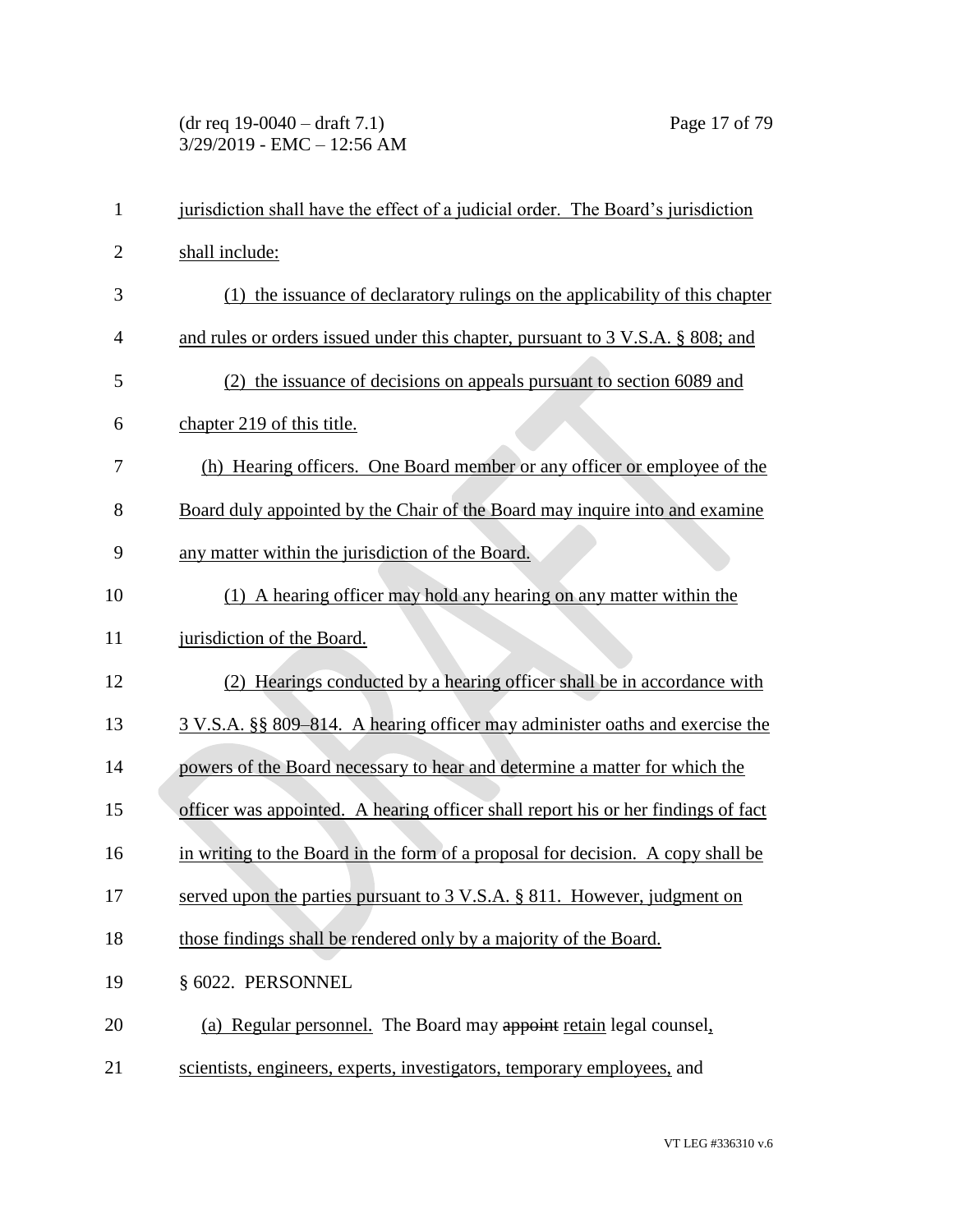(dr req 19-0040 – draft 7.1) Page 18 of 79 3/29/2019 - EMC – 12:56 AM

| $\mathbf{1}$   | administrative personnel, as it finds necessary in carrying out its duties, unless |
|----------------|------------------------------------------------------------------------------------|
| $\overline{2}$ | the Governor shall otherwise provide and may authorize the District                |
| 3              | Commissions to use funds to retain personnel to assist on matters within its       |
| 4              | jurisdiction, including oversight and monitoring of permit compliance.             |
| 5              | Personnel employed by the District Commissions shall not report to the Board.      |
| 6              | (b) Personnel for particular proceedings.                                          |
| 7              | (1) Retention.                                                                     |
| 8              | (A) The Board may authorize or retain legal counsel, official                      |
| 9              | stenographers, expert witnesses, advisors, temporary employees, and other          |
| 10             | research services:                                                                 |
| 11             | (i) to assist the Board in any proceeding before it under this                     |
| 12             | chapter or chapter 219 of this title; and                                          |
| 13             | (ii) to monitor compliance with any formal opinion of the Board                    |
| 14             | or a District Commission.                                                          |
| 15             | (B) The personnel authorized by this section shall be in addition to               |
| 16             | the regular personnel of the Board. The Board shall fix the amount of              |
| 17             | compensation and expenses to be paid to such additional personnel.                 |
| 18             | (2) Assessment of costs.                                                           |
| 19             | (A) The Board may allocate to an applicant the portion of its                      |
| 20             | expenses incurred by retaining additional personnel for a proceeding. On           |
| 21             | petition of an applicant to which costs are proposed to be allocated, the Board    |
|                |                                                                                    |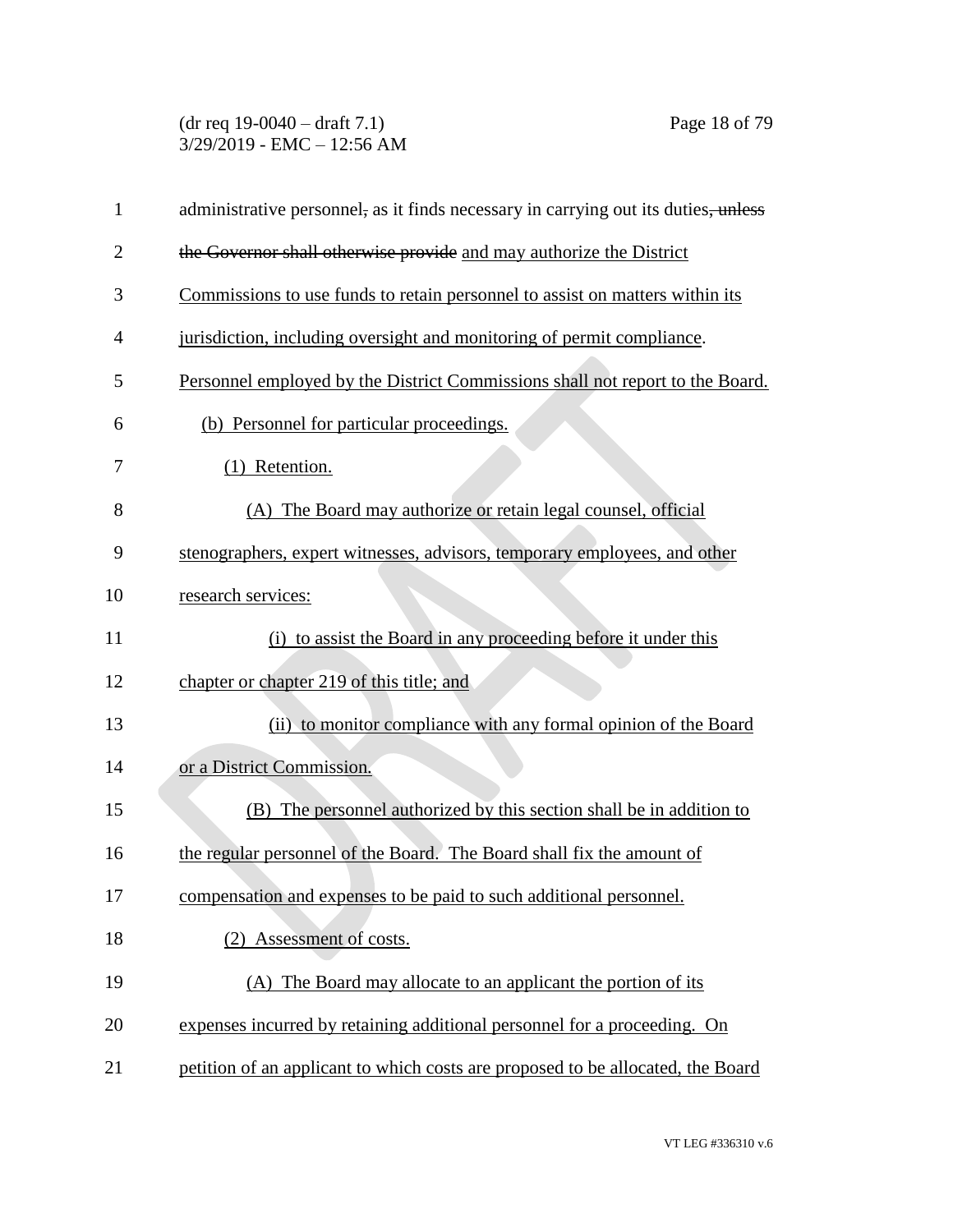| $\mathbf{1}$   | shall review and determine, after opportunity for hearing, the necessity and    |
|----------------|---------------------------------------------------------------------------------|
| $\overline{2}$ | reasonableness of those costs, having due regard for the size and complexity of |
| 3              | the project, and may amend or revise an allocation.                             |
| $\overline{4}$ | (B) Prior to allocating costs, the Board shall make a determination of          |
| 5              | the purpose and use of the funds to be raised under this section, identify the  |
| 6              | recipient of the funds, provide for allocation of costs among applicants to be  |
| 7              | assessed, indicate an estimated duration of the proceedings, and estimate the   |
| 8              | total costs to be imposed. With the approval of the Board, estimates may be     |
| 9              | revised as necessary. From time to time during the progress of the work, the    |
| 10             | Board shall render to the applicant detailed statements showing the amount of   |
| 11             | money expended or contracted for in the work of additional personnel, which     |
| 12             | statements shall be paid into the State Treasury at the time and in the manner  |
| 13             | as the Board may reasonably direct.                                             |
| 14             | (C) All payments for costs allocated pursuant to this section shall be          |
| 15             | deposited into the fund created under section 6029 of this title.               |
| 16             | * * *                                                                           |
| 17             | § 6025. RULES                                                                   |
| 18             | (a) The Board may adopt rules of procedure for itself and the District          |
| 19             | Commissions. The Board shall adopt rules of procedure that govern appeals       |
| 20             | and other contested cases before it and are consistent with this chapter and    |
| 21             | chapter 219 of this title.                                                      |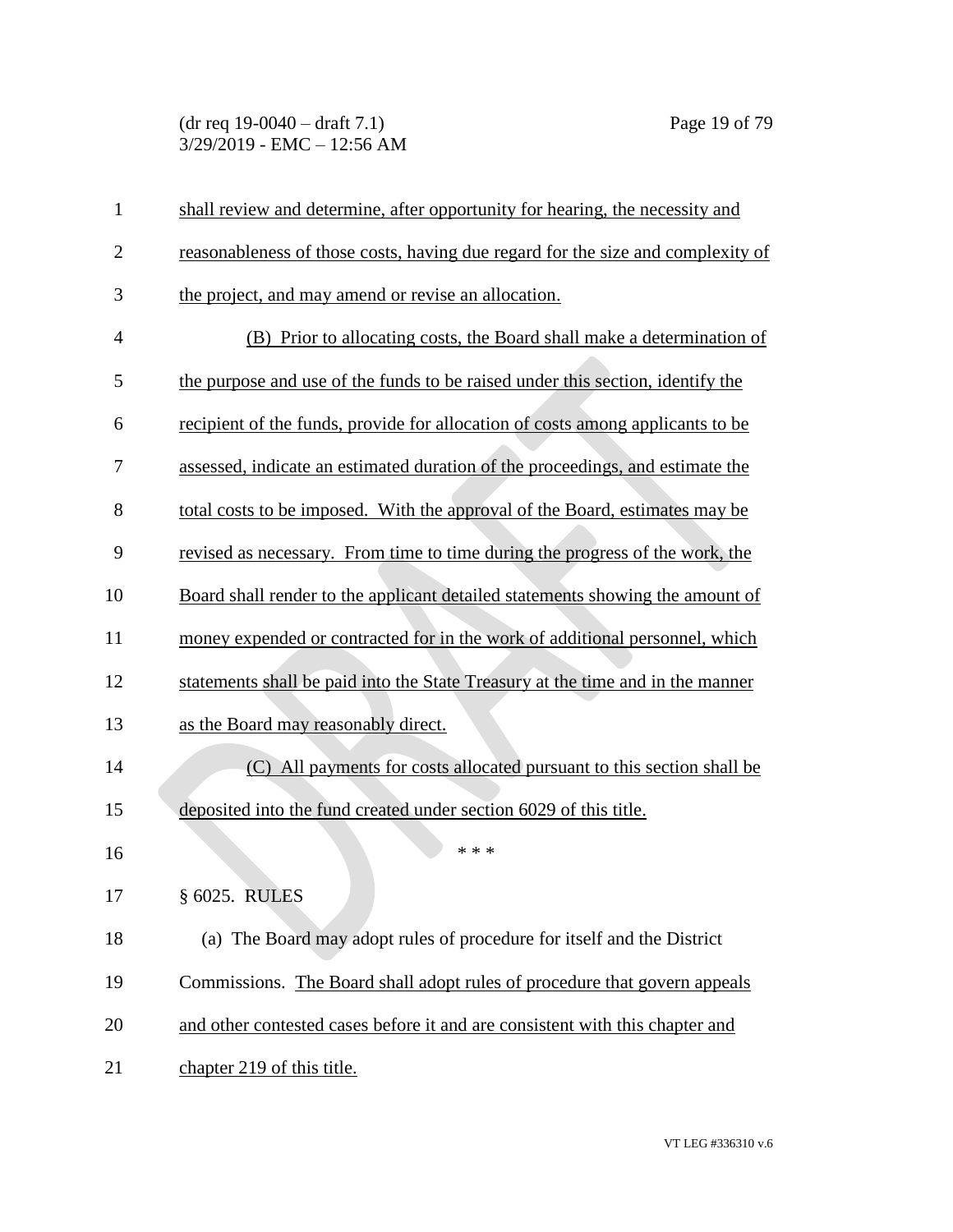#### (dr req 19-0040 – draft 7.1) Page 20 of 79 3/29/2019 - EMC – 12:56 AM

| $\mathbf{1}$   | (b) The Board may adopt substantive rules, in accordance with the                 |
|----------------|-----------------------------------------------------------------------------------|
| $\overline{2}$ | provisions of 3 V.S.A. chapter 25, that interpret and carry out the provisions of |
| 3              | this chapter. These rules shall include provisions that establish criteria under  |
| 4              | which applications for permits under this chapter may be classified in terms of   |
| 5              | complexity and significance of impact under the standards of subsection           |
| 6              | $6086(a)$ of this chapter. In accordance with that classification, the rules may: |
| 7              | (1) provide for simplified or less stringent procedures than are otherwise        |
| 8              | required under sections 6083, 6084, and 6085 of this chapter;                     |
| 9              | (2) provide for the filing of notices instead of applications for the             |
| 10             | permits that would otherwise be required under section 6081 of this chapter;      |
| 11             | and                                                                               |
| 12             | (3) provide a procedure by which a District Commission may authorize              |
| 13             | a district coordinator to issue a permit that the District Commission has         |
| 14             | determined under Natural Resources Board rules is a minor application with no     |
| 15             | undue adverse impact.                                                             |
| 16             | * * *                                                                             |
| 17             | § 6026. DISTRICT COMMISSIONERS                                                    |
| 18             | (a) For the purposes of the administration of this chapter, the State is          |
| 19             | divided into nine districts.                                                      |
| 20             | * * *                                                                             |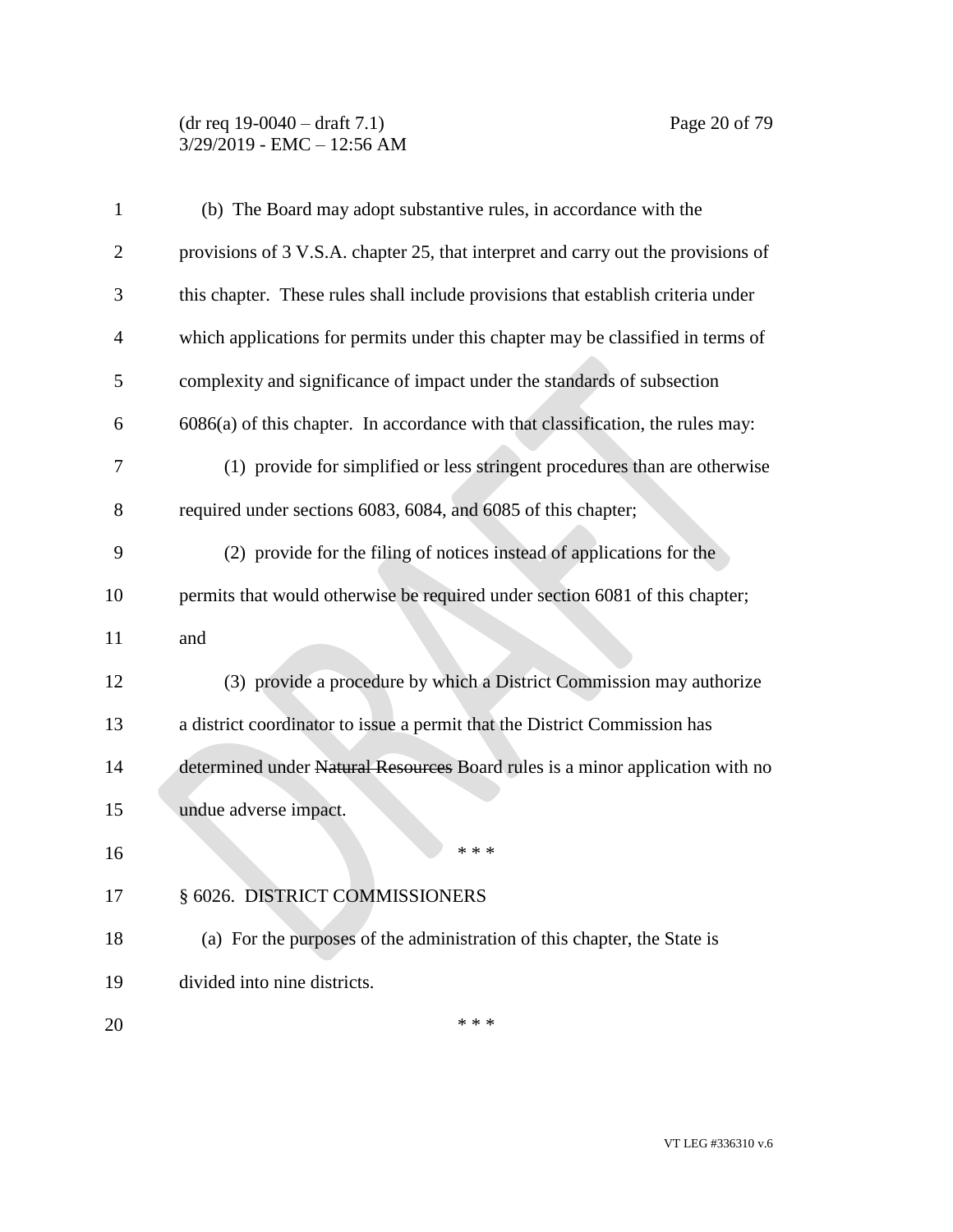| 1              | (b) A District Environmental Commission is created for each district. Each    |
|----------------|-------------------------------------------------------------------------------|
| $\overline{c}$ | District Commission shall consist of three members from that district         |
| 3              | appointed in the month of February by the Governor so that two appointments   |
| 4              | expire in each odd-numbered year. Two of the members shall be appointed for   |
| 5              | a term of four years, and the Chair (third member) of each District shall be  |
| 6              | appointed for a two-year term. In any district, the Governor may appoint not  |
| 7              | more than four alternate members from that district whose terms shall not     |
| 8              | exceed two years, who may hear any case when a regular member is              |
| 9              | disqualified or otherwise unable to serve.                                    |
| 10             | (c) Members shall be removable for cause only, except the Chair, who shall    |
| 11             | serve at the pleasure of the Governor.                                        |
| 12             | (d) Any vacancy shall be filled by the Governor for the unexpired period of   |
| 13             | the term.                                                                     |
| 14             | (e) The Chair of the Board, upon request of the Chair of a District           |
| 15             | Commission, may appoint and assign former Commission members to sit on        |
| 16             | specific Commission cases when some or all of the regular members and         |
| 17             | alternates of the District Commission are disqualified or otherwise unable to |
| 18             | serve.                                                                        |
| 19             | § 6027. POWERS                                                                |
| 20             | (a) The Board and District Commissions shall have supervisory authority in    |
| 21             | environmental matters respecting projects within their jurisdiction and shall |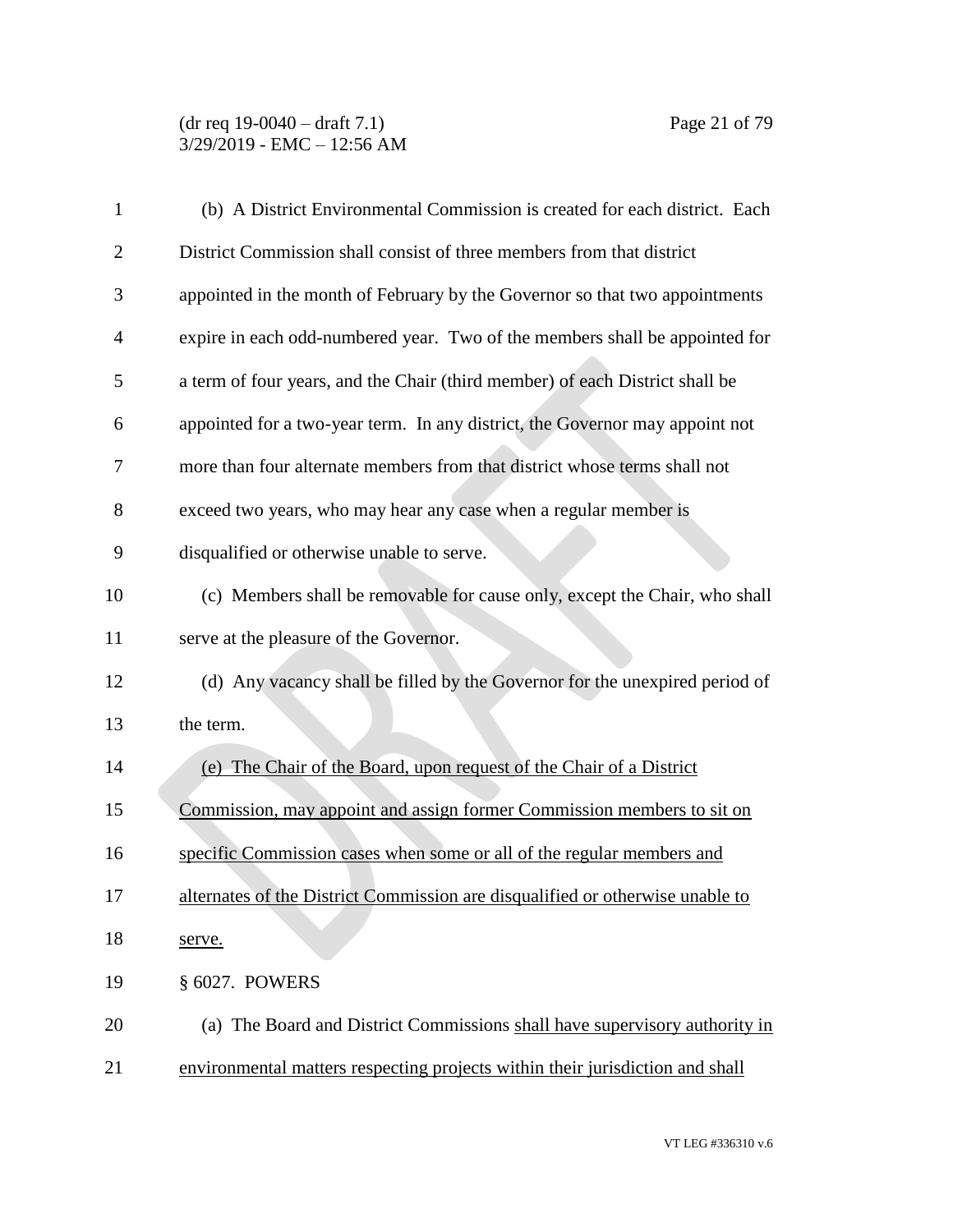## (dr req 19-0040 – draft 7.1) Page 22 of 79 3/29/2019 - EMC – 12:56 AM

| $\mathbf{1}$   | apply their independent judgment in determining facts and interpreting law.     |
|----------------|---------------------------------------------------------------------------------|
| $\overline{2}$ | They each shall have the power, with respect to any matter within its           |
| 3              | jurisdiction, to:                                                               |
| $\overline{4}$ | (1) administer oaths, take depositions, subpoena and compel the                 |
| 5              | attendance of witnesses, and require the production of evidence;                |
| 6              | (2) allow parties to enter upon lands of other parties for the purposes of      |
| 7              | inspecting and investigating conditions related to the matter before the Board  |
| 8              | or Commission;                                                                  |
| 9              | (3) enter upon lands for the purpose of conducting inspections,                 |
| 10             | investigations, examinations, tests, and site evaluations as it deems necessary |
| 11             | to verify information presented in any matter within its jurisdiction; and      |
| 12             | (4) apply for and receive grants from the federal government and from           |
| 13             | other sources.                                                                  |
| 14             | (b) The powers granted under this chapter are additional to any other           |
| 15             | powers which that may be granted by other legislation.                          |
| 16             | (c) The Natural Resources Board may designate or establish such regional        |
| 17             | offices as it deems necessary to implement the provisions of this chapter and   |
| 18             | the rules adopted hereunder. The Natural Resources Board may designate or       |
| 19             | require a regional planning commission to receive applications, provide         |
| 20             | administrative assistance, perform investigations, and make recommendations.    |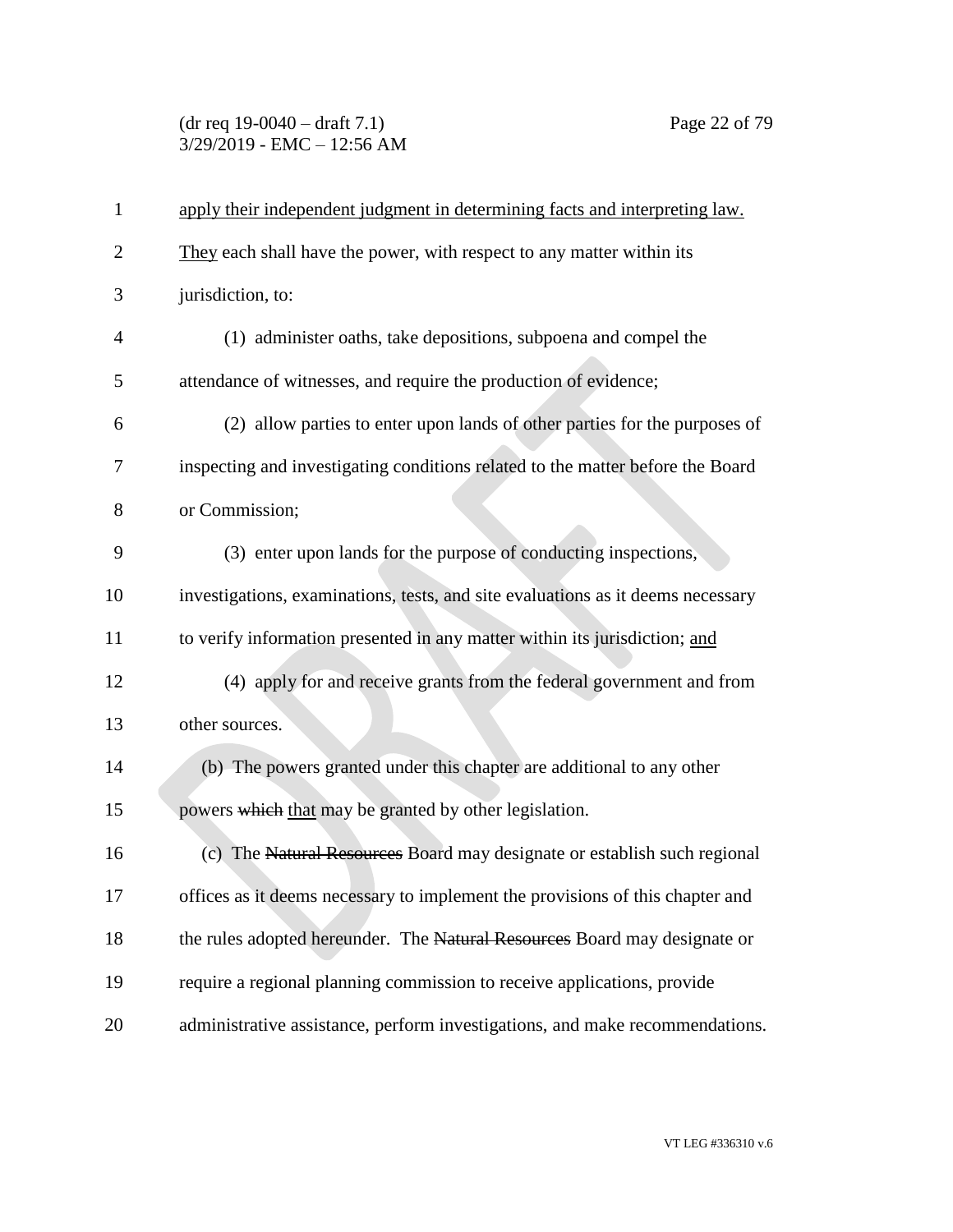#### (dr req 19-0040 – draft 7.1) Page 23 of 79 3/29/2019 - EMC – 12:56 AM

| $\mathbf{1}$   | (d) At the request of a District Commission, if the Board Chair determines        |
|----------------|-----------------------------------------------------------------------------------|
| $\overline{2}$ | that the workload in the requesting district is likely to result in unreasonable  |
| 3              | delays or that the requesting District Commission is disqualified to hear a case, |
| 4              | the Chair may authorize the District Commission of another district to sit in the |
| 5              | requesting district to consider one or more applications.                         |
| 6              | (e) The Natural Resources Board may by rule allow joint hearings to be            |
| 7              | conducted with specified State agencies or specified municipalities.              |
| 8              | (f) The Board may publish or contract to publish annotations and indices of       |
| 9              | its decisions and the decisions of the Environmental Division, and the text of    |
| 10             | those decisions. The published product shall be available at a reasonable rate    |
| 11             | to the general public and at a reduced rate to libraries and governmental bodies  |
| 12             | within the State.                                                                 |
| 13             | (g) The Natural Resources Board shall manage the process by which land            |
| 14             | use permits are issued under section 6086 of this title, may initiate enforcement |
| 15             | on related matters, under the provisions of chapters 201 and 211 of this title,   |
| 16             | and may petition the Environmental Division for revocation of land use            |
| 17             | permits issued under this chapter. Grounds for revocation are:                    |
| 18             | (1) noncompliance with this chapter, rules adopted under this chapter, or         |
| 19             | an order that is issued that relates to this chapter;                             |
| 20             | (2) noncompliance with any permit or permit condition;                            |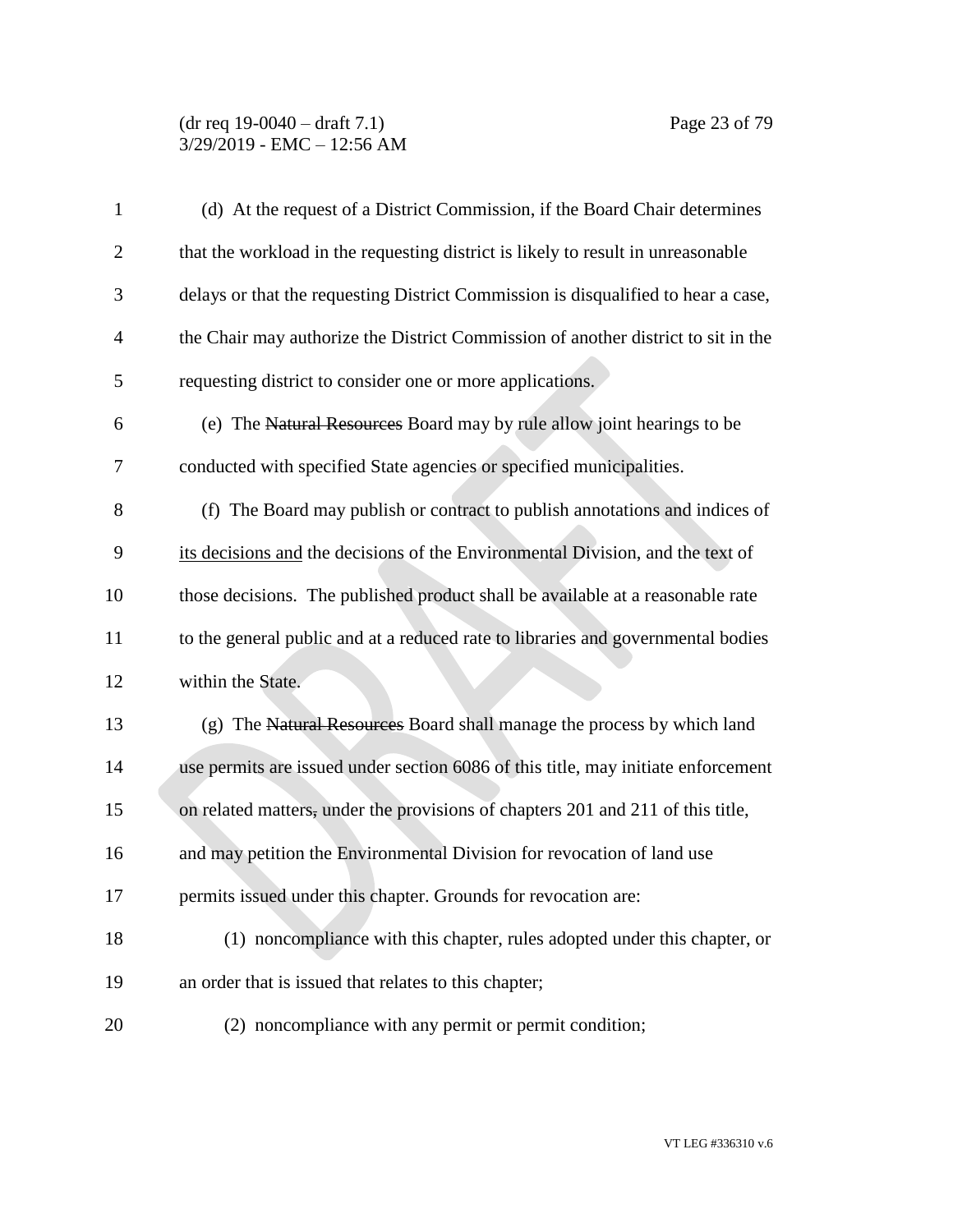# (dr req 19-0040 – draft 7.1) Page 24 of 79 3/29/2019 - EMC – 12:56 AM

| 1              | (3) failure to disclose all relevant and material facts in the application or   |
|----------------|---------------------------------------------------------------------------------|
| $\overline{2}$ | during the permitting process;                                                  |
| 3              | (4) misrepresentation of any relevant and material fact at any time;            |
| $\overline{4}$ | (5) failure to pay a penalty or other sums owed pursuant to, or other           |
| 5              | failure to comply with, court order, stipulation agreement, schedule of         |
| 6              | compliance, or other order issued under Vermont statutes and related to the     |
| 7              | permit; or                                                                      |
| 8              | (6) failure to provide certification of construction costs, as required         |
| 9              | under subsection 6083a(a) of this title, or failure to pay supplemental fees as |
| 10             | required under that section.                                                    |
| 11             | (h) The Natural Resources Board may hear appeals of fee refund requests         |
| 12             | under section 6083a of this title.                                              |
| 13             | (i) The Chair, subject to the direction of the Board, shall have general        |
| 14             | charge of the offices and employees of the Board and the offices and            |
| 15             | employees of the District Commissions.                                          |
| 16             | (j) The Natural Resources Board may participate as a party in all matters       |
| 17             | before the Environmental Division that relate to land use permits issued under  |
| 18             | this chapter.                                                                   |
| 19             | * * *                                                                           |
| 20             | § 6028. COMPENSATION                                                            |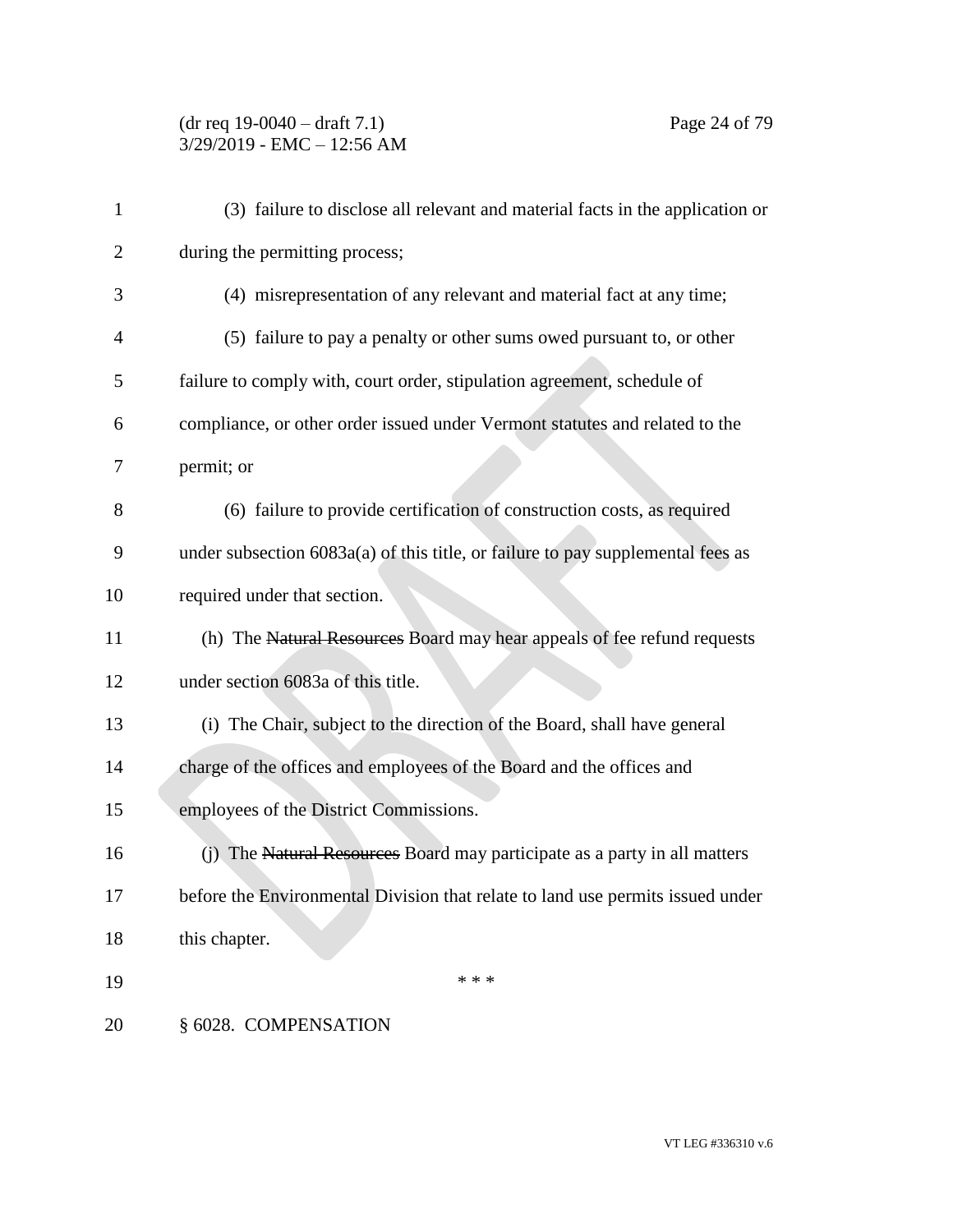## (dr req 19-0040 – draft 7.1) Page 25 of 79 3/29/2019 - EMC – 12:56 AM

| $\mathbf{1}$   | Members of the Board and District Commissions shall receive per diem pay         |
|----------------|----------------------------------------------------------------------------------|
| $\overline{2}$ | of \$100.00 and all necessary and actual expenses in accordance with 32 V.S.A.   |
| 3              | \$1010.                                                                          |
| $\overline{4}$ | * * *                                                                            |
| 5              | § 6030. MAP OF WIRELESS TELECOMMUNICATIONS FACILITIES                            |
| 6              | CAPABILITY AND DEVELOPMENT MAPS                                                  |
| 7              | The Board shall maintain a map that shows the location of all wireless           |
| 8              | telecommunications facilities in the State.                                      |
| 9              | (a) Updates. On or before January 1, 2021, the Board and the Secretaries         |
| 10             | of Commerce and Community Development, of Digital Services, of                   |
| 11             | Agriculture, Food and Markets, and of Natural Resources shall complete an        |
| 12             | update to the capability and development maps created under this chapter in      |
| 13             | 1971 for reference in applying this chapter. Maps updated pursuant to this       |
| 14             | section shall be consistent with the Capability and Development Plan and shall   |
| 15             | include and identify environmental constraints, existing settlements, rural and  |
| 16             | working lands areas, critical resource areas, facilities and infrastructure, and |
| 17             | areas targeted for conservation, public investment, and development. The         |
| 18             | Board and these Secretaries shall complete further updates to these maps no      |
| 19             | less frequently than every eight years. The Board shall lead and coordinate the  |
| 20             | completion of updates pursuant to this section.                                  |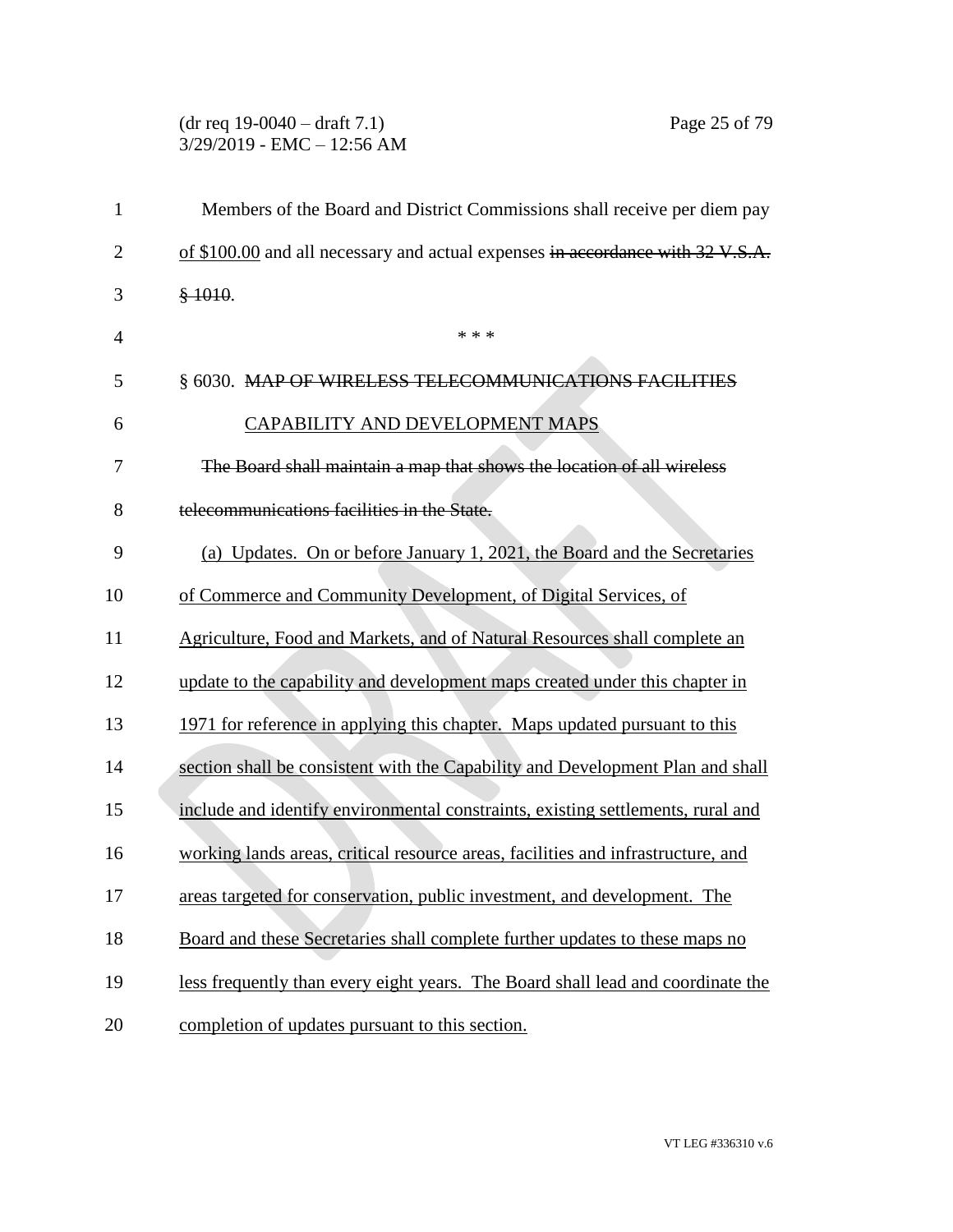(dr req 19-0040 – draft 7.1) Page 26 of 79 3/29/2019 - EMC – 12:56 AM

| $\mathbf{1}$   | (b) Process. When updating maps pursuant to this section, the Board and           |
|----------------|-----------------------------------------------------------------------------------|
| $\overline{2}$ | Secretaries shall, prior to completing the update:                                |
| 3              | (1) consult with the regional planning commissions; and                           |
| $\overline{4}$ | (2) issue a draft update, provide public notice of the draft update, and          |
| 5              | offer an opportunity for written public comment and conduct one or more           |
| 6              | public meetings to receive oral comment on the draft update.                      |
| 7              | (c) Availability. The updated maps shall be maintained as a layer in the          |
| 8              | Agency of Natural Resources' Natural Resources Atlas and shall be available       |
| 9              | to the public.                                                                    |
| 10             | § 6031. ETHICAL STANDARDS                                                         |
| 11             | (a) The Chair and the regular and alternate members of the Board and the          |
| 12             | Chair and the regular and alternate members of each District Commission shall     |
| 13             | comply with the following ethical standards:                                      |
| 14             | (1) The provisions of 12 V.S.A. $\S$ 61 (disqualification for interest).          |
| 15             | (2) The Chair and each member shall conduct the affairs of his or her             |
| 16             | office in such a manner as to instill public trust and confidence and shall take  |
| 17             | all reasonable steps to avoid any action or circumstance that might result in any |
| 18             | one of the following:                                                             |
| 19             | (A) undermining his or her independence or impartiality of action;                |
| 20             | (B) taking official action on the basis of unfair considerations;                 |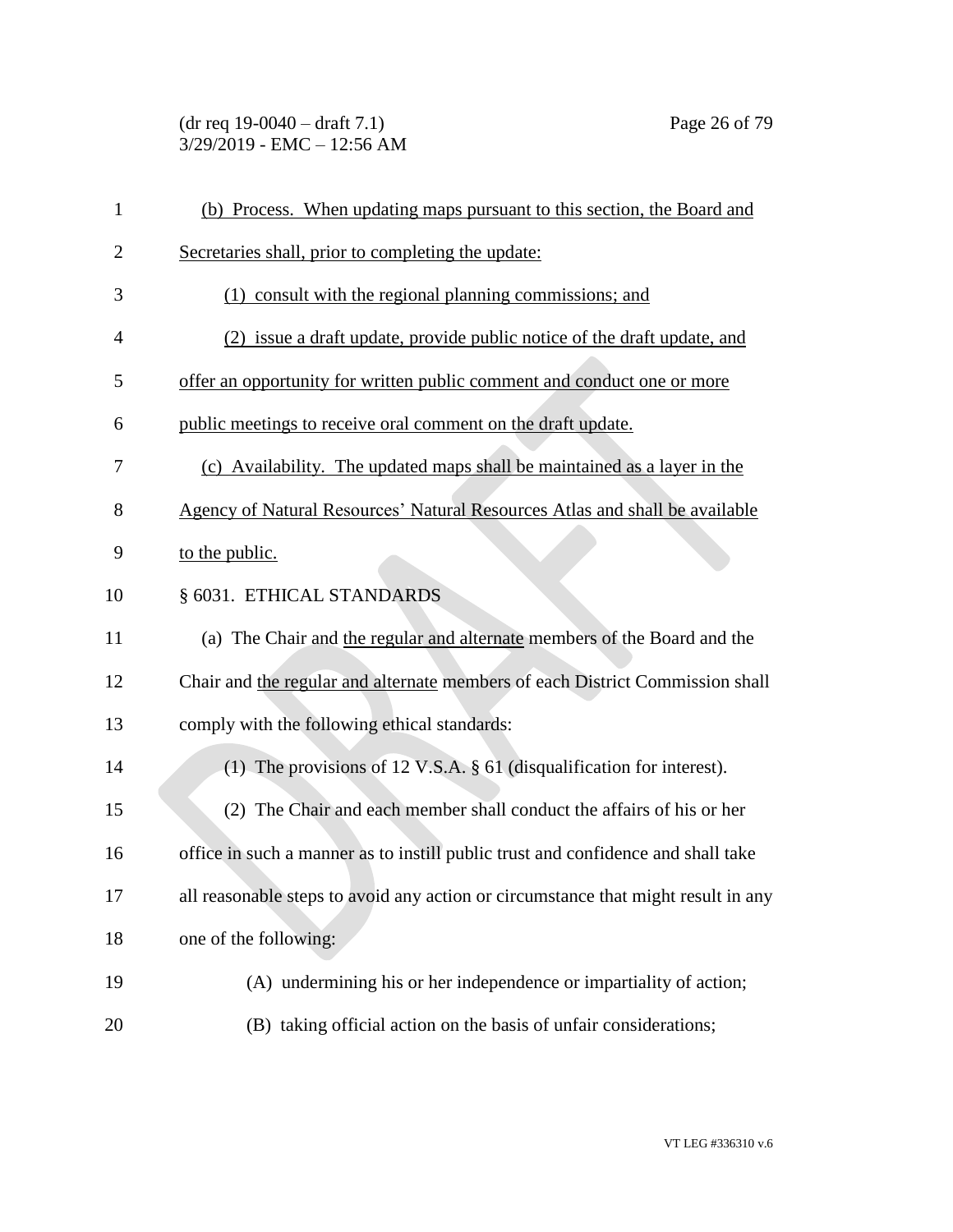#### (dr req 19-0040 – draft 7.1) Page 27 of 79 3/29/2019 - EMC – 12:56 AM

| 1              | (C) giving preferential treatment to any private interest on the basis            |
|----------------|-----------------------------------------------------------------------------------|
| $\overline{2}$ | of unfair considerations;                                                         |
| 3              | (D) giving preferential treatment to any family member or member of               |
| 4              | his or her household;                                                             |
| 5              | (E) using his or her office for the advancement of personal interest or           |
| 6              | to secure special privileges or exemptions; or                                    |
| 7              | (F) adversely affecting the confidence of the public in the integrity of          |
| 8              | the Board or District Commission.                                                 |
| 9              | (3) In the case of the Board, no person who receives or has received              |
| 10             | during the previous two years a significant portion of his or her income directly |
| 11             | or indirectly from permit holders or applicants for a permit under chapter 47 of  |
| 12             | this title may hear appeals from acts or decisions of the Secretary relating to   |
| 13             | permits issued under chapter 47.                                                  |
| 14             | * * *                                                                             |
| 15             | Subchapter 4. Permits                                                             |
| 16             | * * *                                                                             |
| 17             | § 6081. PERMITS REQUIRED; EXEMPTIONS                                              |
| 18             | * * *                                                                             |
| 19             | (b) Subsection (a) of this section shall not apply to a subdivision exempt        |
| 20             | under the regulations of the Department of Health in effect on January 21,        |
| 21             | 1970 or any subdivision which has a permit issued prior to June 1, 1970 under     |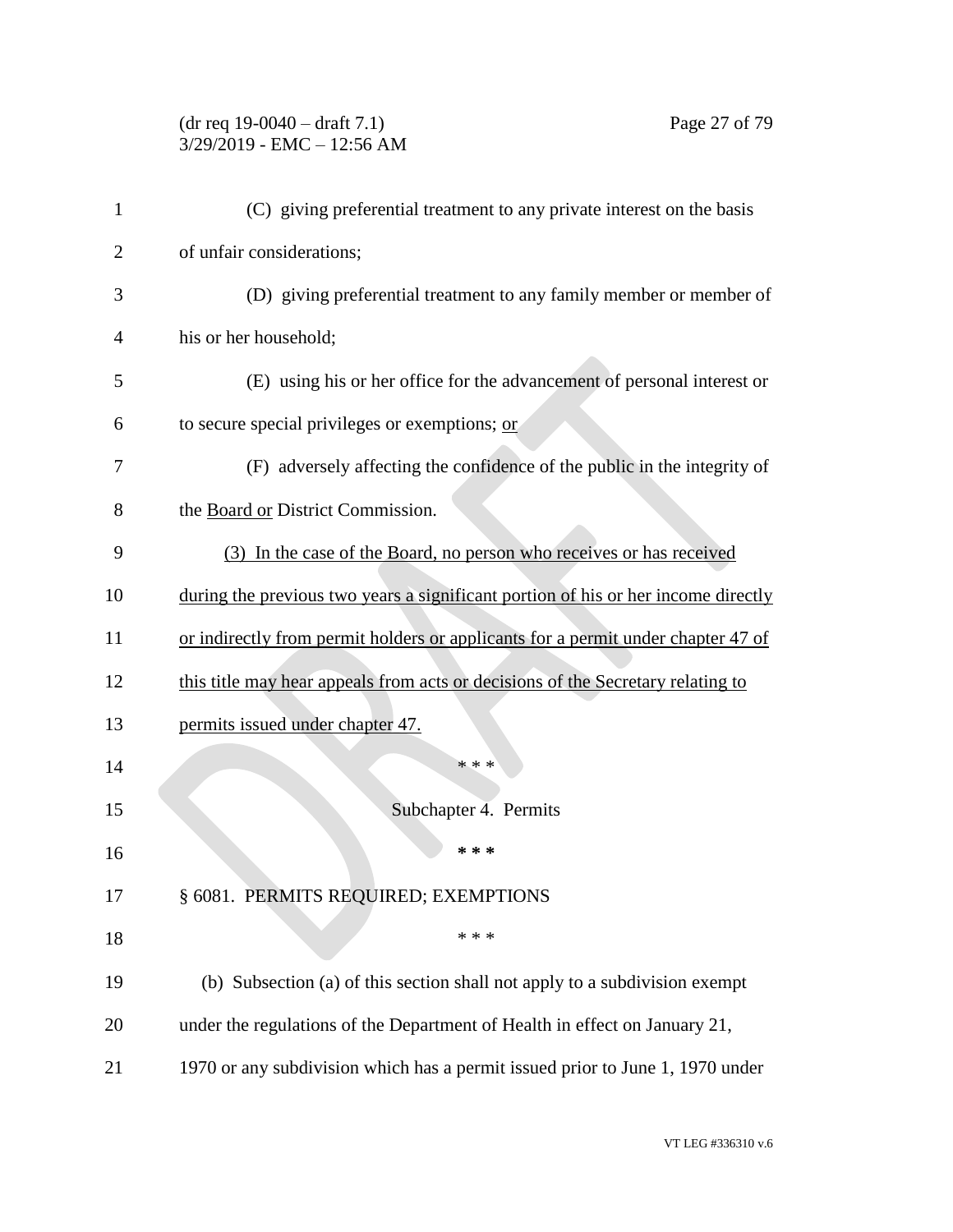| $\mathbf{1}$   | the Board of Health regulations, or has pending a bona fide application for a     |
|----------------|-----------------------------------------------------------------------------------|
| $\overline{2}$ | permit under the regulations of the Board of Health on June 1, 1970, with         |
| 3              | respect to plats on file as of June 1, 1970 provided such permit is granted prior |
| $\overline{4}$ | to August 1, 1970. Subsection (a) of this section shall not apply to              |
| 5              | development which is not also a subdivision, which has been commenced prior       |
| 6              | to June 1, 1970, if the construction will be completed by March 1, 1971.          |
| 7              | Subsection (a) of this section shall not apply to a State highway on which a      |
| 8              | hearing pursuant to 19 V.S.A. § 222 has been held prior to June 1, 1970.          |
| 9              | Subsection (a) of this section shall not apply to any telecommunications          |
| 10             | facility in existence prior to July 1, 1997, unless that facility is a            |
| 11             | "development" as defined in subdivision 6001(3) of this title. Subsection (a)     |
| 12             | of this section shall apply to any substantial change in such excepted            |
| 13             | subdivision or development. On or before July 1, 2020, owners of preexisting      |
| 14             | pits and quarries shall submit extraction data to the Board in order to establish |
| 15             | a baseline against which substantial changes may be determined.                   |
| 16             | * * *                                                                             |
| 17             | (j) With respect to the extraction of slate from a slate quarry that is           |
| 18             | included in final slate quarry registration documents, if it were removed from a  |
| 19             | site prior to June 1, 1970, the site from which slate was actually removed, if    |
| 20             | lying unused at any time after those operations commenced, shall be deemed to     |
| 21             | be held in reserve, and shall not be deemed to be abandoned. [Repealed.]          |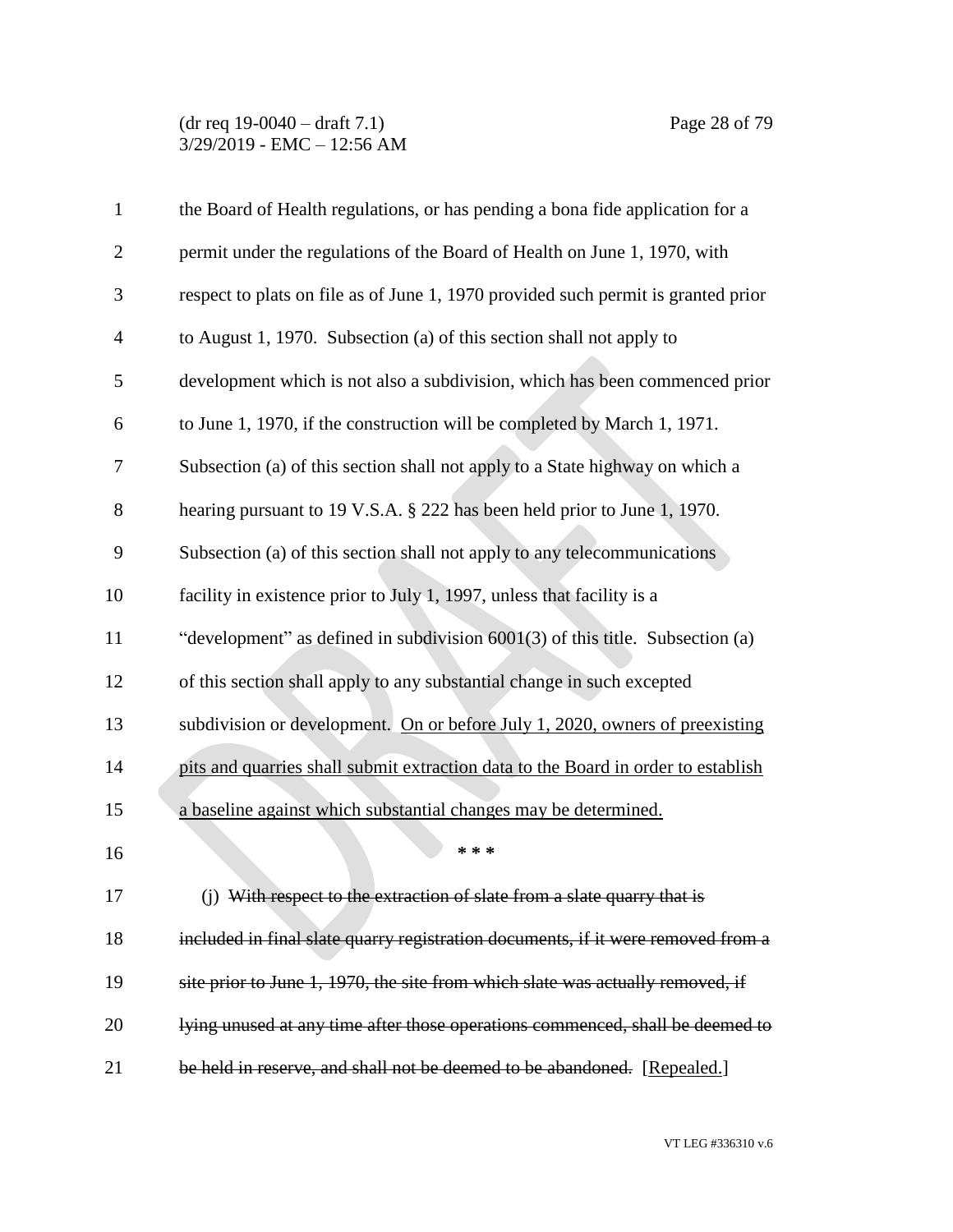#### (dr req 19-0040 – draft 7.1) Page 29 of 79 3/29/2019 - EMC – 12:56 AM

| $\mathbf{1}$   | $(k)(1)$ With respect to the commercial extraction of slate from a slate             |
|----------------|--------------------------------------------------------------------------------------|
| $\overline{2}$ | quarry, activities that are not ancillary to slate mining operations may             |
| 3              | constitute substantial changes, and be subject to permitting requirements under      |
| $\overline{4}$ | this chapter. "Ancillary activities" include the following activities that pertain   |
| 5              | to slate and that take place within a registered parcel that contains a slate        |
| 6              | quarry: drilling, crushing, grinding, sizing, washing, drying, sawing and            |
| 7              | cutting stone, blasting, trimming, punching, splitting, and gauging, and use of      |
| 8              | buildings and use and construction of equipment exclusively to carry out such        |
| 9              | activities. Buildings that existed on April 1, 1995, or any replacements to          |
| 10             | those buildings, shall be considered ancillary.                                      |
| 11             | (2) Activities that are ancillary activities that involve crushing may               |
| 12             | constitute substantial changes if they may result in significant impact with         |
| 13             | respect to any of the criteria specified in subdivisions $6086(a)(1)$ through $(10)$ |
| 14             | of this title.                                                                       |
| 15             | $(l)(1)$ By no later than January 1, 1997, any owner of land or mineral rights       |
| 16             | or any owner of slate quarry leasehold rights on a parcel of land on which a         |
| 17             | slate quarry was located as of June 1, 1970, may register the existence of the       |
| 18             | slate quarry with the District Commission and with the clerk of the                  |
| 19             | municipality in which the slate quarry is located, while also providing each         |
| 20             | with a map which indicates the boundaries of the parcel which contains the           |
| 21             | slate quarry.                                                                        |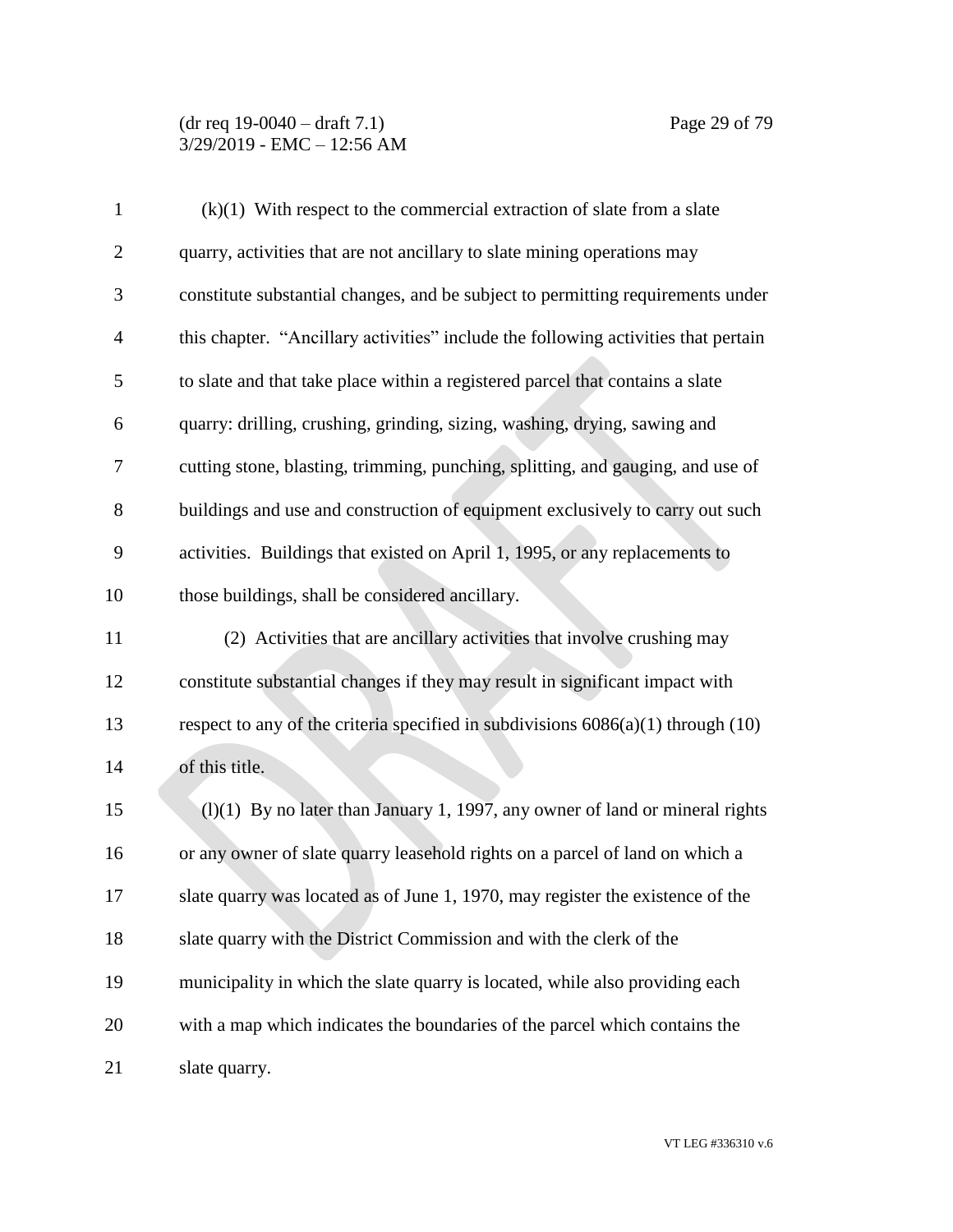#### (dr req 19-0040 – draft 7.1) Page 30 of 79 3/29/2019 - EMC – 12:56 AM

| $\mathbf{1}$   | (2) Slate quarry registration shall state the name and address of the                  |
|----------------|----------------------------------------------------------------------------------------|
| $\overline{2}$ | owner of the land, mineral rights, or leasehold rights; whether that person            |
| 3              | holds mineral rights, or leasehold rights or is the owner in fee simple; the           |
| $\overline{4}$ | physical location of the same; the physical location and size of ancillary             |
| 5              | buildings; and the book and page of the recorded deed or other instrument by           |
| 6              | which the owner holds title to the land or rights.                                     |
| 7              | (3) Slate quarry registration documents shall be submitted to the District             |
| 8              | Commission together with a request, under the provisions of subsection                 |
| 9              | $6007(c)$ of this title, for a final determination regarding the applicability of this |
| 10             | chapter.                                                                               |
| 11             | (4) The final determination regarding a slate quarry registration under                |
| 12             | subsection $6007(c)$ of this title shall be recorded in the municipal land records     |
| 13             | at the expense of the registrant along with an accurate site plan of the parcel        |
| 14             | depicting the site specific information contained in the registration documents.       |
| 15             | The registrant must provide notice of the slate quarry's registration to the           |
| 16             | adjacent landowners.                                                                   |
| 17             | (5) With respect to a slate quarry located on a particular registered                  |
| 18             | parcel of land, ancillary activities on the parcel related to the extraction and       |
| 19             | processing of slate into products that are primarily other than crushed stone          |
| 20             | products shall not be deemed to be substantial changes, as long as the activities      |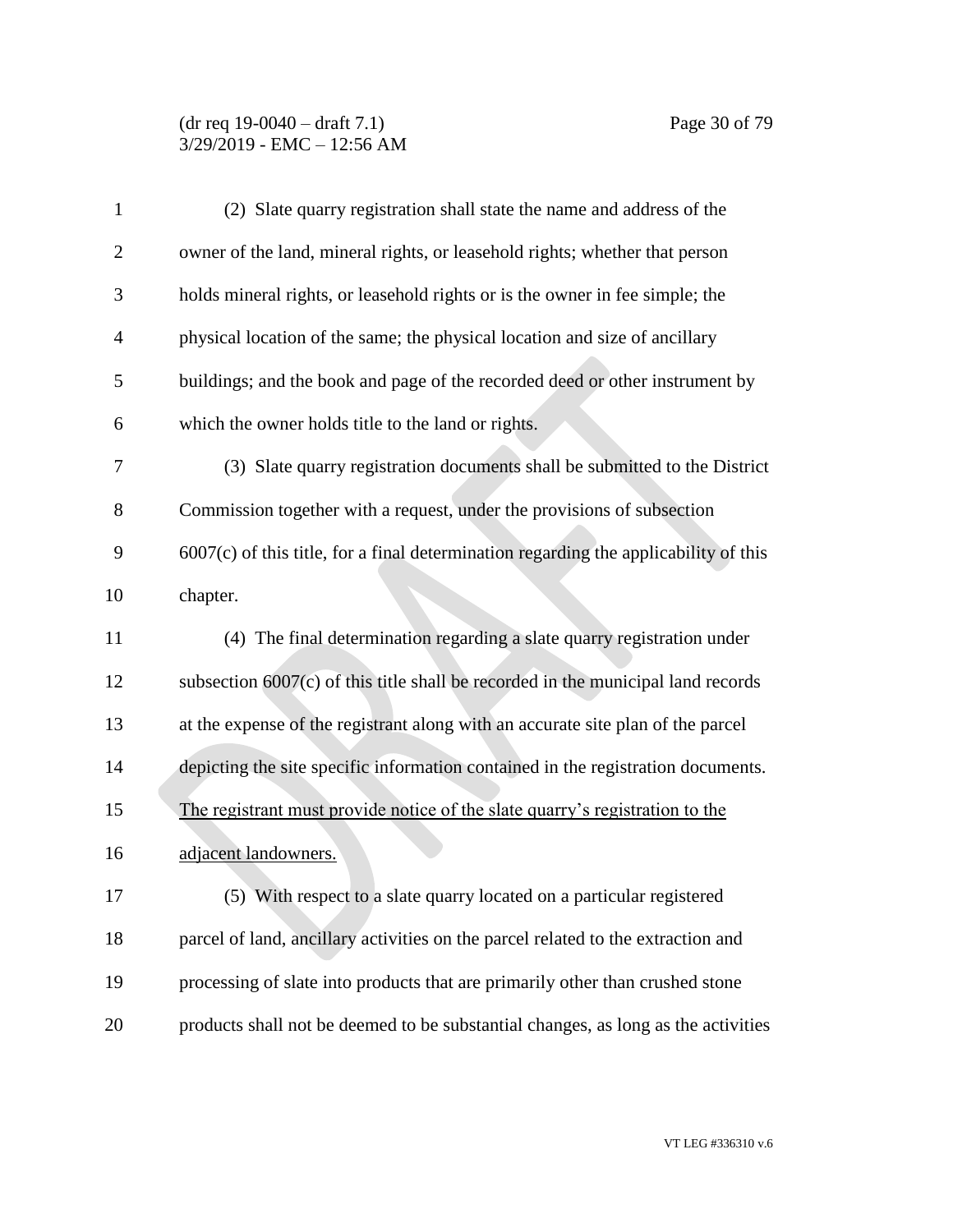# (dr req 19-0040 – draft 7.1) Page 31 of 79 3/29/2019 - EMC – 12:56 AM do not involve the creation of one or more new slate quarry holes that are not related to an existing slate quarry hole. (6) Registered slate quarries shall be added to the Agency of Natural Resources Natural Resource Atlas. \* \* \* § 6083a. ACT 250 FEES  $* * *$  (e) A written request for an application fee refund shall be submitted to the District Commission to which the fee was paid within 90 days of the withdrawal of the application. \*\*\* (4) District Commission decisions regarding application fee refunds 13 may be appealed to the Natural Resources Board in accordance with Board rules. \*\*\* (g) A Commission or the Natural Resources Board may require any permittee to file a certification of actual construction costs and may direct the payment of a supplemental fee in the event that an application understated a project's construction costs. Failure to file a certification or to pay a supplemental fee shall be grounds for permit revocation.  $***$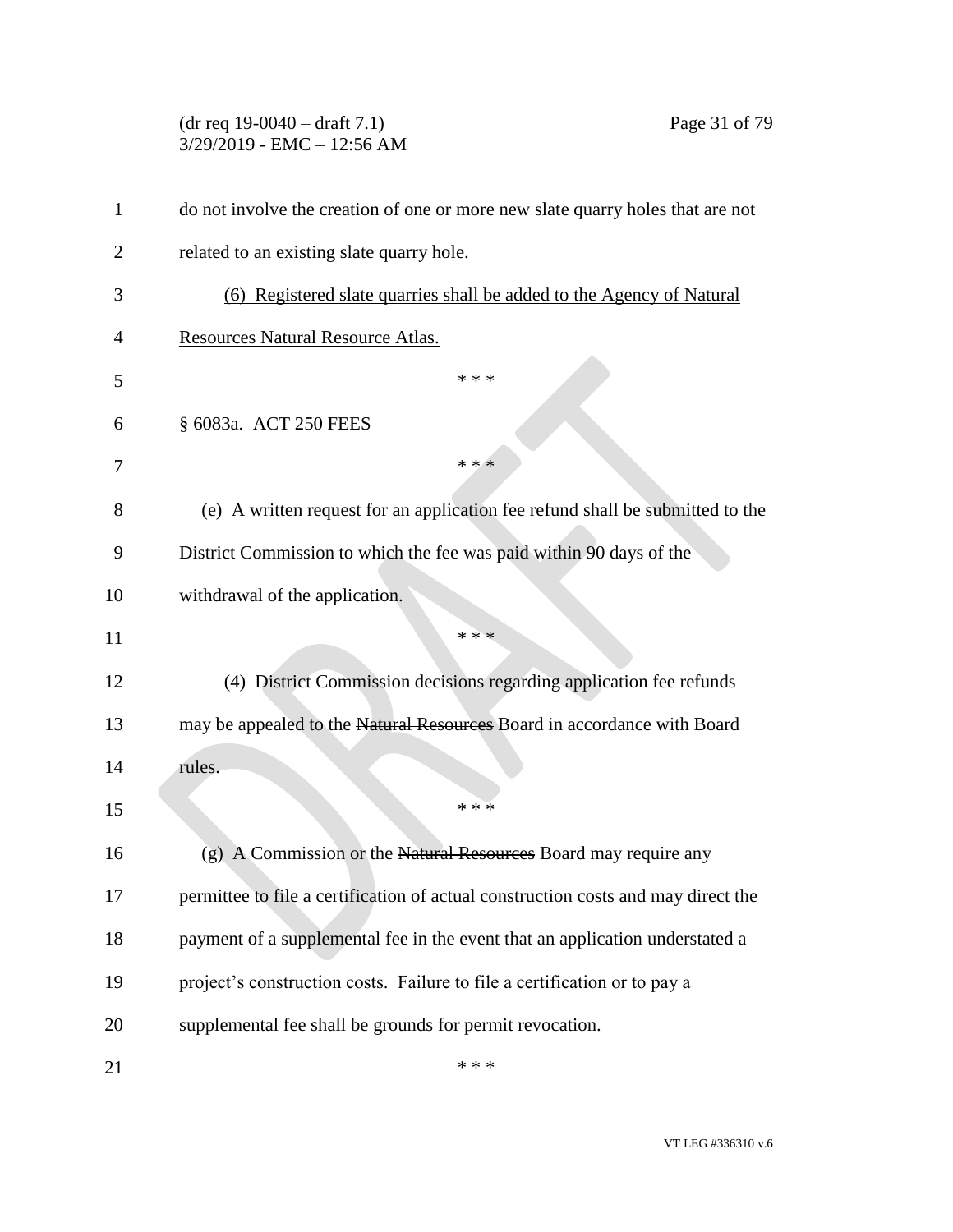(dr req 19-0040 – draft 7.1) Page 32 of 79 3/29/2019 - EMC – 12:56 AM

| 1              | § 6085. HEARINGS; PARTY STATUS                                                    |
|----------------|-----------------------------------------------------------------------------------|
| $\overline{2}$ | * * *                                                                             |
| 3              | (e) The Natural Resources Board and any District Commission, acting               |
| 4              | through one or more duly authorized representatives at any prehearing             |
| 5              | conference or at any other times deemed appropriate by the Natural Resources      |
| 6              | Board or by the District Commission, shall promote expeditious, informal, and     |
| 7              | nonadversarial resolution of issues, require the timely exchange of information   |
| 8              | concerning the application, and encourage participants to settle differences.     |
| 9              | No District Commissioner who is participating as a decision maker decision        |
| 10             | maker in a particular case may act as a duly authorized representative for the    |
| 11             | purposes of this subsection. These efforts at dispute resolution shall not affect |
| 12             | the burden of proof on issues before a Commission or the Environmental            |
| 13             | Division Board, nor shall they affect the requirement that a permit may be        |
| 14             | issued only after the issuance of affirmative findings under the criteria         |
| 15             | established in section 6086 of this title.                                        |
| 16             | * * *                                                                             |
| 17             | § 6086. ISSUANCE OF PERMIT; CONDITIONS AND CRITERIA                               |
| 18             | (a) Criteria. Before granting a permit, the District Commission shall find        |
| 19             | that the subdivision or development:                                              |
| 20             | (1) Air pollution. Will not result in undue water or air pollution. In            |
| 21             | making this determination, the District Commission shall at least consider: the   |

VT LEG #336310 v.6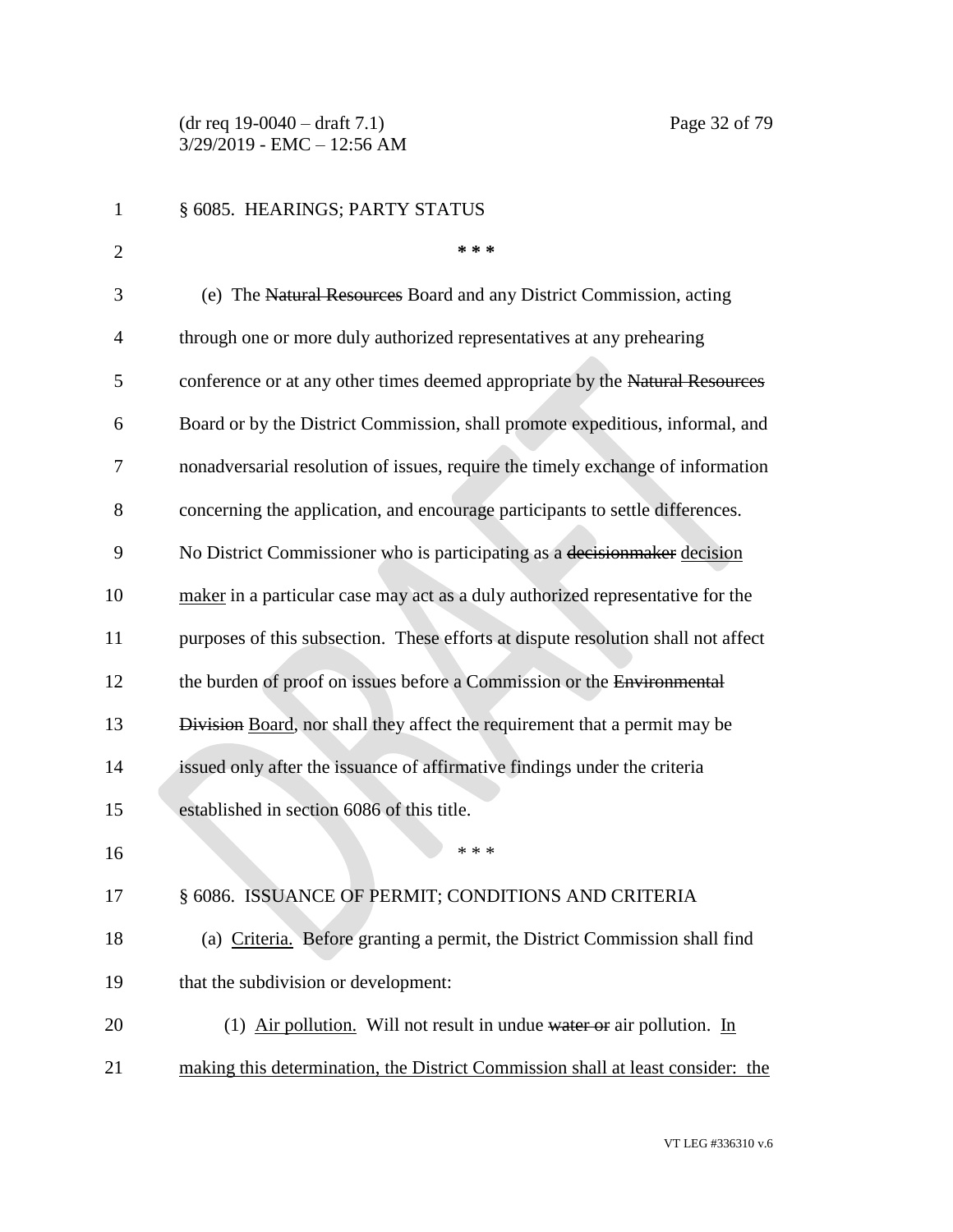## (dr req 19-0040 – draft 7.1) Page 33 of 79 3/29/2019 - EMC – 12:56 AM

| $\mathbf{1}$   | air contaminants, greenhouse gas emissions, and noise to be emitted by the        |
|----------------|-----------------------------------------------------------------------------------|
| $\overline{2}$ | development or subdivision, if any; the proximity of the emission source to       |
| 3              | residences, population centers, and other sensitive receptors; and emission       |
| $\overline{4}$ | dispersion characteristics at or near the source.                                 |
| 5              | (A) Air contaminants. A permit will be granted whenever it is                     |
| 6              | demonstrated by the applicant that, in addition to all other applicable criteria, |
| 7              | the emission, if any, of air contaminants by the development or subdivision       |
| 8              | will meet any applicable requirement under the Clean Air Act, 42 U.S.C.           |
| 9              | chapter 85, and the air pollution control regulations of the Department of        |
| 10             | <b>Environmental Conservation.</b>                                                |
| 11             | (B) Greenhouse gas emissions; climate change. A permit will be                    |
| 12             | granted whenever it is demonstrated by the applicant that, in addition to all     |
| 13             | other applicable criteria:                                                        |
| 14             | (i) The construction, use, operation, and maintenance of the                      |
| 15             | development or subdivision will:                                                  |
| 16             | avoid the emission of greenhouse gases, including<br>(D)                          |
| 17             | greenhouse gases from the vehicular traffic to be generated by the development    |
| 18             | or subdivision;                                                                   |
| 19             | (II) if it is not feasible to avoid such emissions, will minimize                 |
| 20             | them; or                                                                          |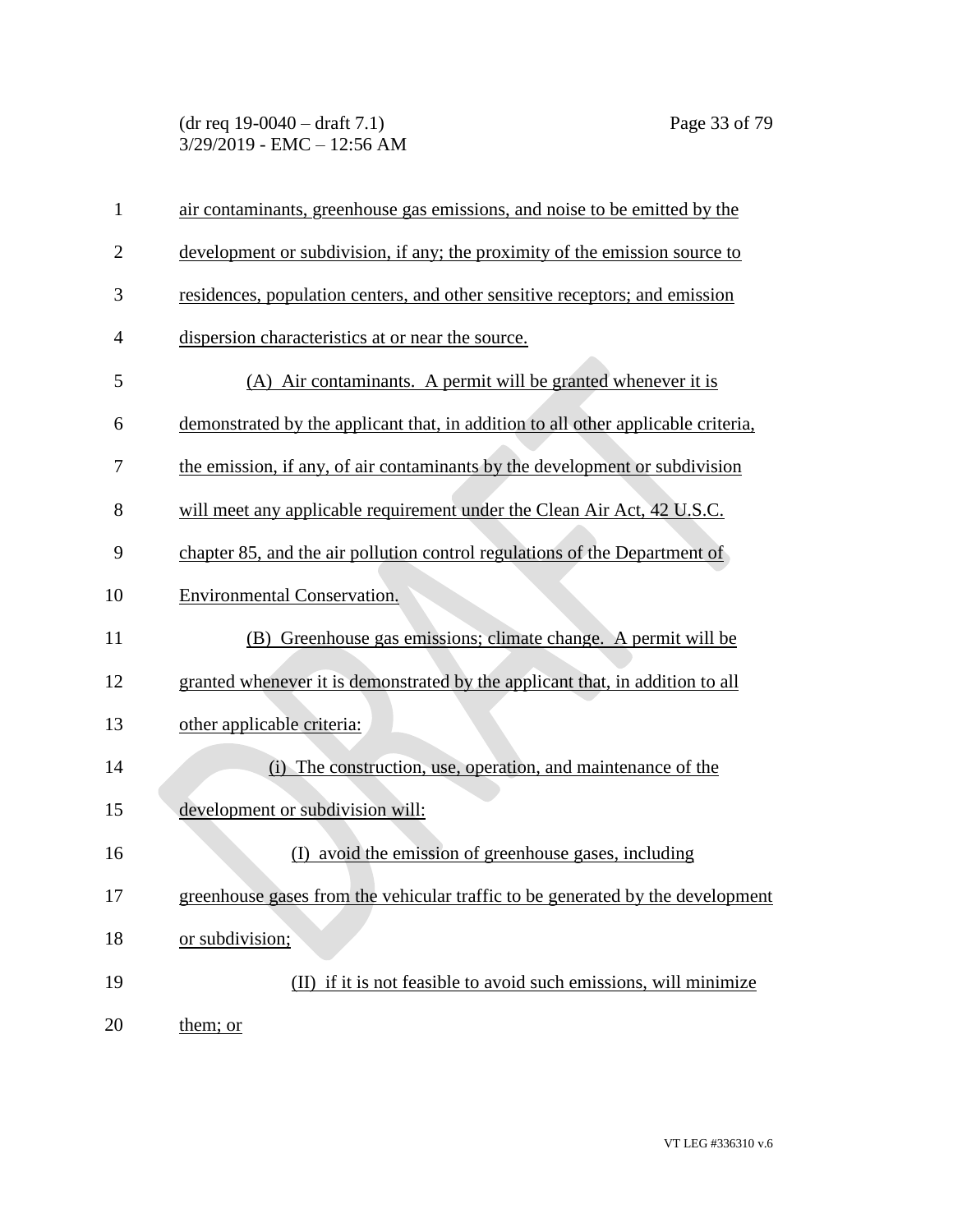| $\mathbf{1}$   | (III) if it is not feasible to avoid or minimize such emissions,                   |
|----------------|------------------------------------------------------------------------------------|
| $\overline{2}$ | will mitigate them in accordance with rules adopted by the Board. Any offsets      |
| 3              | used shall be third-party verified and enforceable by the applicant and its        |
| 4              | successors and assigns and by the State of Vermont. The rules shall be             |
| 5              | adopted in consultation with the Secretary of Natural Resources and shall          |
| 6              | comply with the greenhouse gas reduction goals of section 578 of this title.       |
| 7              | The rules shall only allow mitigation when demonstrated by the applicant that      |
| 8              | it is not feasible to avoid or minimize emissions.                                 |
| 9              | The development or subdivision will employ design and<br>(ii)                      |
| 10             | materials that are sufficient to enable the improvements to be constructed,        |
| 11             | including buildings, roads, and other infrastructure, to withstand and adapt to    |
| 12             | the effects of climate change, including extreme temperature events, wind, and     |
| 13             | precipitation reasonably projected at the time of application.                     |
| 14             | (2) Water pollution. Will not result in undue water pollution. In making           |
| 15             | this determination if the District Commission shall at least consider: the         |
| 16             | elevation of land above sea level; and in relation to the flood plains, the nature |
| 17             | of soils and subsoils and their ability to adequately support waste disposal; the  |
| 18             | slope of the land and its effect on effluents; the availability of streams for     |
| 19             | disposal of effluents; and the applicable Health and Environmental                 |
| 20             | <b>Conservation Department regulations.</b>                                        |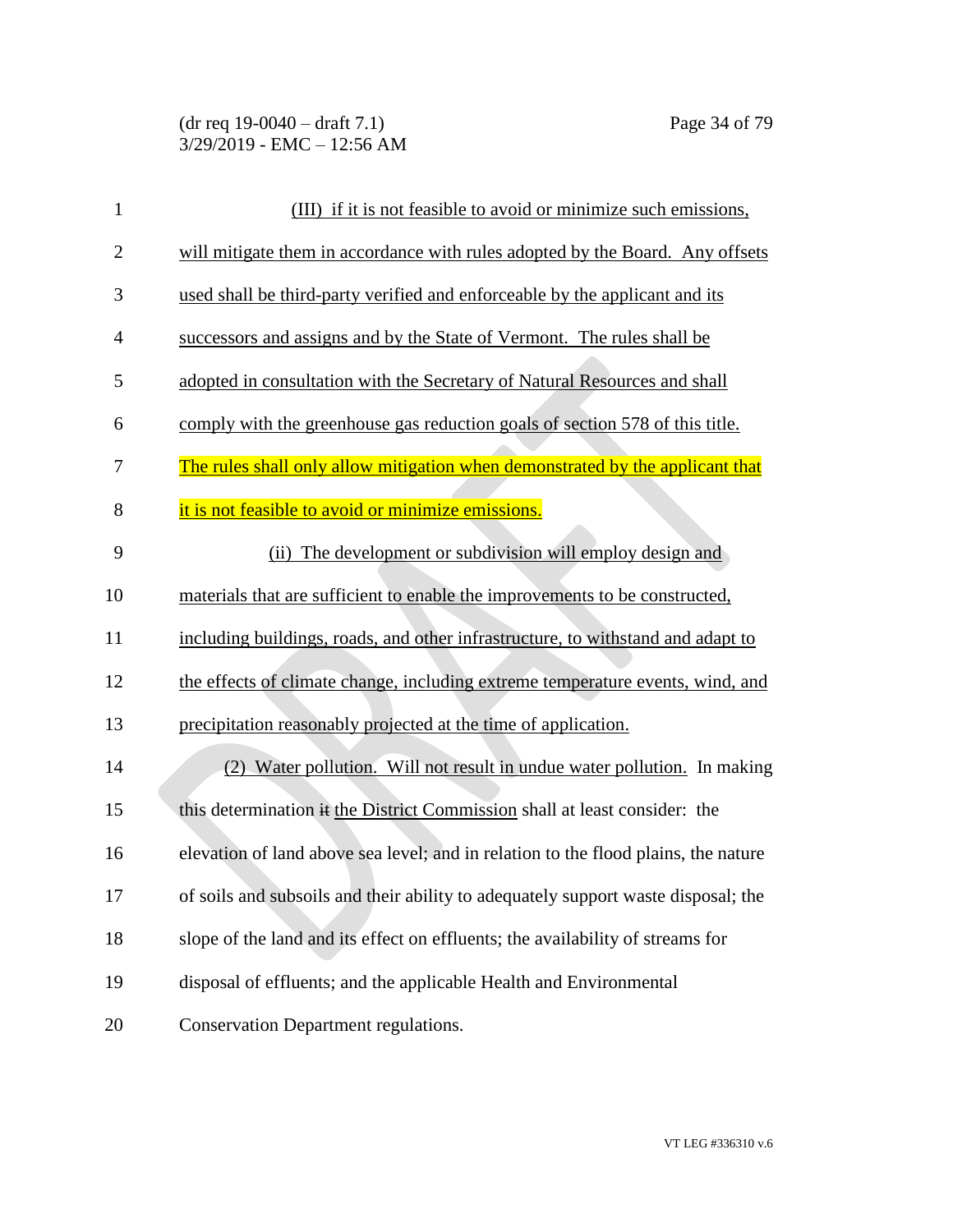#### (dr req 19-0040 – draft 7.1) Page 35 of 79 3/29/2019 - EMC – 12:56 AM

| $\mathbf{1}$   | (A) Headwaters. A permit will be granted whenever it is                           |
|----------------|-----------------------------------------------------------------------------------|
| $\overline{2}$ | demonstrated by the applicant that, in addition to all other applicable criteria, |
| 3              | the development or subdivision will meet any applicable Health and                |
| $\overline{4}$ | Environmental Conservation Department regulation regarding reduction of the       |
| 5              | quality of the ground or surface waters flowing through or upon lands which       |
| 6              | that are not devoted to intensive development, and which lands are:               |
| 7              | (i) headwaters of watersheds characterized by steep slopes and                    |
| 8              | shallow soils; or                                                                 |
| 9              | (ii) drainage areas of 20 square miles or less; or                                |
| 10             | (iii) above 1,500 feet elevation; or                                              |
| 11             | (iv) watersheds of public water supplies designated by the Agency                 |
| 12             | of Natural Resources; or                                                          |
| 13             | (v) areas supplying significant amounts of recharge waters to                     |
| 14             | aquifers.                                                                         |
| 15             | (B) Waste disposal. A permit will be granted whenever it is                       |
| 16             | demonstrated by the applicant that, in addition to all other applicable criteria, |
| 17             | the development or subdivision will meet any applicable Health and                |
| 18             | Environmental Conservation Department regulations regarding the disposal of       |
| 19             | wastes, and will not involve the injection of waste materials or any harmful or   |
| 20             | toxic substances into ground water or wells.                                      |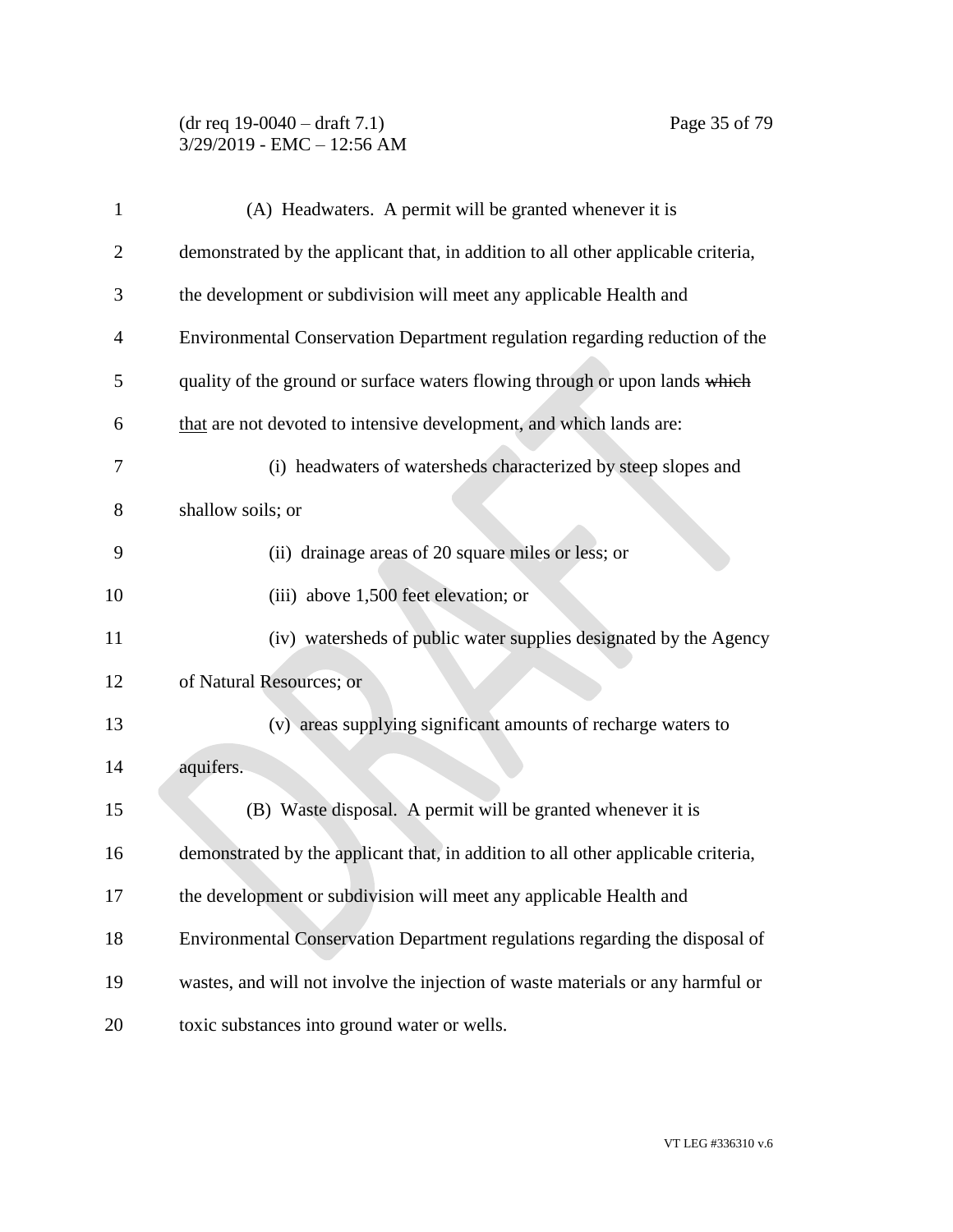#### (dr req 19-0040 – draft 7.1) Page 36 of 79 3/29/2019 - EMC – 12:56 AM

| $\mathbf{1}$   | (C) Water conservation. A permit will be granted whenever it is                   |
|----------------|-----------------------------------------------------------------------------------|
| $\overline{c}$ | demonstrated by the applicant that, in addition to all other applicable criteria, |
| 3              | the design has considered water conservation, incorporates multiple use or        |
| $\overline{4}$ | recycling where technically and economically practical, utilizes the best         |
| 5              | available technology for such applications, and provides for continued efficient  |
| 6              | operation of these systems.                                                       |
| 7              | (D) Floodways Flood hazard areas; river corridors. A permit will be               |
| 8              | granted whenever it is demonstrated by the applicant that, in addition to all     |
| 9              | other applicable criteria:                                                        |
| 10             | $\overrightarrow{(i)}$ the development or subdivision of lands within a flood way |
| 11             | flood hazard area or river corridor will not restrict or divert the flow of flood |
| 12             | waters, cause or contribute to fluvial erosion, and endanger the health, safety,  |
| 13             | and welfare of the public or of riparian owners during flooding; and              |
| 14             | (ii) the development or subdivision of lands within a floodway                    |
| 15             | fringe will not significantly increase the peak discharge of the river or stream  |
| 16             | within or downstream from the area of development and endanger the health,        |
| 17             | safety, or welfare of the public or riparian owners during flooding.              |
| 18             | (E) Streams. A permit will be granted whenever it is demonstrated                 |
| 19             | by the applicant that, in addition to all other applicable criteria, the          |
| 20             | development or subdivision of lands on or adjacent to the banks of a stream       |
| 21             | will, whenever feasible, maintain the natural condition of the stream, and will   |

VT LEG #336310 v.6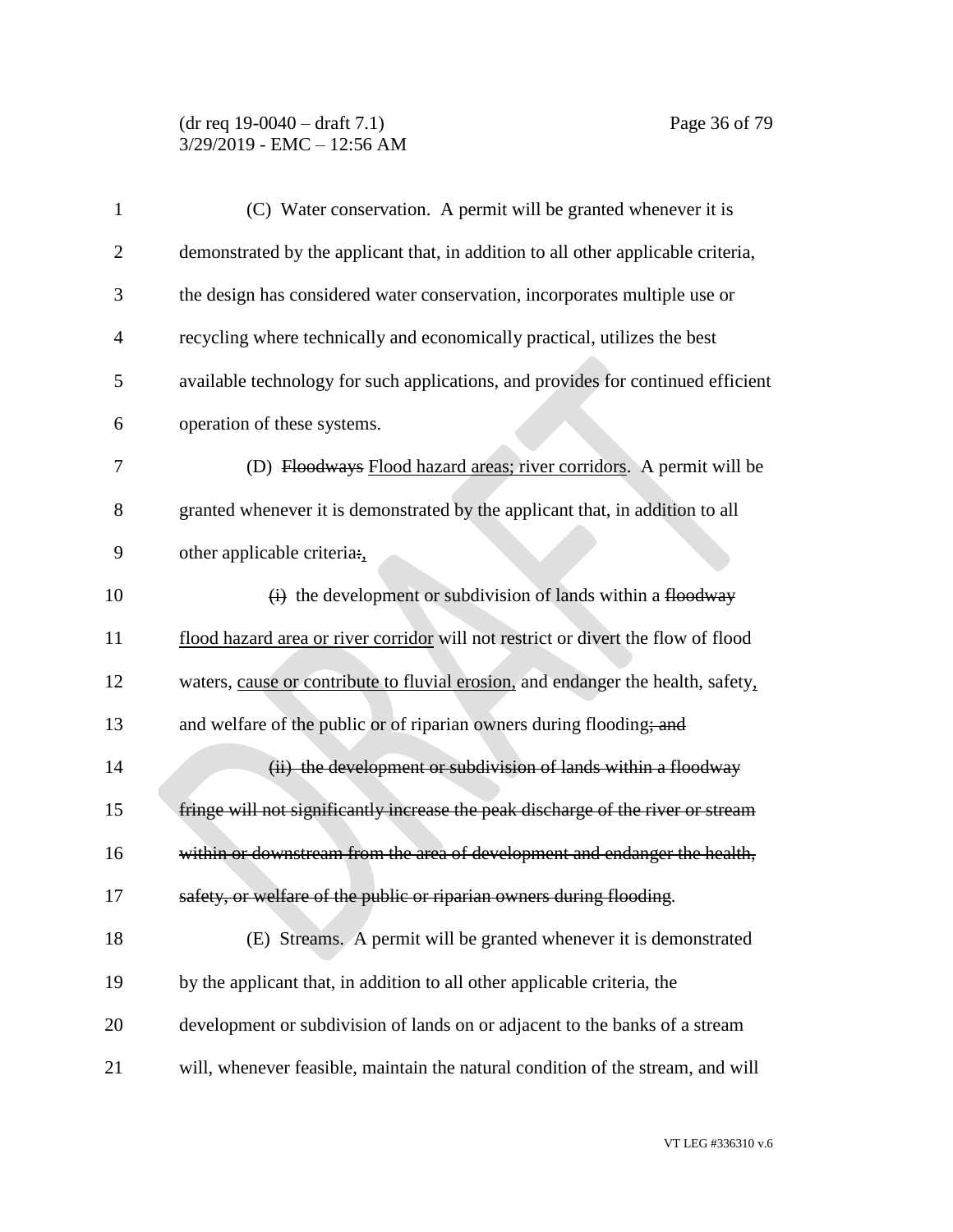| $\mathbf{1}$   | not endanger the health, safety, or welfare of the public or of adjoining         |
|----------------|-----------------------------------------------------------------------------------|
| $\overline{2}$ | landowners.                                                                       |
| 3              | (F) Shorelines. A permit will be granted whenever it is demonstrated              |
| 4              | by the applicant that, in addition to all other criteria, the development or      |
| 5              | subdivision of shorelines must of necessity be located on a shoreline in order to |
| 6              | fulfill the purpose of the development or subdivision, and the development or     |
| 7              | subdivision will, insofar as possible and reasonable in light of its purpose:     |
| 8              | (i) retain the shoreline and the waters in their natural condition;               |
| 9              | (ii) allow continued access to the waters and the recreational                    |
| 10             | opportunities provided by the waters;                                             |
| 11             | (iii) retain or provide vegetation which that screen the                          |
| 12             | development or subdivision from the waters; and                                   |
| 13             | (iv) stabilize the bank from erosion, as necessary, with vegetation               |
| 14             | cover.                                                                            |
| 15             | (G) Wetlands. A permit will be granted whenever it is demonstrated                |
| 16             | by the applicant, in addition to other criteria, that the development or          |
| 17             | subdivision will not violate the rules of the Secretary of Natural Resources, as  |
| 18             | adopted under chapter 37 of this title, relating to significant wetlands.         |
| 19             | $(2)(3)$ Water supply.                                                            |
| 20             | (A) Does have sufficient water available for the reasonably                       |
| 21             | foreseeable needs of the subdivision or development.                              |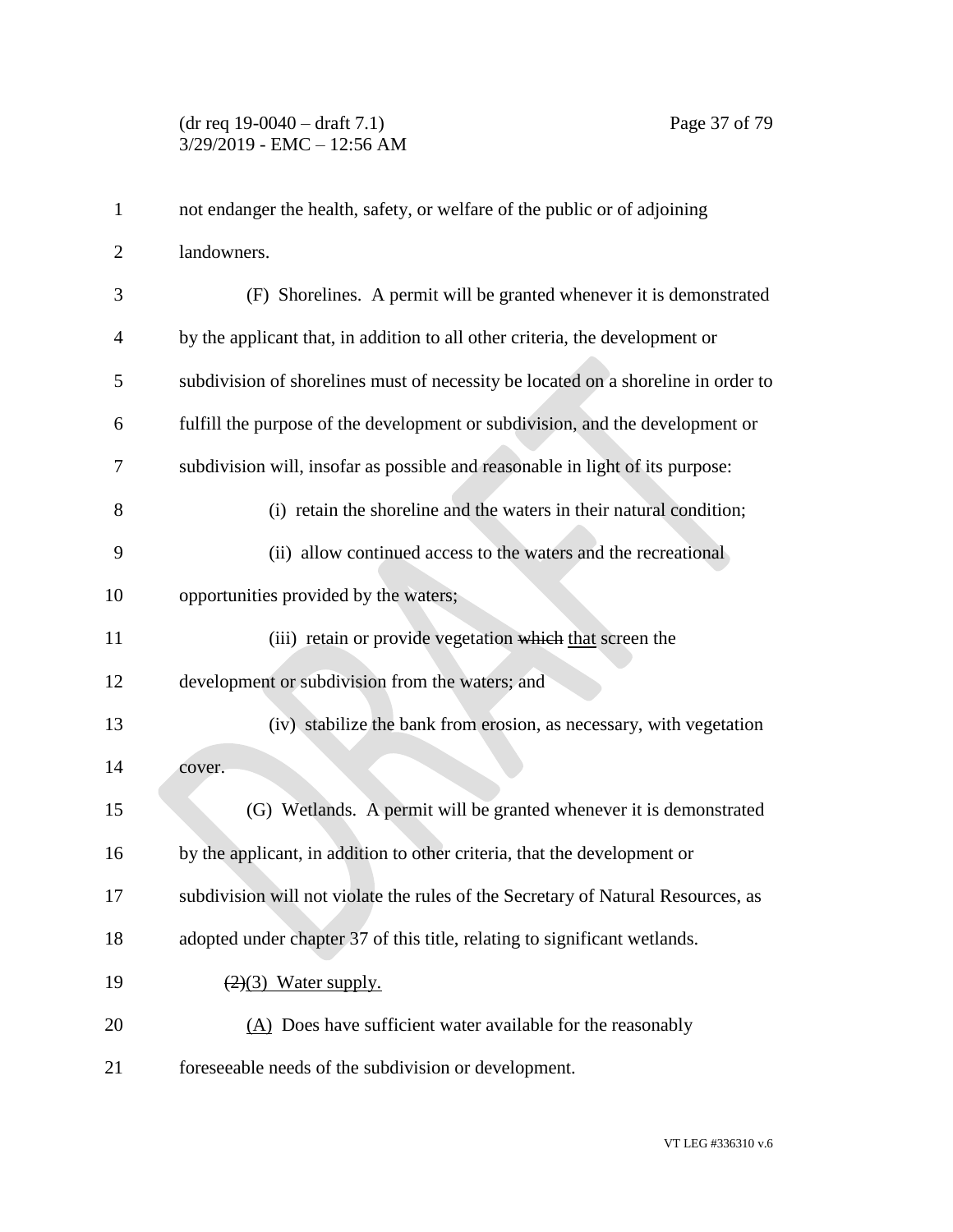#### (dr req 19-0040 – draft 7.1) Page 38 of 79 3/29/2019 - EMC – 12:56 AM

| 1              | $\overline{(3)(B)}$ Will not cause an unreasonable burden on an existing water                                        |
|----------------|-----------------------------------------------------------------------------------------------------------------------|
| $\overline{2}$ | supply, if one is to be utilized.                                                                                     |
| 3              | * * *                                                                                                                 |
| 4              | $(5)(A)$ Transportation. Will not cause unreasonable congestion or                                                    |
| 5              | unsafe conditions with respect to use of the highways <sub>7</sub> ; waterways <sub>7</sub> ; railways <sub>7</sub> ; |
| 6              | airports and airways, i bicycle, pedestrian, and other transit infrastructure; and                                    |
| 7              | other means of transportation existing or proposed.                                                                   |
| 8              | (B) As appropriate, will Will incorporate transportation demand                                                       |
| 9              | management strategies and provide safe <u>use, access</u> , and connections to                                        |
| 10             | adjacent lands and facilities and to existing and planned pedestrian, bicycle,                                        |
| 11             | and transit networks and services. In determining appropriateness under this                                          |
| 12             | subdivision (B) However, the District Commission shall consider whether may                                           |
| 13             | decline to require such a strategy, access, or connection constitutes a measure                                       |
| 14             | if it finds that a reasonable person would take not undertake the measure given                                       |
| 15             | the type, scale, and transportation impacts of the proposed development or                                            |
| 16             | subdivision.                                                                                                          |
| 17             |                                                                                                                       |
| 18             | (8) Ecosystem protection; scenic beauty; historic sites. Will not have an                                             |
| 19             | undue adverse effect on the scenic or natural beauty of the area, aesthetics,                                         |
| 20             | historic sites, or rare and irreplaceable natural areas.                                                              |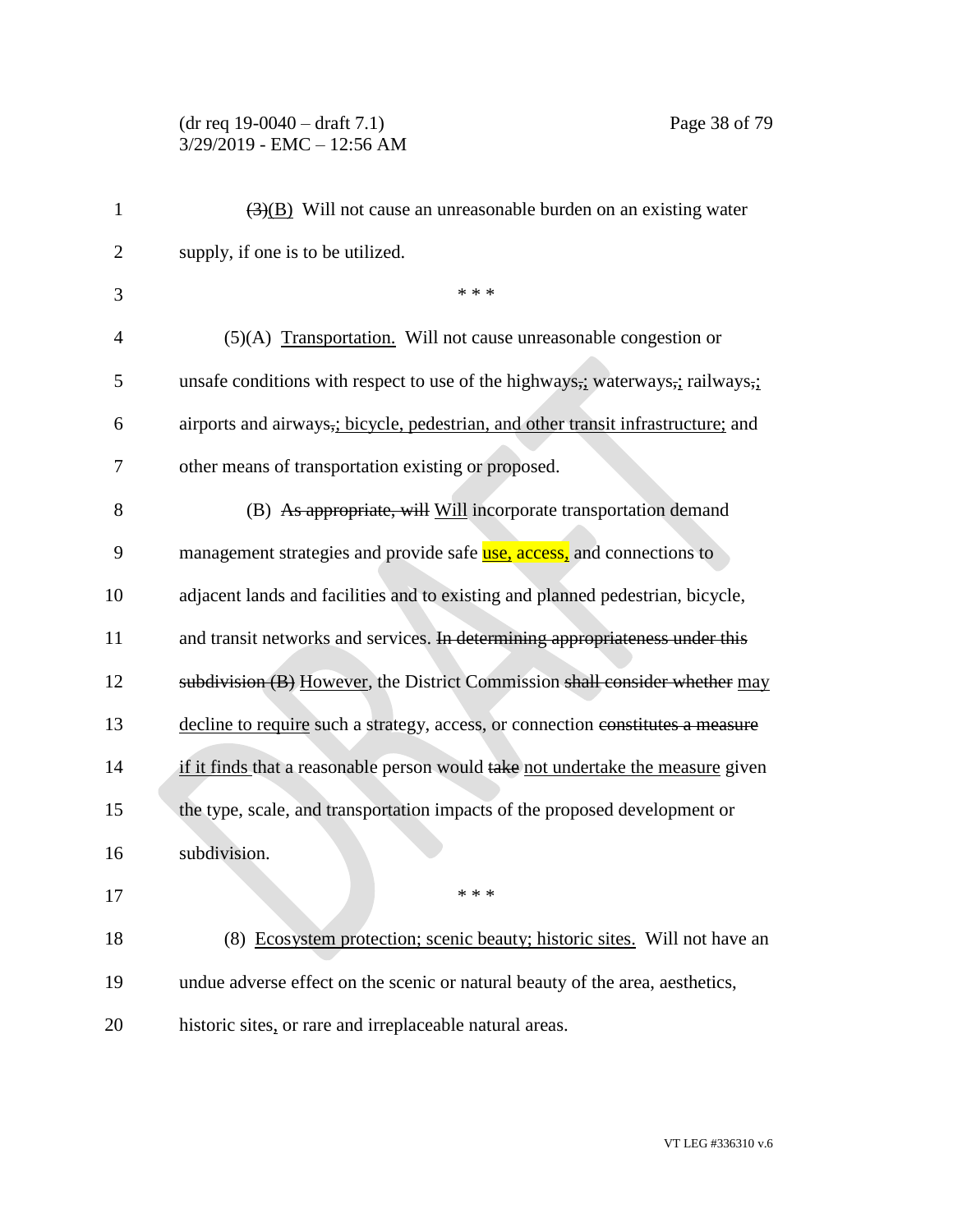# (dr req 19-0040 – draft 7.1) Page 39 of 79 3/29/2019 - EMC – 12:56 AM

| $\mathbf{1}$ | (A) Necessary wildlife habitat and endangered species. A permit will              |
|--------------|-----------------------------------------------------------------------------------|
| 2            | not be granted if unless it is demonstrated by any party opposing the applicant   |
| 3            | that a development or subdivision will not destroy or significantly imperil       |
| 4            | necessary wildlife habitat or any endangered species; and or, if such             |
| 5            | destruction or imperilment will occur:                                            |
| 6            | (i) the economic, social, cultural, recreational, or other benefit to             |
| 7            | the public from the development or subdivision will not outweigh the              |
| 8            | economic, environmental, or recreational loss to the public from the              |
| 9            | destruction or imperilment of the habitat or species; or                          |
| 10           | (ii) all feasible and reasonable means of preventing or lessening                 |
| 11           | the destruction, diminution, or imperilment of the habitat or species have not    |
| 12           | been or will not continue to be applied; or                                       |
| 13           | (iii) a reasonably acceptable alternative site is not owned or                    |
| 14           | controlled by the applicant which that would allow the development or             |
| 15           | subdivision to fulfill its intended purpose.                                      |
| 16           | (B) Forest blocks.                                                                |
| 17           | A permit will not be granted for a development or subdivision<br>(i)              |
| 18           | within or partially within a forest block unless the applicant demonstrates that: |
| 19           | (I) the development or subdivision will avoid fragmentation of                    |
| 20           | the forest block through the design of the project or the location of project     |
| 21           | improvements, or both; or                                                         |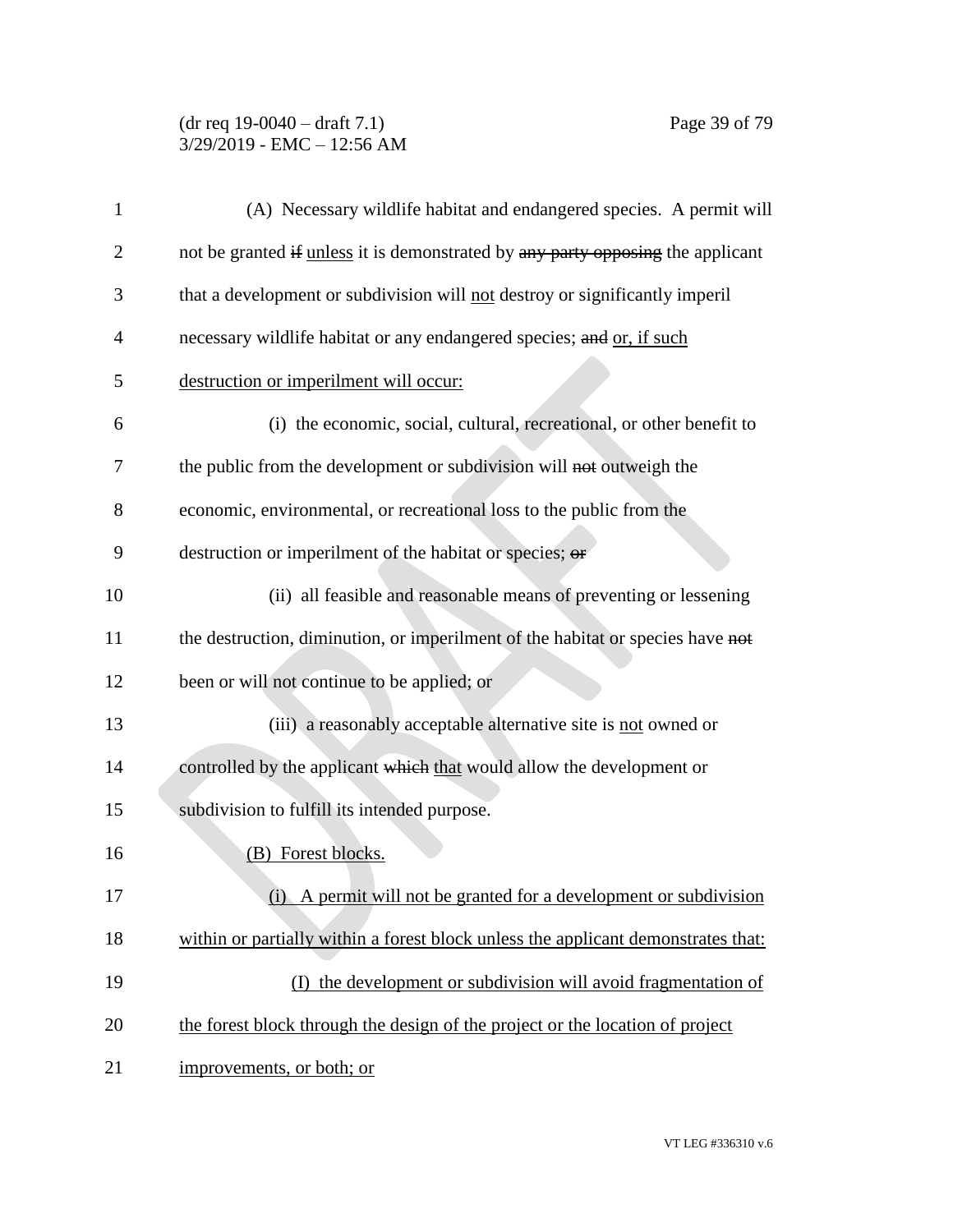# (dr req 19-0040 – draft 7.1) Page 40 of 79 3/29/2019 - EMC – 12:56 AM

| $\mathbf{1}$   | (II) it is not feasible to avoid fragmentation of the forest block                |
|----------------|-----------------------------------------------------------------------------------|
| $\overline{2}$ | and the design of the development or subdivision minimizes fragmentation of       |
| 3              | the forest block.                                                                 |
| 4              | (ii) Methods for avoiding or minimizing the fragmentation of a                    |
| 5              | forest block may include:                                                         |
| 6              | (I) Locating buildings and other improvements and operating                       |
| 7              | the project in a manner that avoids or minimizes incursion into and disturbance   |
| 8              | of the forest block, including clustering of buildings and associated             |
| 9              | improvements.                                                                     |
| 10             | (II) Designing roads, driveways, and utilities that serve the                     |
| 11             | development or subdivision to avoid or minimize fragmentation of the forest       |
| 12             | block. Such design may be accomplished by following or sharing existing           |
| 13             | features on the land such as roads, tree lines, stonewalls, and fence lines.      |
| 14             | (C) Connecting habitat.                                                           |
| 15             | (i) A permit will not be granted for a development or subdivision                 |
| 16             | unless the applicant demonstrates that:                                           |
| 17             | (I) the development or subdivision will avoid fragmentation of                    |
| 18             | a connecting habitat through the design of the project or the location of project |
| 19             | improvements, or both; or                                                         |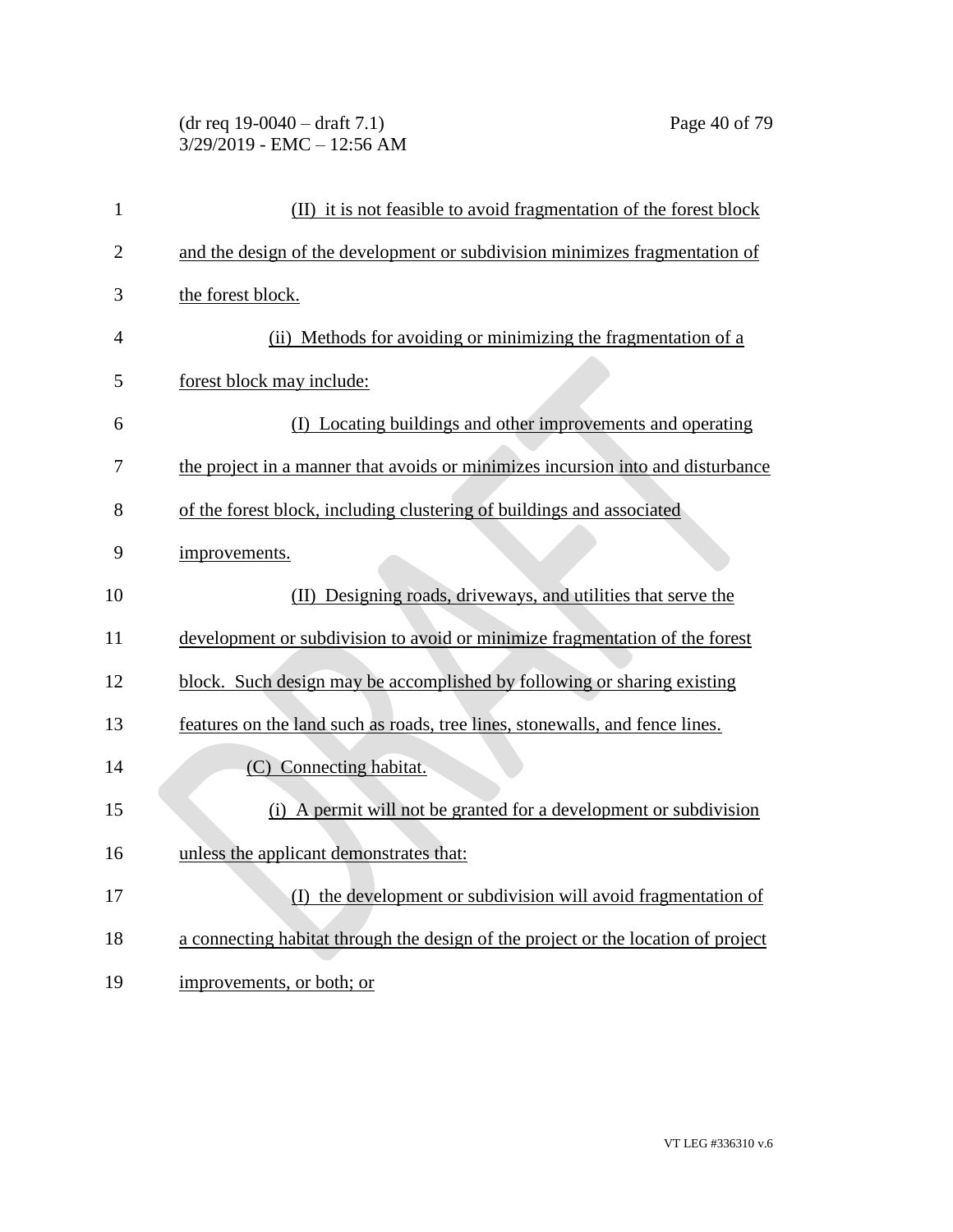| $(dr \text{ req } 19-0040 - draft } 7.1)$ |  |
|-------------------------------------------|--|
| 3/29/2019 - EMC – 12:56 AM                |  |

| 1              | (II) it is not feasible to avoid fragmentation of the connecting                   |
|----------------|------------------------------------------------------------------------------------|
| $\overline{2}$ | habitat and the design of the development or subdivision minimizes                 |
| 3              | fragmentation of the connector.                                                    |
| 4              | (ii) Methods for avoiding or minimizing the fragmentation of a                     |
| 5              | connecting habitat may include:                                                    |
| 6              | (I) locating buildings and other improvements at the farthest                      |
| 7              | feasible location from the center of the connector;                                |
| 8              | (II) designing the location of buildings and other improvements                    |
| 9              | to leave the greatest contiguous portion of the area undisturbed in order to       |
| 10             | facilitate wildlife travel through the connector; or                               |
| 11             | (III) when there is no feasible site for construction of buildings                 |
| 12             | and other improvements outside the connector, designing the buildings and          |
| 13             | improvements to facilitate the continued viability of the connector for use by     |
| 14             | wildlife.                                                                          |
| 15             | $* * *$                                                                            |
| 16             | Capability and development plan. Is in conformance with a duly<br>(9)              |
| 17             | adopted capability and development plan, and land use plan when adopted.           |
| 18             | However, the legislative findings of subdivisions $7(a)(1)$ through $(19)$ of Act  |
| 19             | 85 of 1973 shall not be used as criteria in the consideration of applications by a |
| 20             | District Commission.                                                               |
| 21             | * * *                                                                              |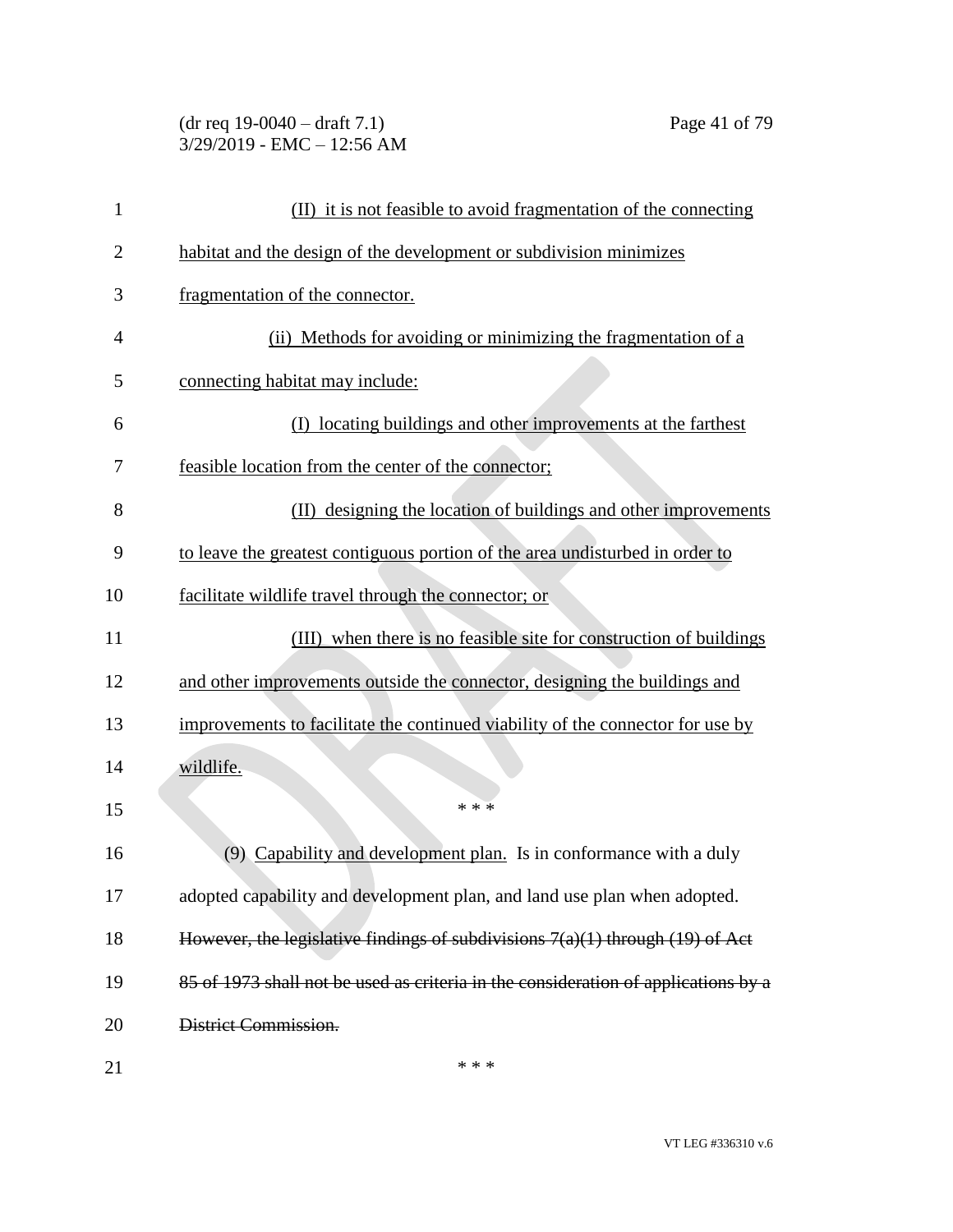| 1              | (F) Energy conservation and efficiency. A permit will be granted                 |
|----------------|----------------------------------------------------------------------------------|
| $\overline{c}$ | when it has been demonstrated by the applicant that, in addition to all other    |
| 3              | applicable criteria, the planning and design of the subdivision or development   |
| 4              | reflect the principles of energy conservation and energy efficiency, including   |
| 5              | reduction of greenhouse gas emissions from the use of energy, and incorporate    |
| 6              | the best available technology for efficient use or recovery of energy. An        |
| 7              | applicant seeking an affirmative finding under this criterion shall provide      |
| 8              | evidence, by certification, established through inspection, that the subdivision |
| 9              | or development complies with the applicable building energy standards and        |
| 10             | stretch codes under 30 V.S.A. § 51 or 53. The Board shall adopt rules            |
| 11             | establishing an inspection process.                                              |
| 12             | * * *                                                                            |
| 13             | Interchange areas. A permit will be granted for a development or                 |
| 14             | subdivision within an interchange area when it is demonstrated that, in addition |
| 15             | to all other applicable criteria, the development or subdivision complies with   |
| 16             | the Vermont Interstate Interchange Planning and Design Guidelines applicable     |
| 17             | to the category of land use as identified for that area in the regional plan. As |
| 18             | used in this subdivision (I), "Vermont Interstate Interchange Planning and       |
| 19             | Design Guidelines" refers to the guidelines by that name published by the        |
| 20             | Agency of Commerce and Community Development in 2004 or such update to           |
| 21             | those guidelines as the Commissioner of Housing and Community                    |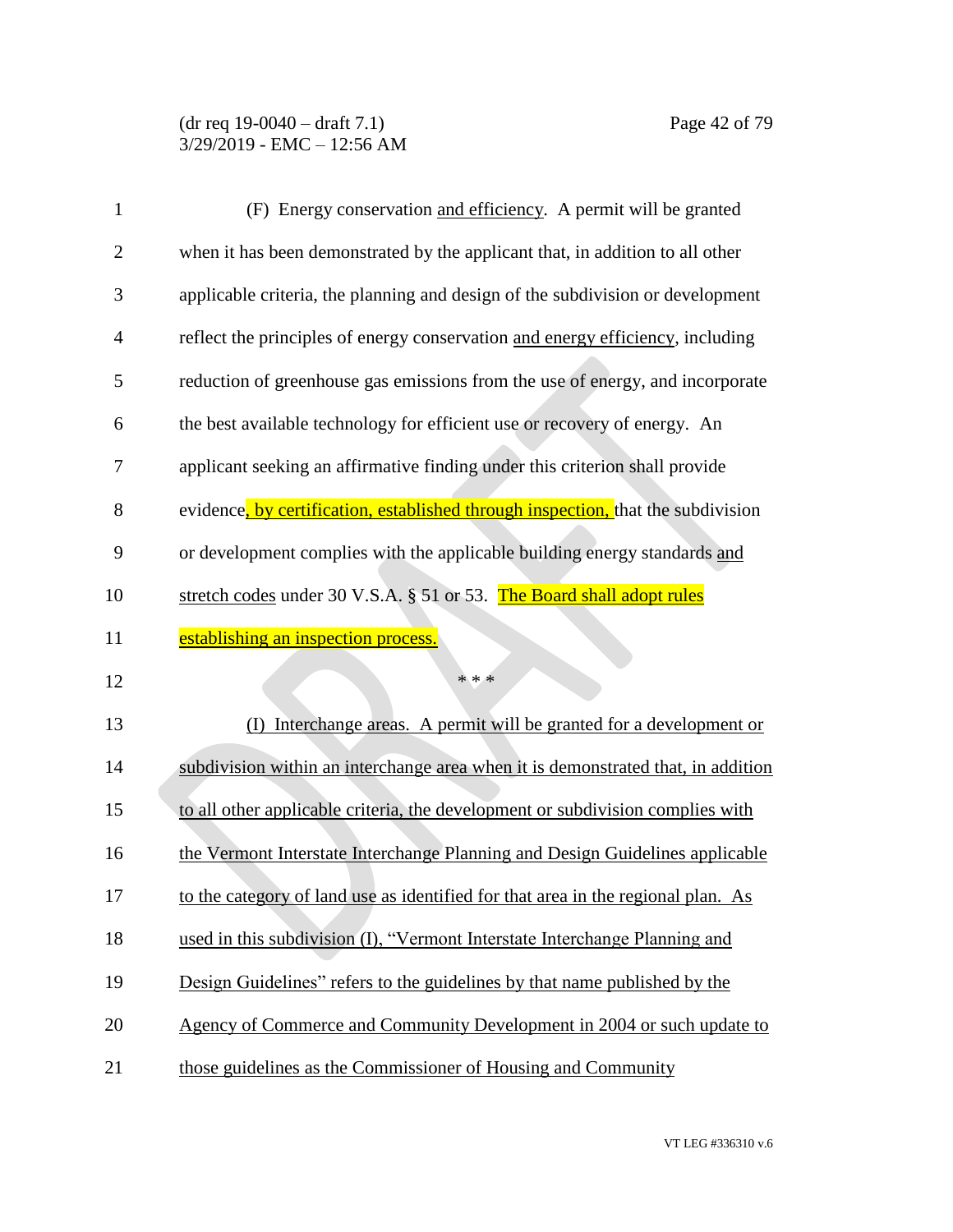(dr req 19-0040 – draft 7.1) Page 43 of 79 3/29/2019 - EMC – 12:56 AM

| 1              | Development may subsequently publish, provided that the update is at least as        |
|----------------|--------------------------------------------------------------------------------------|
| $\mathbf{2}$   | protective of existing settlements, scenic beauty and aesthetics, farmland, and      |
| 3              | natural resources as the 2004 guidelines.                                            |
| $\overline{4}$ | * * *                                                                                |
| 5              | (K) Development affecting public investments. A permit will be                       |
| 6              | granted for the development or subdivision of lands adjacent to governmental         |
| 7              | and public utility facilities, services, and lands, including highways, airports,    |
| 8              | waste disposal facilities, office and maintenance buildings, fire and police         |
| 9              | stations, universities, schools, hospitals, prisons, jails, electric generating and  |
| 10             | transmission facilities, oil and gas pipe lines, parks, hiking trails, and forest,   |
| 11             | and game lands, lands conserved under chapter 155 of this title, and facilities      |
| 12             | or lands receiving benefits through the Vermont Housing and Conservation             |
| 13             | Board under chapter 15 of this title, the State Designation Program under 24         |
| 14             | V.S.A. chapter 76A, or the Vermont Downtown and Village Center Tax Credit            |
| 15             | Program under 32 V.S.A. chapter 151, subchapter 11J, when it is demonstrated         |
| 16             | that, in addition to all other applicable criteria, the development or subdivision   |
| 17             | will not unnecessarily or unreasonably endanger the public or quasi-public           |
| 18             | investment in the facility, service, or lands, or materially jeopardize or interfere |
| 19             | with the function, efficiency, or safety of, or the public's use or enjoyment of     |
| 20             | or access to the facility, service, or lands.                                        |
|                |                                                                                      |

 $***$ 

VT LEG #336310 v.6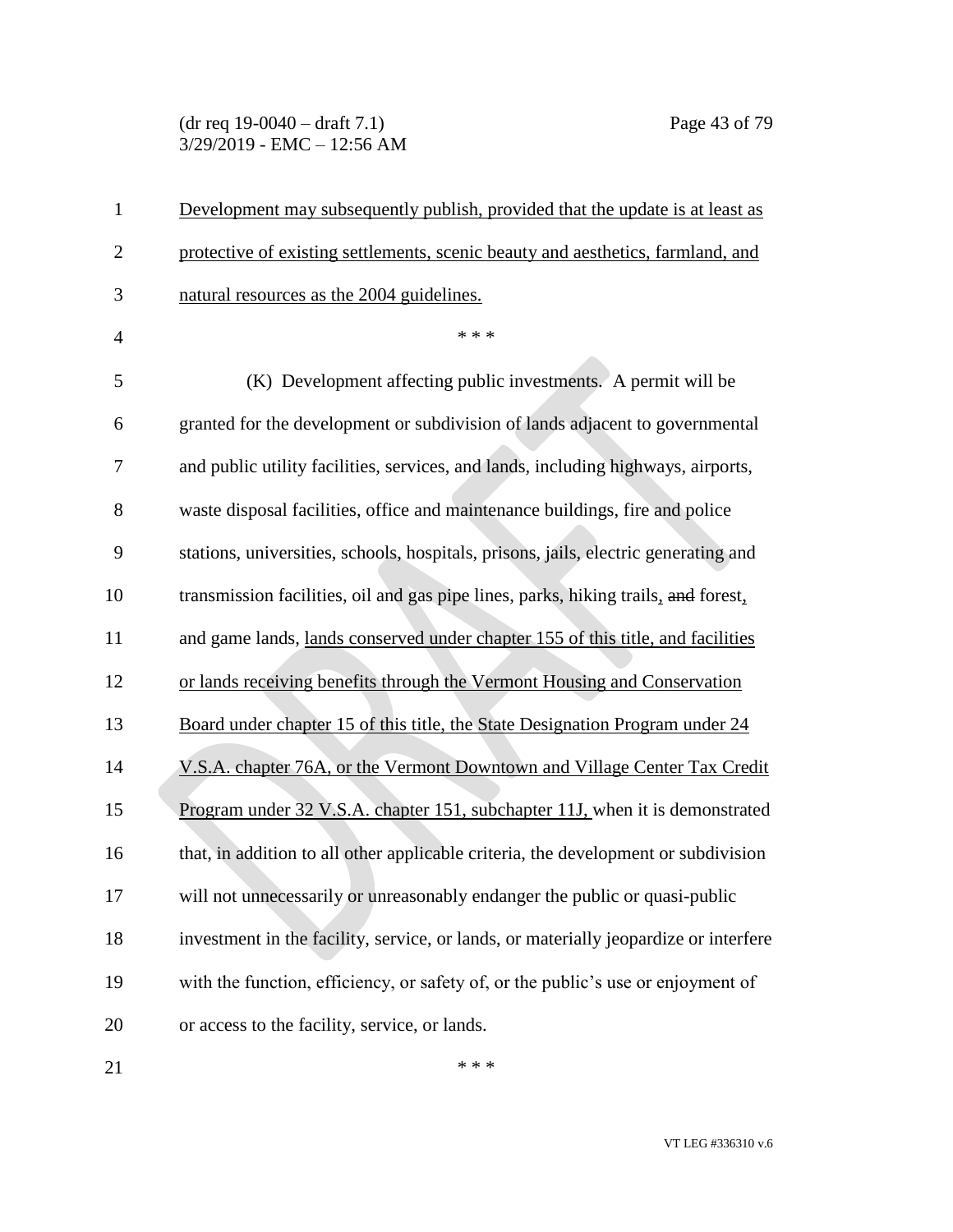### (dr req 19-0040 – draft 7.1) Page 44 of 79 3/29/2019 - EMC – 12:56 AM

| $\mathbf{1}$   | (10) Local and regional plans. Is in conformance with any duly adopted                     |
|----------------|--------------------------------------------------------------------------------------------|
| $\overline{2}$ | local or plan that has been approved under 24 V.S.A. § 4350, regional plan that            |
| 3              | has been approved by the Board under 24 V.S.A. § 4348, or capital program                  |
| 4              | under 24 V.S.A. chapter $117 \frac{\text{g}}{\text{g}} 4430$ . In making this finding, if: |
| 5              | (A) A District Commission shall require conformance with the future                        |
| 6              | land use maps contained in the local and regional plans and with the written               |
| 7              | provisions of those plans.                                                                 |
| 8              | (B) A District Commission shall decline to apply a provision of a                          |
| 9              | local or regional plan only if the Commission is persuaded that the provision              |
| 10             | does not afford a person of ordinary intelligence with a reasonable opportunity            |
| 11             | to understand what the provision directs, requires, or proscribes.                         |
| 12             | (C) If the District Commission finds applicable provisions of the                          |
| 13             | town plan to be ambiguous, the District Commission, for interpretive purposes,             |
| 14             | shall consider bylaws, but only to the extent that they implement and are                  |
| 15             | consistent with those provisions, and need not consider any other evidence.                |
| 16             | * * *                                                                                      |
| 17             | (c) Conditions. A permit may contain such requirements and conditions as                   |
| 18             | are allowable proper exercise of the police power and which are appropriate                |
| 19             | within the respect to subdivisions $(a)(1)$ through $(10)$ of this section, including      |
| 20             | those set forth in 24 V.S.A. §§ 4414(4), 4424(a)(2), 4414(1)(D)(i), 4463(b),               |
| 21             | and 4464, the dedication of lands for public use, and the filing of bonds to               |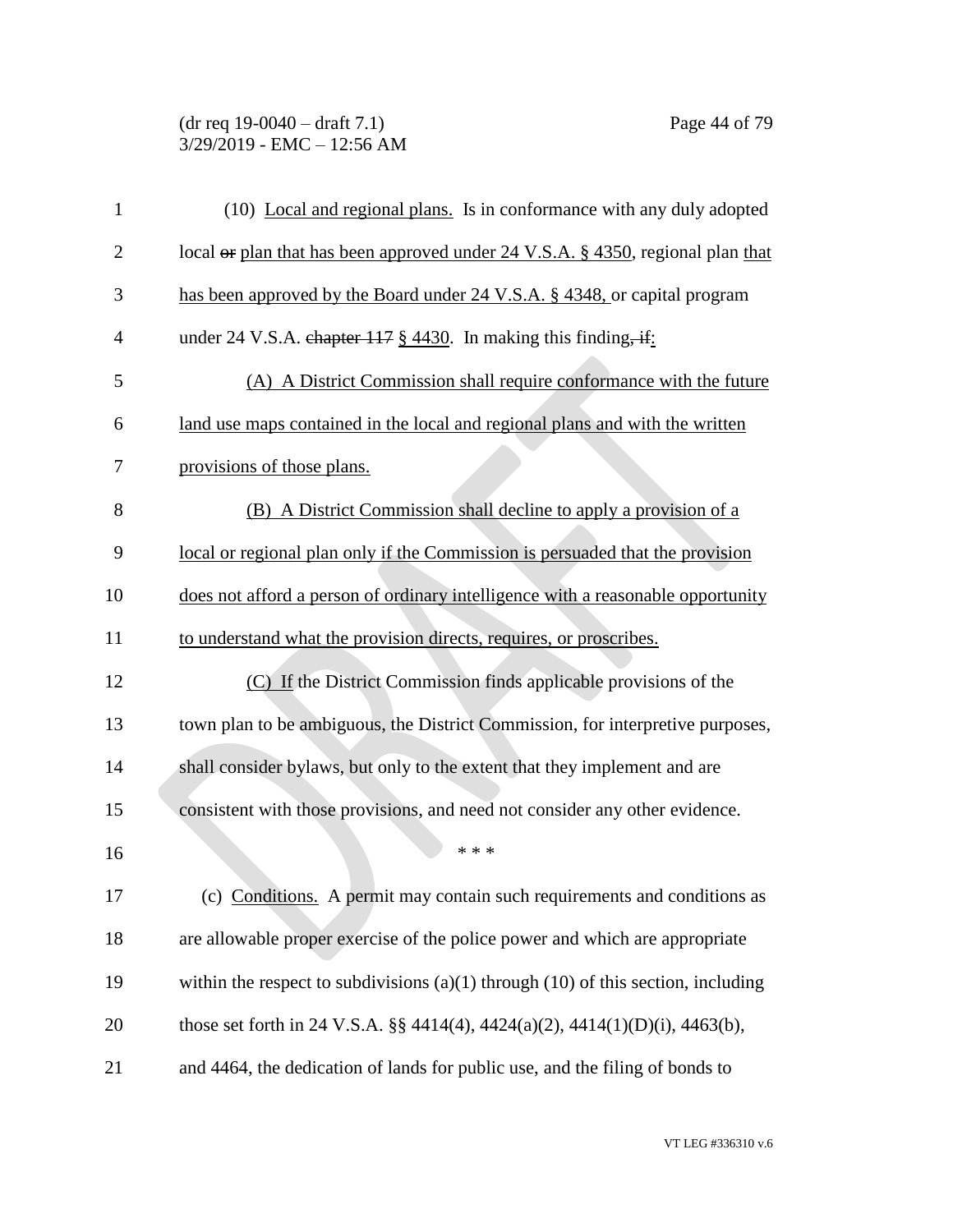#### (dr req 19-0040 – draft 7.1) Page 45 of 79 3/29/2019 - EMC – 12:56 AM

| $\mathbf 1$    | insure ensure compliance. The requirements and conditions incorporated from          |
|----------------|--------------------------------------------------------------------------------------|
| $\overline{2}$ | Title 24 may be applied whether or not a local plan has been adopted. General        |
| 3              | requirements and conditions may be established by rule of the Natural                |
| $\overline{4}$ | Resources Board.                                                                     |
| 5              | (d) Other permits and approvals; presumptions. The Natural Resources                 |
| 6              | Board may by rule allow the acceptance of a permit or permits or approval of         |
| $\overline{7}$ | any State agency with respect to subdivisions $(a)(1)$ through $(5)$ of this section |
| 8              | or a permit or permits of a specified municipal government with respect to           |
| 9              | subdivisions (a)(1) through (7) and (9) and (10) of this section, or a               |
| 10             | combination of such permits or approvals, in lieu of evidence by the applicant.      |
| 11             | A District Commission, in accordance with rules adopted by the Board, shall          |
| 12             | accept determinations issued by a development review board under the                 |
| 13             | provisions of 24 V.S.A. § 4420, with respect to local Act 250 review of              |
| 14             | municipal impacts. The acceptance of such approval, positive determinations,         |
| 15             | permit, or permits shall create a presumption that the application is not            |
| 16             | detrimental to the public health and welfare with respect to the specific            |
| 17             | requirement for which it is accepted. In the case of approvals and permits           |
| 18             | issued by the Agency of Natural Resources, technical determinations of the           |
| 19             | Agency shall be accorded substantial deference by the Commissions. The               |
| 20             | acceptance of negative determinations issued by a development review board           |
| 21             | under the provisions of 24 V.S.A. § 4420, with respect to local Act 250 review       |

VT LEG #336310 v.6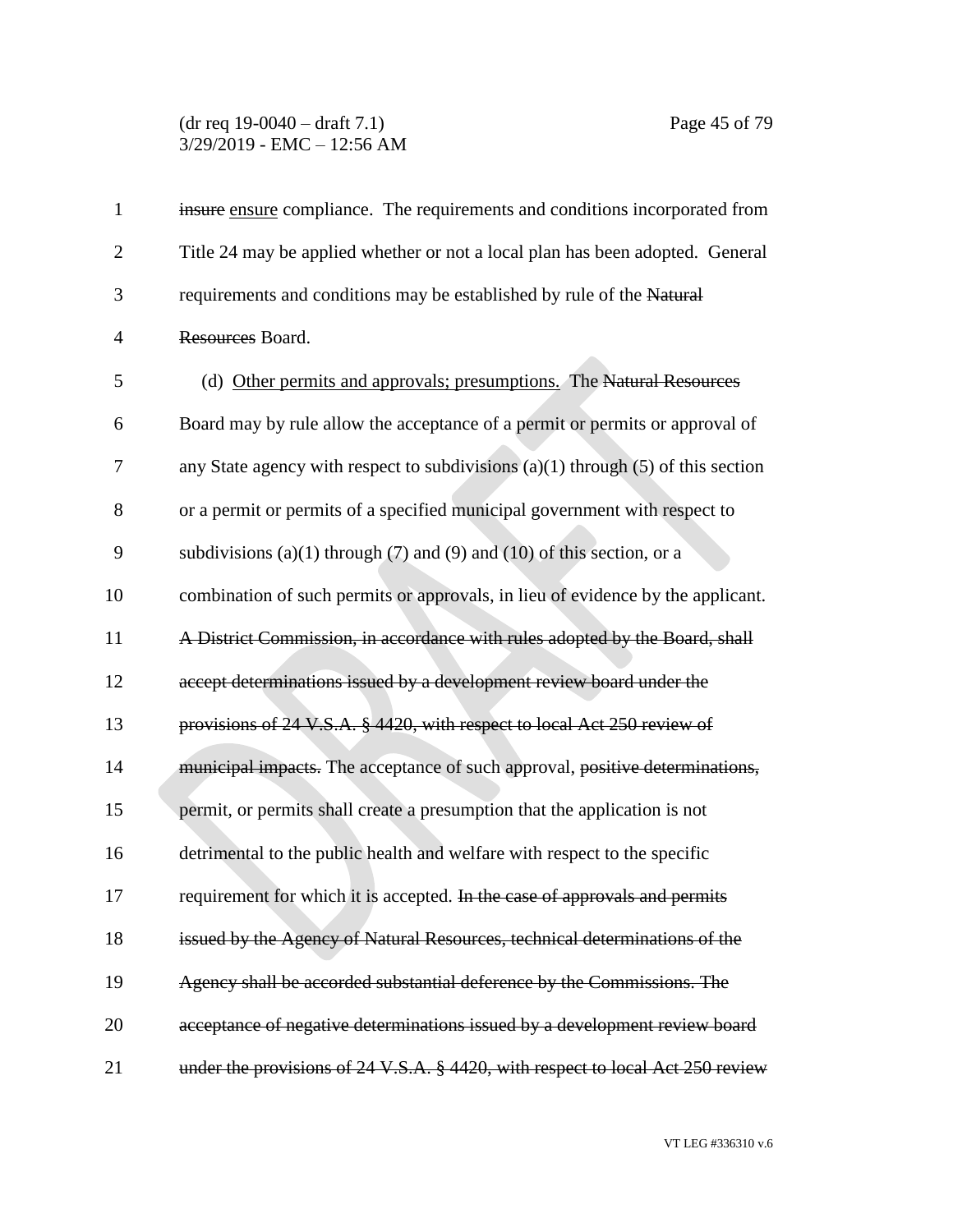(dr req 19-0040 – draft 7.1) Page 46 of 79 3/29/2019 - EMC – 12:56 AM

| $\mathbf{1}$   | of municipal impacts shall create a presumption that the application is            |
|----------------|------------------------------------------------------------------------------------|
| $\overline{2}$ | detrimental to the public health and welfare with respect to the specific          |
| 3              | requirement for which it is accepted. Any determinations, positive or negative,    |
| $\overline{4}$ | under the provisions of 24 V.S.A. § 4420 shall create presumptions only to the     |
| 5              | extent that the impacts under the criteria are limited to the municipality issuing |
| 6              | the decision. Such a rule may be revoked or amended pursuant to the                |
| 7              | procedures set forth in 3-V.S.A, chapter 25, the Vermont Administrative            |
| 8              | Procedure Act.                                                                     |
| 9              | $(1)$ The rules adopted by the Board shall not approve the acceptance of a         |
| 10             | permit or approval of such an agency or a permit of a municipal government         |
| 11             | unless it each of the following applies:                                           |
| 12             | (A) The permit or approval satisfies the appropriate requirements of               |
| 13             | subsection (a) of this section.                                                    |
| 14             | (B) The Board finds that the permit or approval is part of a program               |
| 15             | that reliably meets its goals, such as achieving water quality standards.          |
| 16             | (2) A presumption created under this subsection may be rebutted by the             |
| 17             | introduction of evidence contrary to the presumed fact.                            |
| 18             | (3) In the case of approvals and permits issued by the Agency of Natural           |
| 19             | Resources:                                                                         |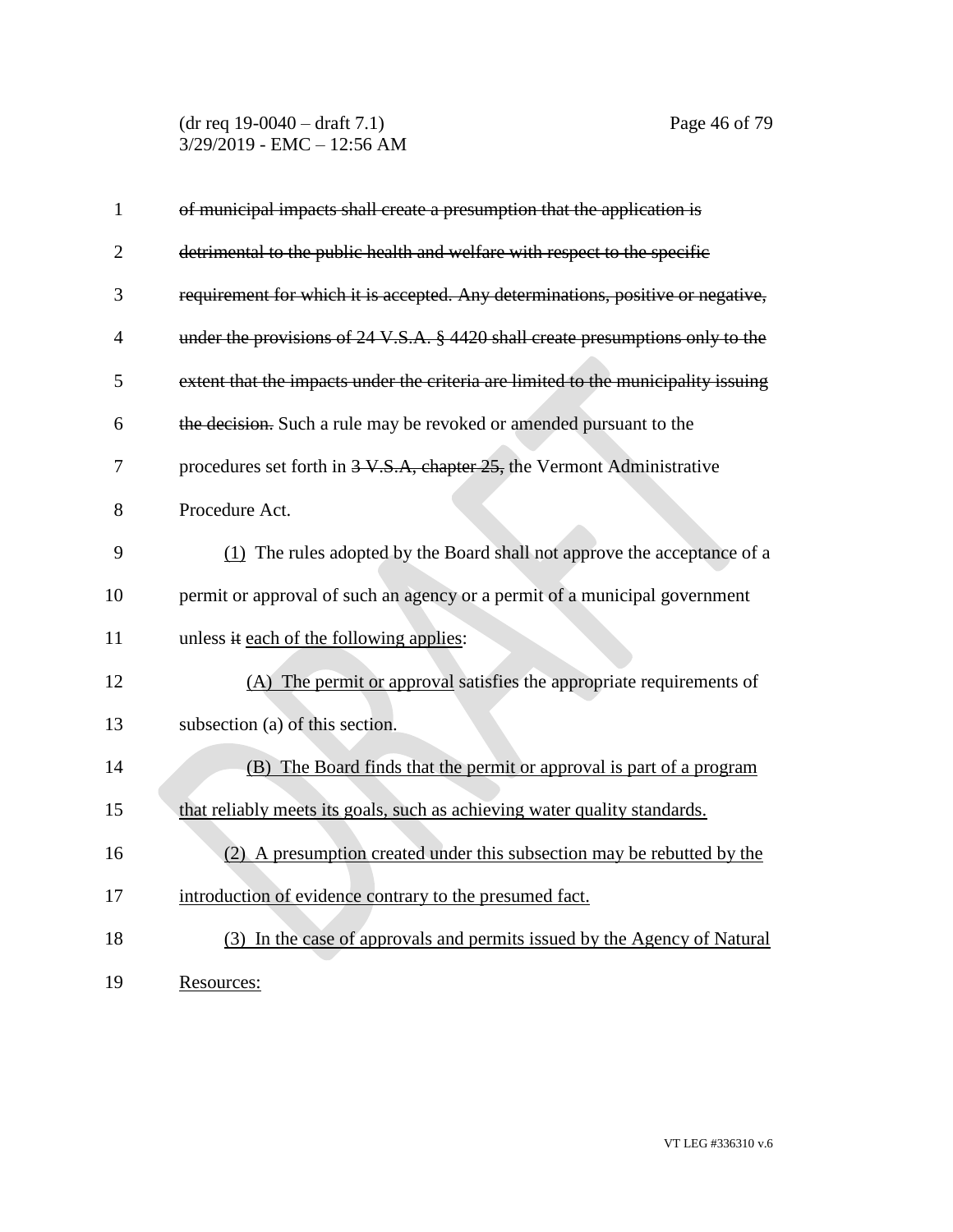# (dr req 19-0040 – draft 7.1) Page 47 of 79 3/29/2019 - EMC – 12:56 AM

| $\mathbf{1}$   | (A) There shall be no presumption for a permit or approval                         |
|----------------|------------------------------------------------------------------------------------|
| $\overline{2}$ | authorizing the discharge of a pollutant into a water if uses of that water are    |
| 3              | already impaired by the pollutant.                                                 |
| $\overline{4}$ | (B) Admissible evidence of the technical determinations of the                     |
| 5              | Agency shall be accorded substantial deference by the District Commissions.        |
| 6              | (4) A District Commission, in accordance with rules adopted by the                 |
| 7              | Board, shall accept determinations issued by a development review board            |
| 8              | under the provisions of 24 V.S.A. § 4420, with respect to local review of          |
| 9              | municipal impacts under criteria of this section. The acceptance of such a         |
| 10             | determination, if positive, shall create a presumption that the application is not |
| 11             | detrimental to the public health and welfare with respect to the specific          |
| 12             | requirement for which it is accepted and, if negative, shall create a              |
| 13             | presumption that the application is so detrimental. Any determinations,            |
| 14             | positive or negative, under the provisions of 24 V.S.A. § 4420 shall create        |
| 15             | presumptions only to the extent that the impacts under the criteria are limited    |
| 16             | to the municipality issuing the decision.                                          |
| 17             | * * *                                                                              |
| 18             | § 6087. DENIAL OF APPLICATION                                                      |
| 19             | * * *                                                                              |
| 20             | (b) A permit may not be denied solely for the reasons set forth in                 |
| 21             | subdivisions $6086(a)(5)$ , (6), and (7) of this title. However, reasonable        |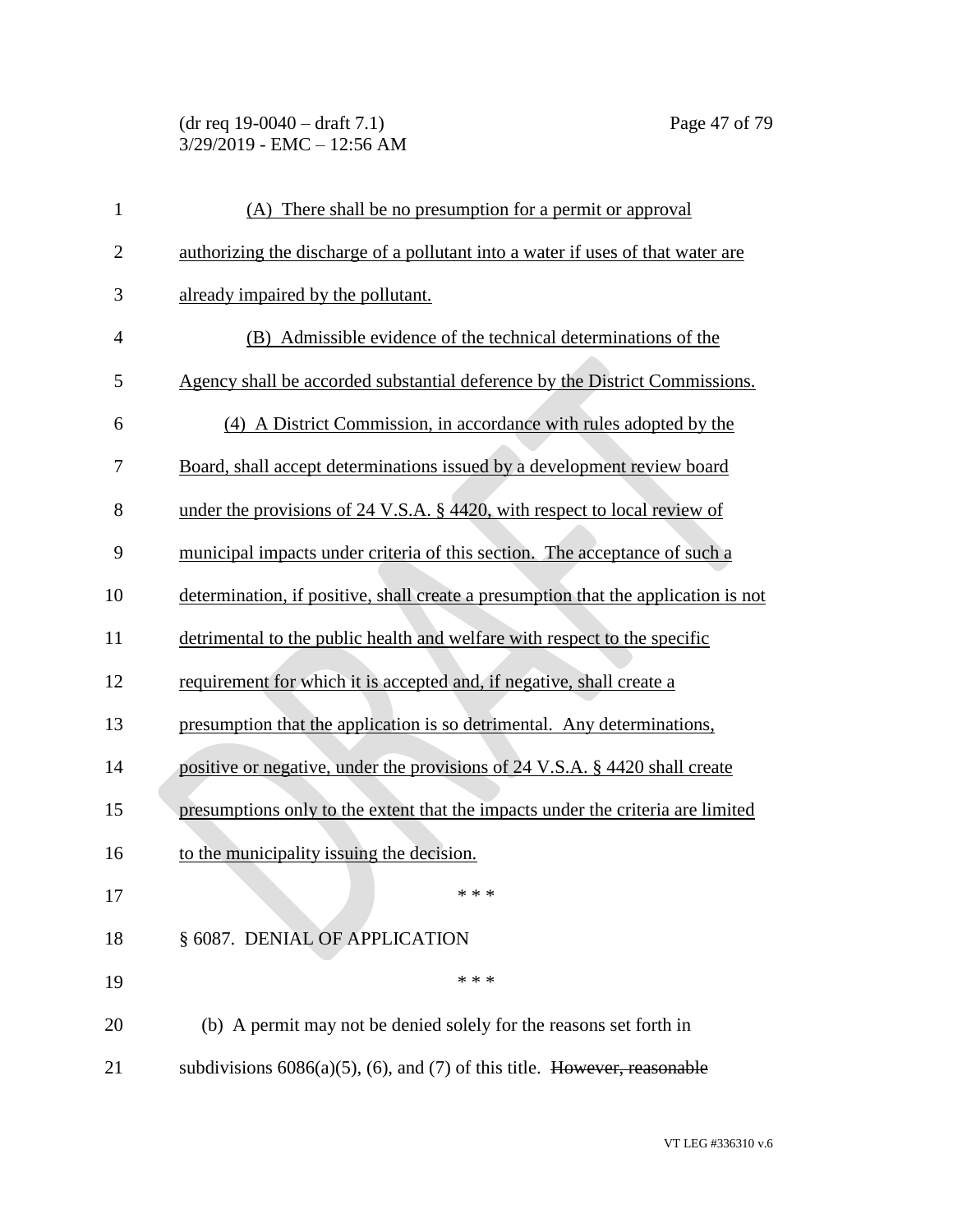#### (dr req 19-0040 – draft 7.1) Page 48 of 79 3/29/2019 - EMC – 12:56 AM

| $\mathbf{1}$   | Reasonable conditions and requirements allowable in subsection 6086(c) of                                          |
|----------------|--------------------------------------------------------------------------------------------------------------------|
| $\overline{2}$ | this title may be attached to alleviate the burdens created. However, a permit                                     |
| 3              | may be denied under subdivision $6086(a)(5)$ of this title if the permit is for                                    |
| $\overline{4}$ | development in an interchange area that is not within an existing settlement.                                      |
| 5              | * * *                                                                                                              |
| 6              | § 6088. BURDEN OF PROOF; PRODUCTION AND PERSUASION                                                                 |
| 7              | (a) The initial burden of production, to produce sufficient evidence for a                                         |
| 8              | District Commission to make a factual determination, shall be on the applicant                                     |
| 9              | with respect to subdivisions $6086(a)(1)$ through $(10)$ of this title.                                            |
| 10             | (b) The burden of persuasion, to show that the application meets the                                               |
| 11             | relevant standard, shall be on the applicant with respect to subdivisions                                          |
| 12             | $6086(a)(1)$ , (2), (3), (4), <u>(8)(A)</u> through (C), (9), and (10) of this title.                              |
| 13             | (c) The burden shall be on any party opposing the applicant application                                            |
| 14             | with respect to subdivisions $6086(a)(5)$ through $(8)$ , $(6)$ , $(7)$ , and $(8)$ , not                          |
| 15             | $\frac{\text{including}}{\text{including}}$ (8)(A) through (8)(C) of this title to show an unreasonable or adverse |
| 16             | effect that the application does not meet the relevant standard.                                                   |
| 17             | § 6089. APPEALS                                                                                                    |
| 18             | (a) Appeals of any act or decision of a District Commission under this                                             |
| 19             | chapter or a district coordinator under subsection 6007(c) of this title shall be                                  |
| 20             | made to the Environmental Division Board in accordance with chapter 220 of                                         |
| 21             | this title. For the purpose of this section, a decision of the Chair of a District                                 |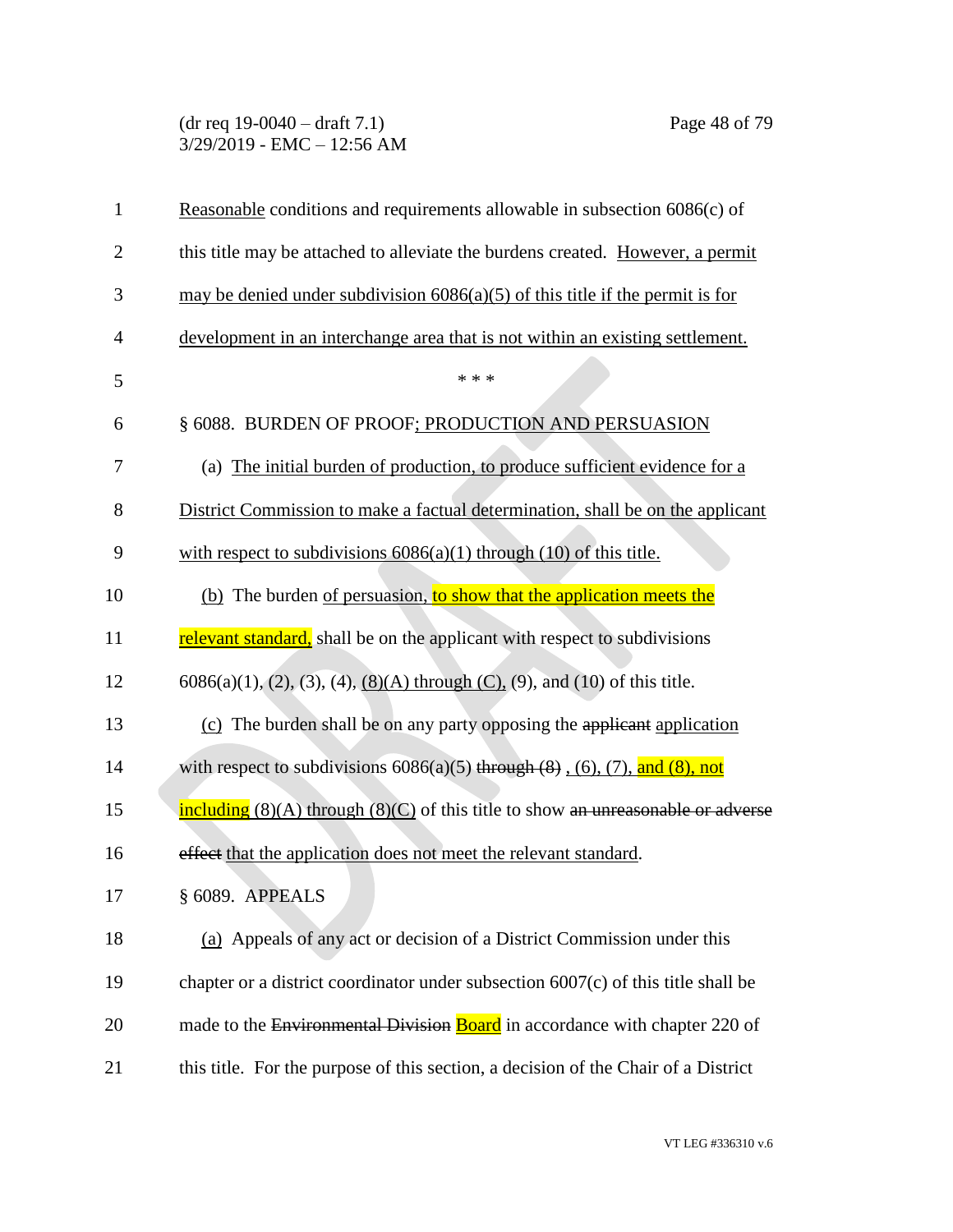#### (dr req 19-0040 – draft 7.1) Page 49 of 79 3/29/2019 - EMC – 12:56 AM

| $\mathbf{1}$   | Commission under section 6001e of this title on whether action has been taken    |
|----------------|----------------------------------------------------------------------------------|
| $\overline{2}$ | to circumvent the requirements of this chapter shall be considered an act or     |
| 3              | decision of the District Commission.                                             |
| $\overline{4}$ | (b) In an appeal of an act or decision described in subsection (a) of this       |
| 5              | section, an appellant shall have the burden of proof on the issues raised in his |
| 6              | or her appeal. The applicant, whether or not an appellant, shall have a burden   |
| 7              | to produce evidence sufficient to inform the Division of the nature, elements,   |
| 8              | context, and impacts of the project to which the appeal relates.                 |
| 9              | § 6090. RECORDING; DURATION AND REVOCATION OF PERMITS                            |
| 10             | (a) Recording. In order to afford adequate notice of the terms and               |
| 11             | conditions of land use permits, permit amendments and revocations of permits,    |
| 12             | they shall be recorded in local land records. Recordings under this chapter      |
| 13             | shall be indexed as though the permittee were the grantor of a deed.             |
| 14             | (b) Permits for specified period.                                                |
| 15             | (1) Any permit granted under this chapter for extraction of mineral              |
| 16             | resources, operation of solid waste disposal facilities, or logging above 2,500  |
| 17             | feet, shall be for a specified period determined by the Board in accordance      |
| 18             | with the rules adopted under this chapter as a reasonable projection of the time |
| 19             | during which the land will remain suitable for use if developed or subdivided    |
| 20             | as contemplated in the application, and with due regard for the economic         |
| 21             | considerations attending the proposed development or subdivision. Other          |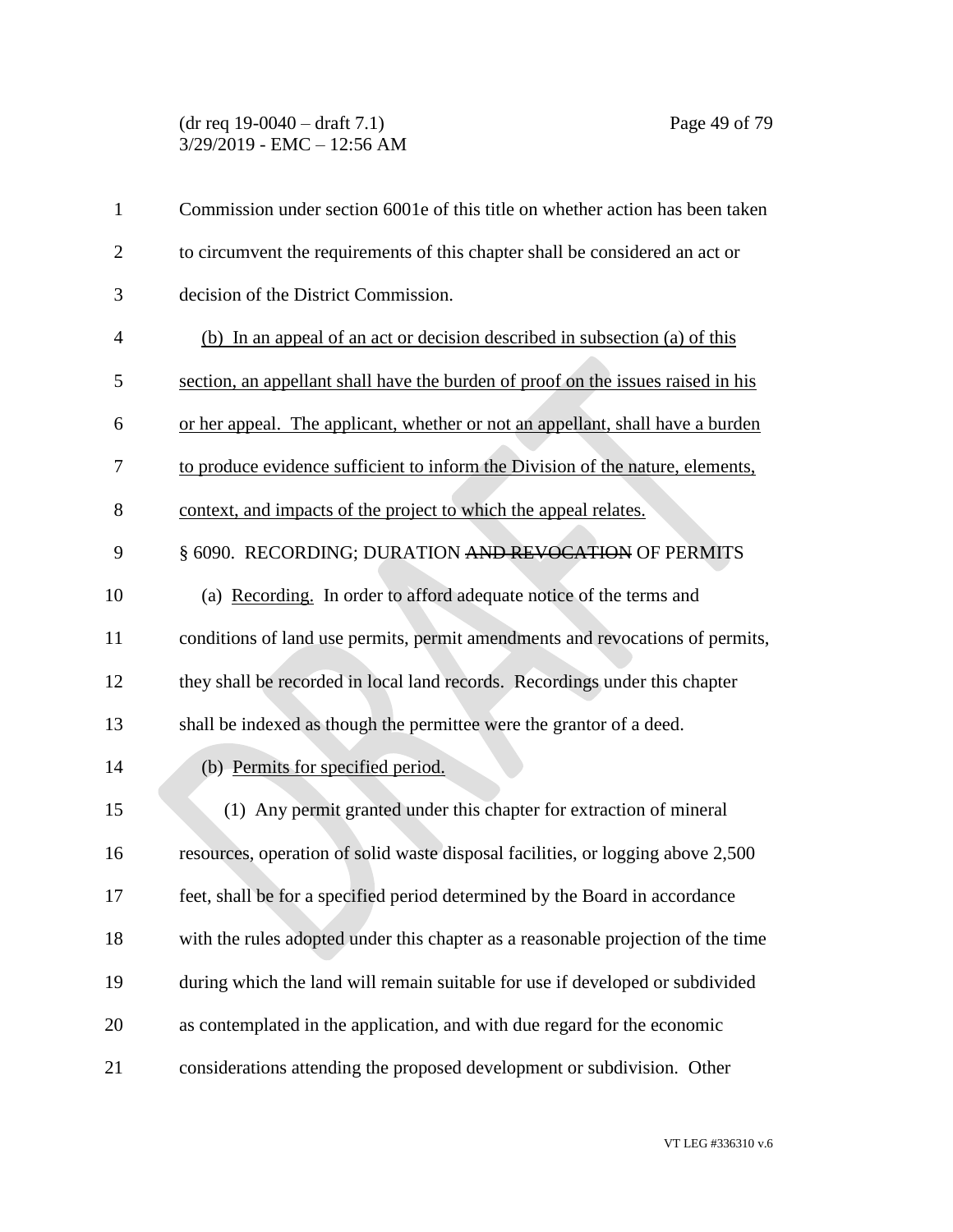## (dr req 19-0040 – draft 7.1) Page 50 of 79 3/29/2019 - EMC – 12:56 AM

| $\mathbf{1}$   | permits issued under this chapter shall be for an indefinite term, as long as    |
|----------------|----------------------------------------------------------------------------------|
| $\overline{2}$ | there is compliance with the conditions of the permit.                           |
| 3              | (2) Expiration dates contained in permits issued before July 1, 1994             |
| 4              | (involving developments that are not for extraction of mineral resources,        |
| 5              | operation of solid waste disposal facilities, or logging above 2,500 2,000 feet) |
| 6              | are extended for an indefinite term, as long as there is compliance with the     |
| 7              | conditions of the permits.                                                       |
| 8              | (c) Change to nonjurisdictional use; release from permit.                        |
| 9              | (1) On application signed by each permittee, the District Commission             |
| 10             | may release land subject to a permit under this chapter from the obligations of  |
| 11             | that permit and the obligation to obtain amendments to the permit, on finding    |
| 12             | each of the following:                                                           |
| 13             | (A) The use of the land as of the date of the application is not the             |
| 14             | same as the use of the land that caused the obligation to obtain a permit under  |
| 15             | this chapter.                                                                    |
| 16             | The use of the land as of the date of the application does not<br>(B)            |
| 17             | constitute development or subdivision as defined in section 6001 of this title   |
| 18             | and would not require a permit or permit amendment but for the fact that the     |
| 19             | land is already subject to a permit under this chapter.                          |
| 20             | (C) The permittee or permittees are in compliance with the permit                |
| 21             | and their obligations under this chapter.                                        |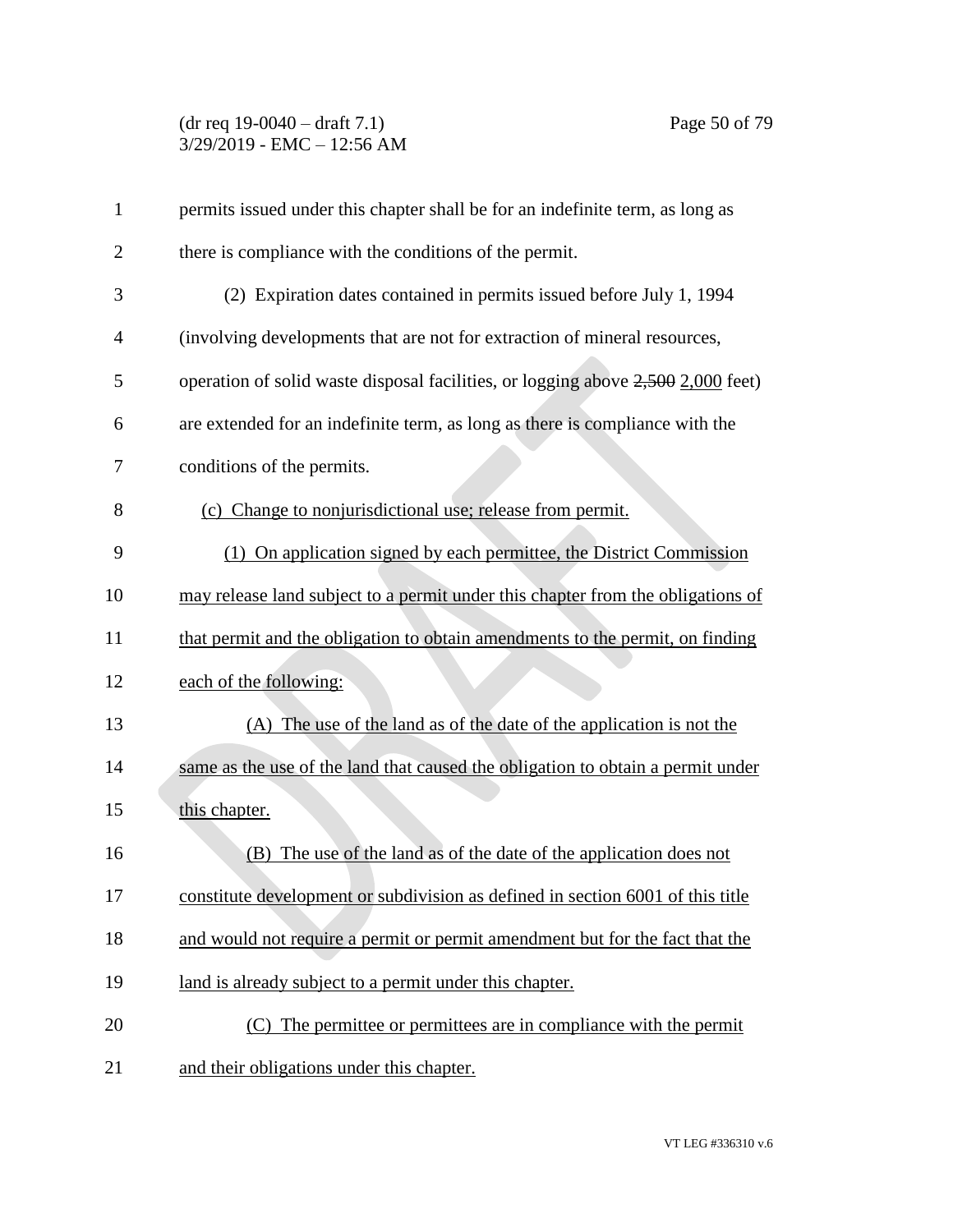# (dr req 19-0040 – draft 7.1) Page 51 of 79 3/29/2019 - EMC – 12:56 AM

| $\mathbf{1}$   | (2) It shall be a condition of each affirmative decision under this                |
|----------------|------------------------------------------------------------------------------------|
| $\overline{2}$ | subsection that a subsequent proposal of a development or subdivision on the       |
| 3              | land to which the decision applies shall be subject to this chapter as if the land |
| $\overline{4}$ | had never previously received a permit under the chapter.                          |
| 5              | (3) An application for a decision under this subsection shall be made on           |
| 6              | a form prescribed by the Board. The form shall require evidence                    |
| 7              | demonstrating that the application complies with subdivisions (1)(A) through       |
| 8              | (C) of this subsection. The application shall be processed in the manner           |
| 9              | described in section 6084 of this title and may be treated as a minor application  |
| 10             | under that section. In determining whether to treat as minor an application        |
| 11             | under this subsection, the District Commission shall apply the criteria of this    |
| 12             | subsection and not of subsection 6086(a) of this title.                            |
| 13             | * * *                                                                              |
| 14             | *** Resource Mapping; Forest Blocks ***                                            |
| 15             | Sec. 4. 10 V.S.A. § 127 is amended to read:                                        |
| 16             | § 127. RESOURCE MAPPING                                                            |
| 17             | (a) On or before January 15, 2013, the The Secretary of Natural Resources          |
| 18             | (the Secretary) shall complete and maintain resource mapping based on the          |
| 19             | Geographic Information System (GIS) or other technology. The mapping shall         |
| 20             | identify natural resources throughout the State, including forest blocks, that     |
| 21             | may be relevant to the consideration of energy projects and projects subject to    |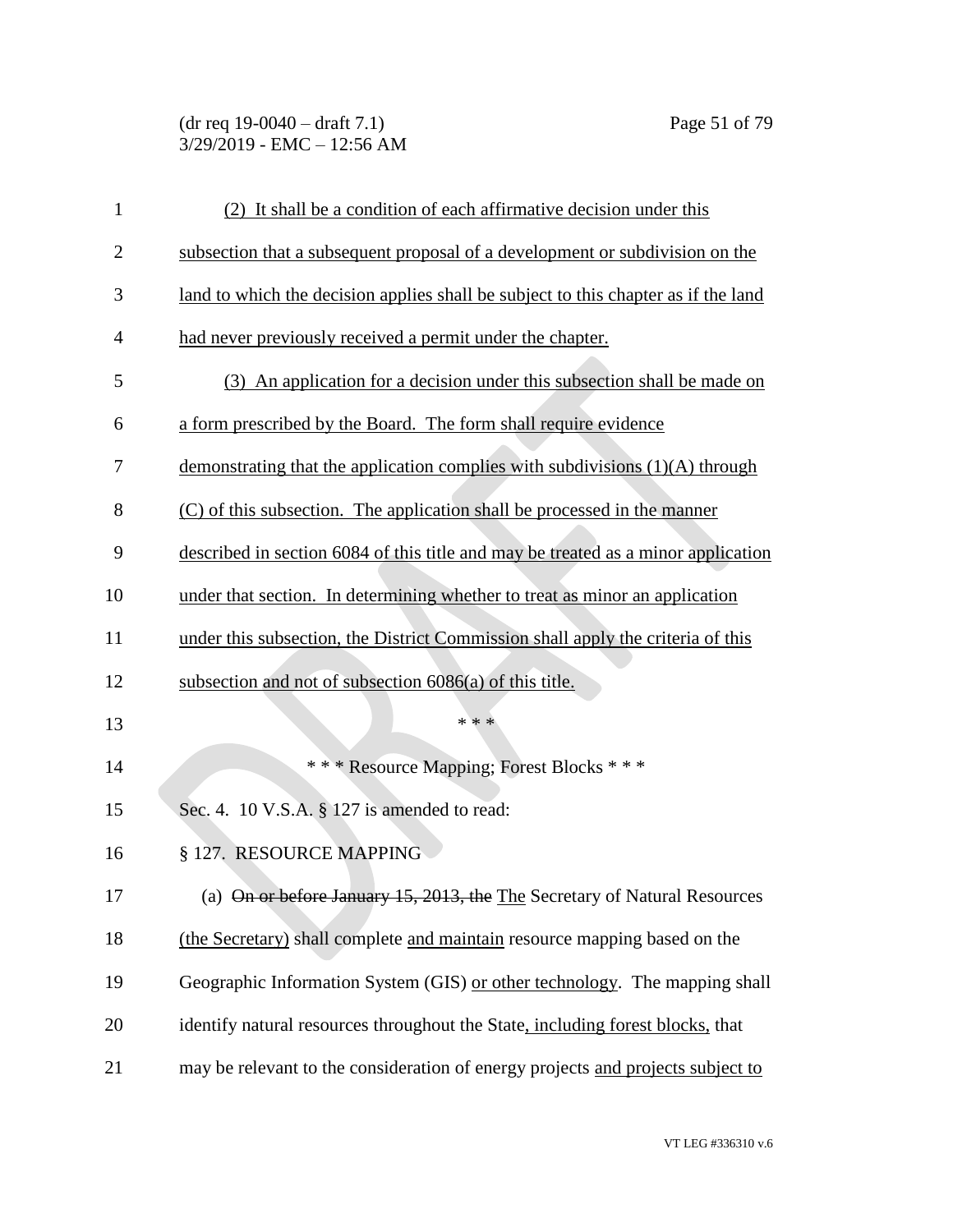### (dr req 19-0040 – draft 7.1) Page 52 of 79 3/29/2019 - EMC – 12:56 AM

| $\mathbf{1}$   | chapter 151 of this title. The Center for Geographic Information shall be        |
|----------------|----------------------------------------------------------------------------------|
| $\overline{2}$ | available to provide assistance to the Secretary in carrying out the GIS-based   |
| 3              | resource mapping.                                                                |
| $\overline{4}$ | (b) The Secretary of Natural Resources shall consider the GIS-based              |
| 5              | resource maps developed under subsection (a) of this section when providing      |
| 6              | evidence and recommendations to the Public Utility Commission under 30           |
| 7              | V.S.A. § 248(b)(5) and when commenting on or providing recommendations           |
| 8              | under chapter 151 of this title to District Commissions on other projects.       |
| 9              | (c) The Secretary shall establish and maintain written procedures that           |
| 10             | include a process and science-based criteria for updating resource maps          |
| 11             | developed under subsection (a) of this section. Before establishing or revising  |
| 12             | these procedures, the Secretary shall provide opportunities for affected parties |
| 13             | and the public to submit relevant information and recommendations.               |
| 14             | *** Enhanced Designation; Appeal ***                                             |
| 15             | Sec. 5. 24 V.S.A. § 2793f is added to read:                                      |
| 16             | § 2793f. ENHANCED DESIGNATION                                                    |
| 17             | (a) A municipality that has received or applies for designation of a             |
| 18             | downtown development district, village center, new town center, or growth        |
| 19             | center under this chapter may also apply for an enhanced designation pursuant    |
| 20             | to this section in order to allow the municipality, in lieu of the District      |
| 21             | Commissions under 10 V.S.A. chapter 151, to ensure that land development         |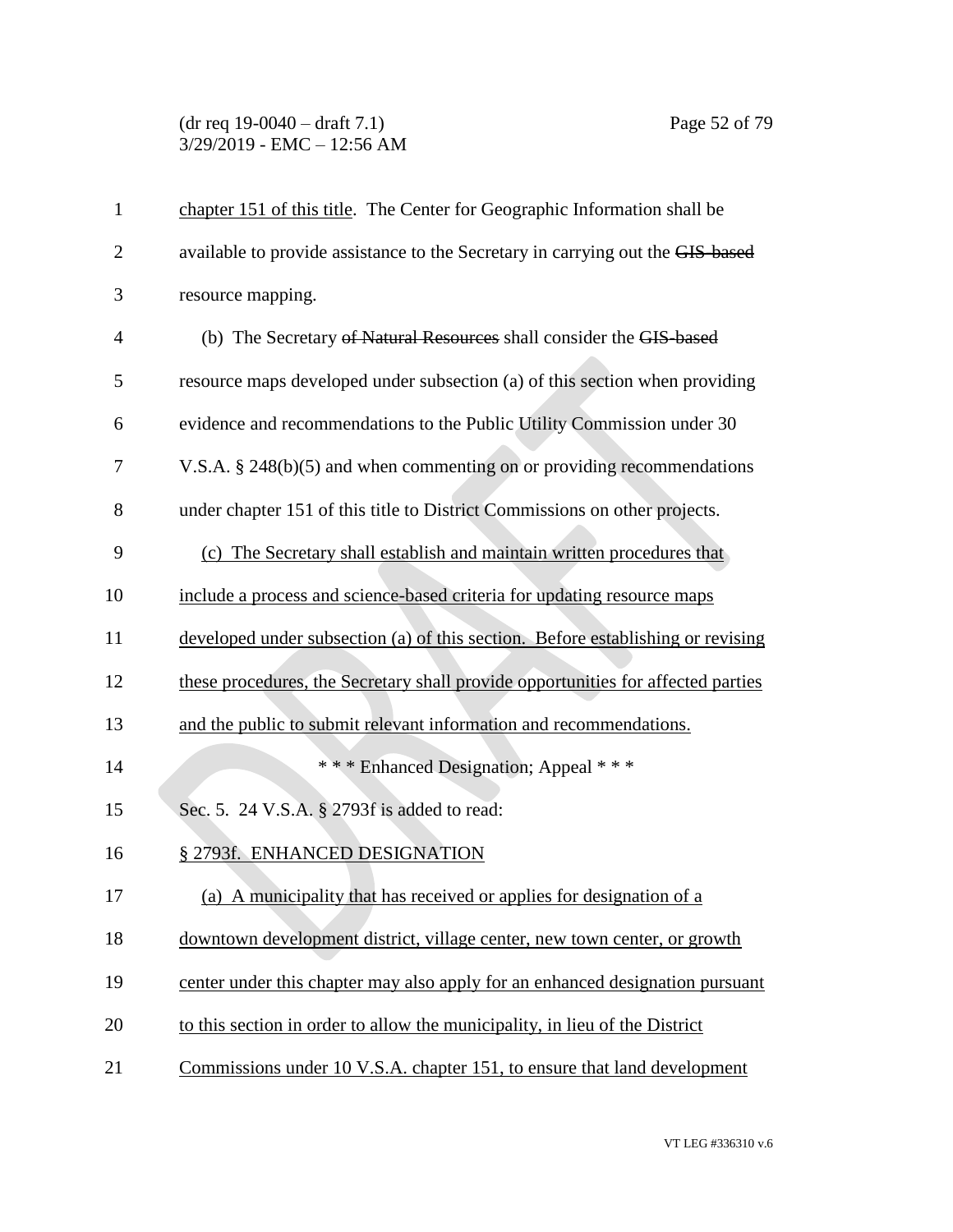### (dr req 19-0040 – draft 7.1) Page 53 of 79 3/29/2019 - EMC – 12:56 AM

| $\mathbf{1}$   | within the designated area complies with the criteria set forth in $10 \text{ V.S.A.}$ \$ |
|----------------|-------------------------------------------------------------------------------------------|
| $\overline{2}$ | $6086(a)$ . As used in this section, "land development" has the same meaning as           |
| 3              | in section 4303 of this title.                                                            |
| $\overline{4}$ | (b) A municipality seeking an enhanced designation shall:                                 |
| 5              | (1) demonstrate that its by laws ensure that land development in the                      |
| 6              | designated area complies with the criteria set forth in 10 V.S.A. $\S$ 6086(a);           |
| 7              | (2) demonstrate that it has the capability to review land development for                 |
| 8              | compliance with those criteria and to enforce its decisions;                              |
| 9              | (3) identify those areas within the municipality that constitute critical                 |
| 10             | resource areas within the meaning of 10 V.S.A. § 6001; and                                |
| 11             | (4) satisfy such other requirements as the State Board shall adopt by                     |
| 12             | rule.                                                                                     |
| 13             | (c) The State Board shall adopt rules to implement this section and may                   |
| 14             | grant or conditionally grant an application for enhanced designation if it meets          |
| 15             | the requirements of this section and the adopted rules.                                   |
| 16             | Sec. 6. 24 V.S.A. § 2798 is amended to read:                                              |
| 17             | § 2798. DESIGNATION DECISIONS; NONAPPEAL APPEAL                                           |
| 18             | (a) The A person aggrieved by a designation decisions decision of the State               |
| 19             | Board under this chapter are not subject to appeal one or more of sections 2793           |
| 20             | through 2793f of this title may appeal to the Vermont Environmental Review                |
| 21             | Board established under 10 V.S.A. chapter 151 within 30 days of the decision.             |
|                |                                                                                           |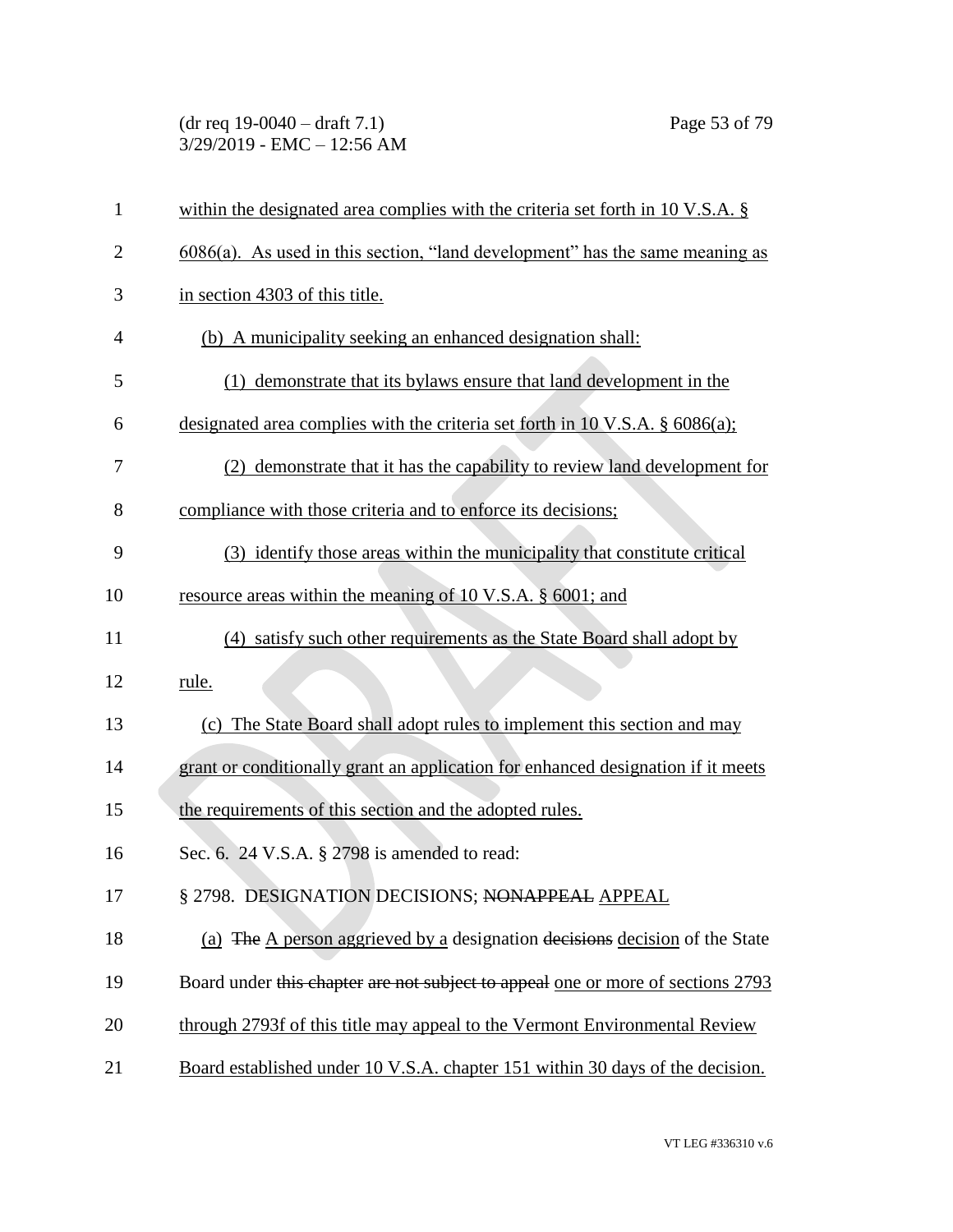(dr req 19-0040 – draft 7.1) Page 54 of 79 3/29/2019 - EMC – 12:56 AM

| $\mathbf{1}$   | If the decision pertains to designation of a growth center under section 2793c     |
|----------------|------------------------------------------------------------------------------------|
| $\mathbf{2}$   | of this title, the period for filing an appeal shall be tolled by the filing of a  |
| 3              | request for reconsideration under that section and shall commence to run in full   |
| $\overline{4}$ | on the State Board's issuance of a decision on that request.                       |
| 5              | (b) The Vermont Environmental Review Board shall conduct a de novo                 |
| 6              | hearing on the decision under appeal and shall proceed in accordance with the      |
| 7              | contested case requirements of the Vermont Administrative Procedure Act.           |
| 8              | The Vermont Environmental Review Board shall issue a final decision within         |
| 9              | 90 days of the filing of the appeal. The provisions of 10 V.S.A. § 6024            |
| 10             | regarding assistance to the Vermont Environmental Review Board from other          |
| 11             | departments and agencies of the State shall apply to appeals under this section.   |
| 12             | *** Regional and Municipal Planning ***                                            |
| 13             | Sec. 7. 24 V.S.A. § 4348(f) is amended to read:                                    |
| 14             | (f) A regional plan or amendment shall be adopted by not less than a 60            |
| 15             | percent vote of the commissioners representing municipalities, in accordance       |
| 16             | with the bylaws of the regional planning commission, and immediately               |
| 17             | submitted to the legislative bodies of the municipalities that comprise the        |
| 18             | region.                                                                            |
| 19             | (1) The plan or amendment shall be considered duly adopted and shall               |
| 20             | take effect 35 days after the date of adoption, unless, within 35 days of the date |
| 21             | of adoption, the regional planning commission receives certification from the      |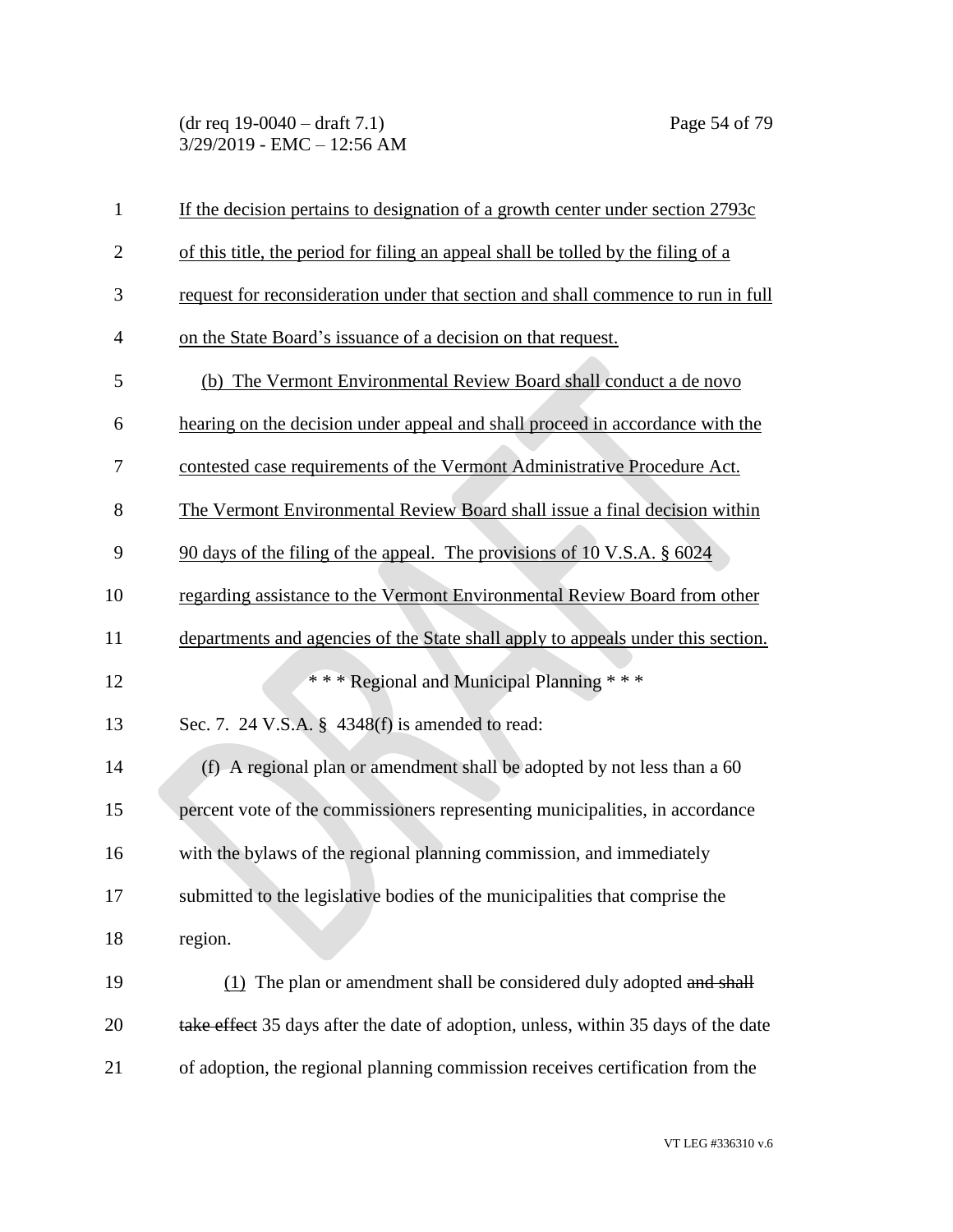## (dr req 19-0040 – draft 7.1) Page 55 of 79 3/29/2019 - EMC – 12:56 AM

| $\mathbf{1}$   | legislative bodies of a majority of the municipalities in the region vetoing the        |
|----------------|-----------------------------------------------------------------------------------------|
| $\overline{2}$ | proposed plan or amendment. In case of such a veto, the plan or amendment               |
| 3              | shall be deemed rejected.                                                               |
| $\overline{4}$ | (2) Upon adoption, the regional planning commission shall submit the                    |
| 5              | plan or amendment to the Vermont Environmental Review Board established                 |
| 6              | under 10 V.S.A. chapter 151, which shall approve the plan or amendment if it            |
| 7              | determines that the plan or amendment is consistent with the goals of section           |
| 8              | 4302 of this title. The plan or amendment shall take effect on the issuance of          |
| 9              | such approval. The Board shall issue its decision within 30 days after                  |
| 10             | receiving the plan or amendment.                                                        |
| 11             | Sec. 8. 24 V.S.A. § 4348a is amended to read:                                           |
| 12             | § 4348a. ELEMENTS OF A REGIONAL PLAN                                                    |
| 13             | (a) A regional plan shall be consistent with the goals established in section           |
| 14             | 4302 of this title and shall include the following:                                     |
| 15             | * * *                                                                                   |
| 16             | A land use element, which shall consist of a map and statement of<br>(2)                |
| 17             | present and prospective land uses, that:                                                |
| 18             | (A) Indicates those areas proposed for forests, recreation, agriculture                 |
| 19             | (using the agricultural lands identification process established in $6$ V.S.A. $\S$ 8), |
| 20             | residence, commerce, industry, public, and semi-public uses, open spaces,               |
| 21             | areas reserved for flood plain, and areas identified by the State, regional             |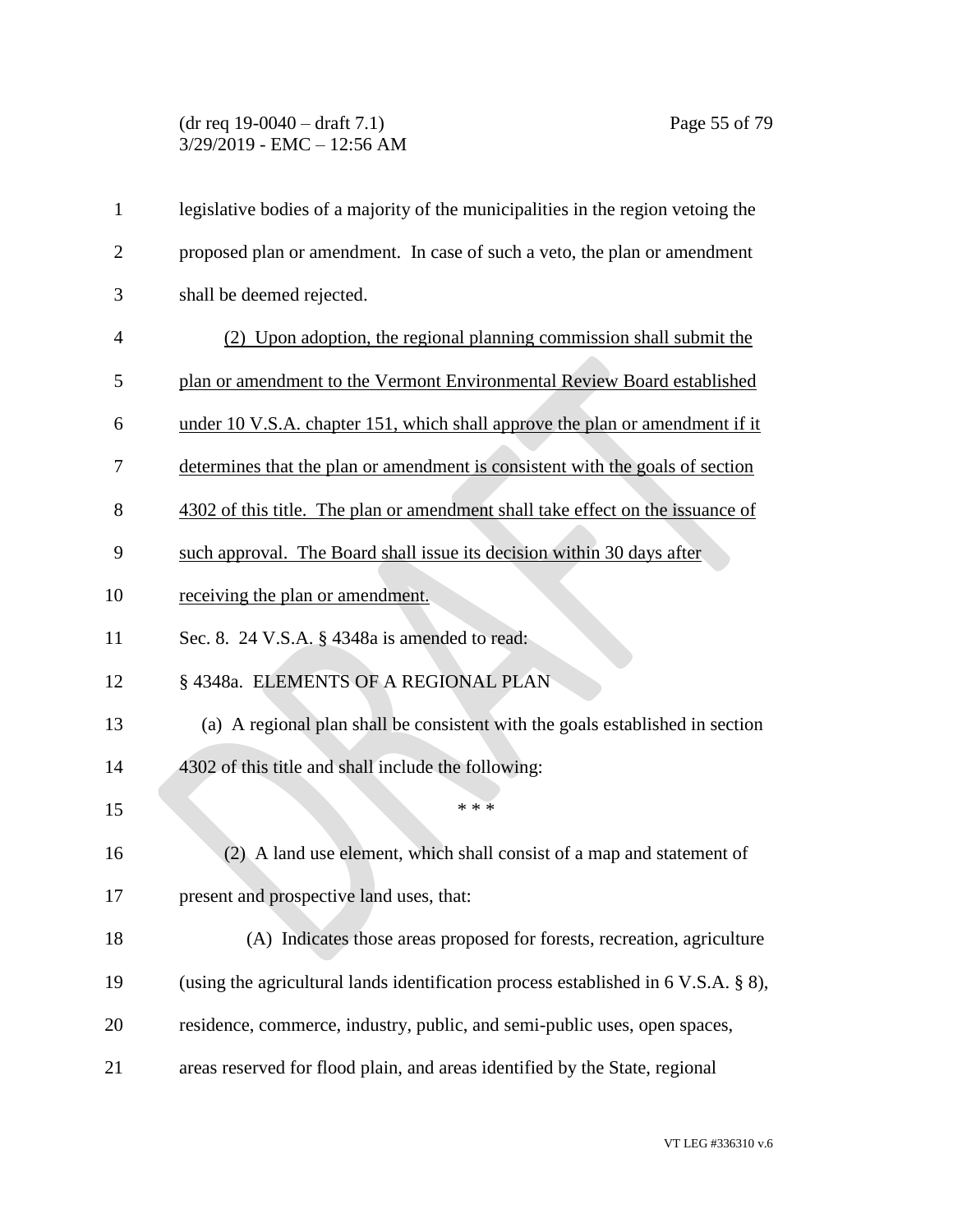# (dr req 19-0040 – draft 7.1) Page 56 of 79 3/29/2019 - EMC – 12:56 AM

| $\mathbf{1}$   | planning commissions, or municipalities that require special consideration for    |
|----------------|-----------------------------------------------------------------------------------|
| $\overline{2}$ | aquifer protection; for wetland protection; for the maintenance of forest blocks, |
| 3              | wildlife habitat, and habitat connectors; or for other conservation purposes.     |
| $\overline{4}$ | (B) Indicates those areas within the region that are likely candidates            |
| 5              | for designation under sections 2793 (downtown development districts), 2793a       |
| 6              | (village centers), 2793b (new town centers), and 2793c (growth centers) of this   |
| 7              | title.                                                                            |
| 8              | * * *                                                                             |
| 9              | (F) Indicates those areas that are important as forest blocks and                 |
| 10             | habitat connectors and plans for land development in those areas to minimize      |
| 11             | forest fragmentation and promote the health, viability, and ecological function   |
| 12             | of forests. A plan may include specific policies to encourage the active          |
| 13             | management of those areas for wildlife habitat, water quality, timber             |
| 14             | production, recreation, or other values or functions identified by the regional   |
| 15             | planning commission.                                                              |
| 16             | (G) Indicates those areas that constitute critical resource areas as              |
| 17             | defined in 10 V.S.A. $\S$ 6001.                                                   |
| 18             | * * *                                                                             |
| 19             | Sec. 9. 24 V.S.A. § 4382 is amended to read:                                      |
| 20             | §4382. THE PLAN FOR A MUNICIPALITY                                                |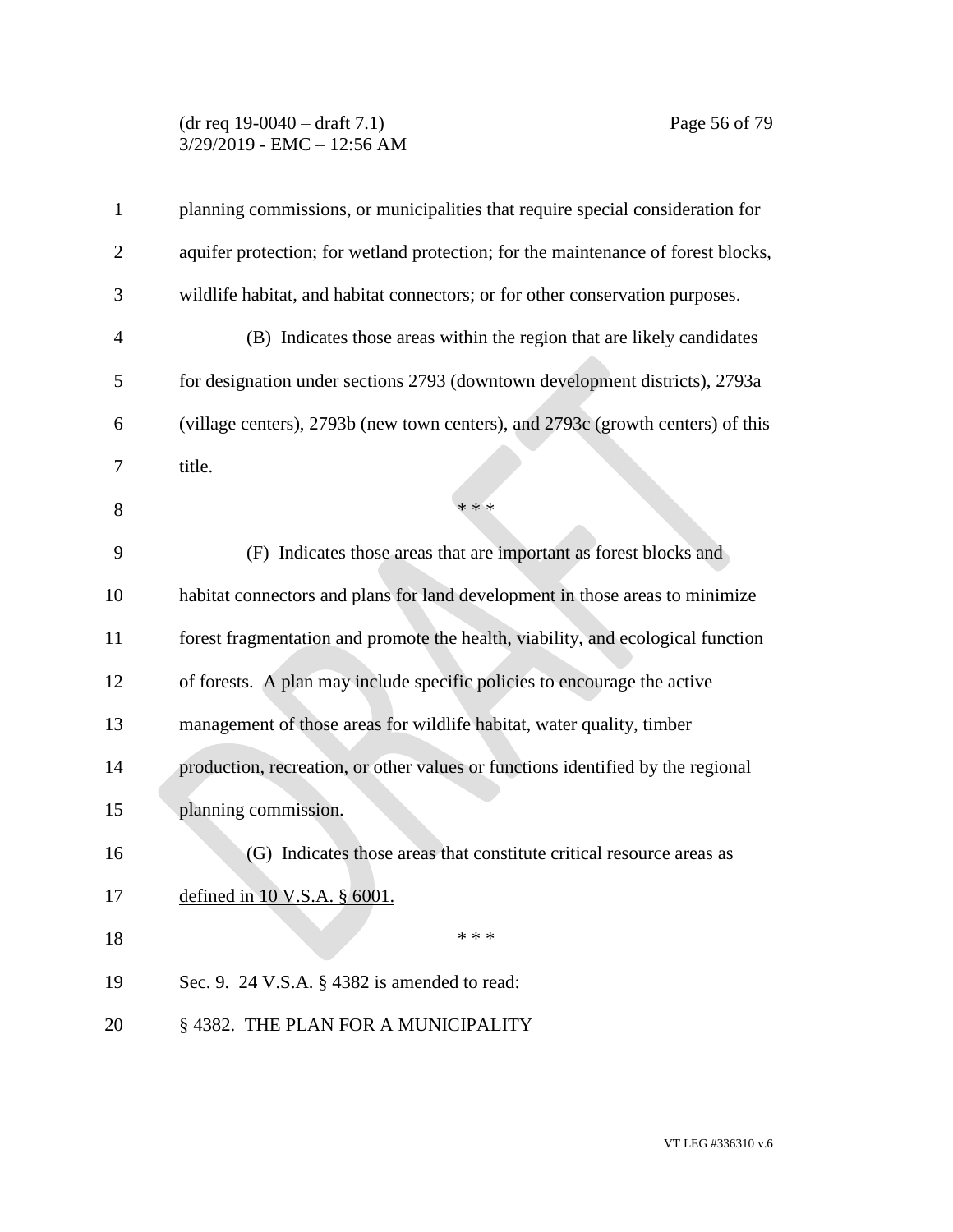# (dr req 19-0040 – draft 7.1) Page 57 of 79 3/29/2019 - EMC – 12:56 AM

| $\mathbf{1}$   | (a) A plan for a municipality $\frac{may}{head}$ be consistent with the goals      |
|----------------|------------------------------------------------------------------------------------|
| $\overline{2}$ | established in section 4302 of this title and compatible with approved plans of    |
| 3              | other municipalities in the region and with the regional plan and shall include    |
| 4              | the following:                                                                     |
| 5              | * * *                                                                              |
| 6              | *** Appeals ***                                                                    |
| 7              | Sec. 10. REPEAL                                                                    |
| 8              | 10 V.S.A. chapter 220 (consolidated environmental appeals) is repealed.            |
| 9              | Sec. 11. 10 V.S.A. chapter 219 is added to read:                                   |
| 10             | CHAPTER 219. STATE ENVIRONMENTAL PERMIT APPEALS                                    |
| 11             | § 8401. PURPOSE                                                                    |
| 12             | It is the purpose of this chapter to:                                              |
| 13             | (1) create an administrative board to hear and decide appeals under this           |
| 14             | chapter with respect to State environmental permits;                               |
| 15             | (2) consolidate appeal routes for acts or decisions of the District                |
| 16             | Commissions and the Secretary;                                                     |
| 17             | (3) standardize the appeal periods, the parties who may appeal these acts          |
| 18             | or decisions, and the ability to stay any act or decision upon appeal, taking into |
| 19             | account the nature of the different programs affected;                             |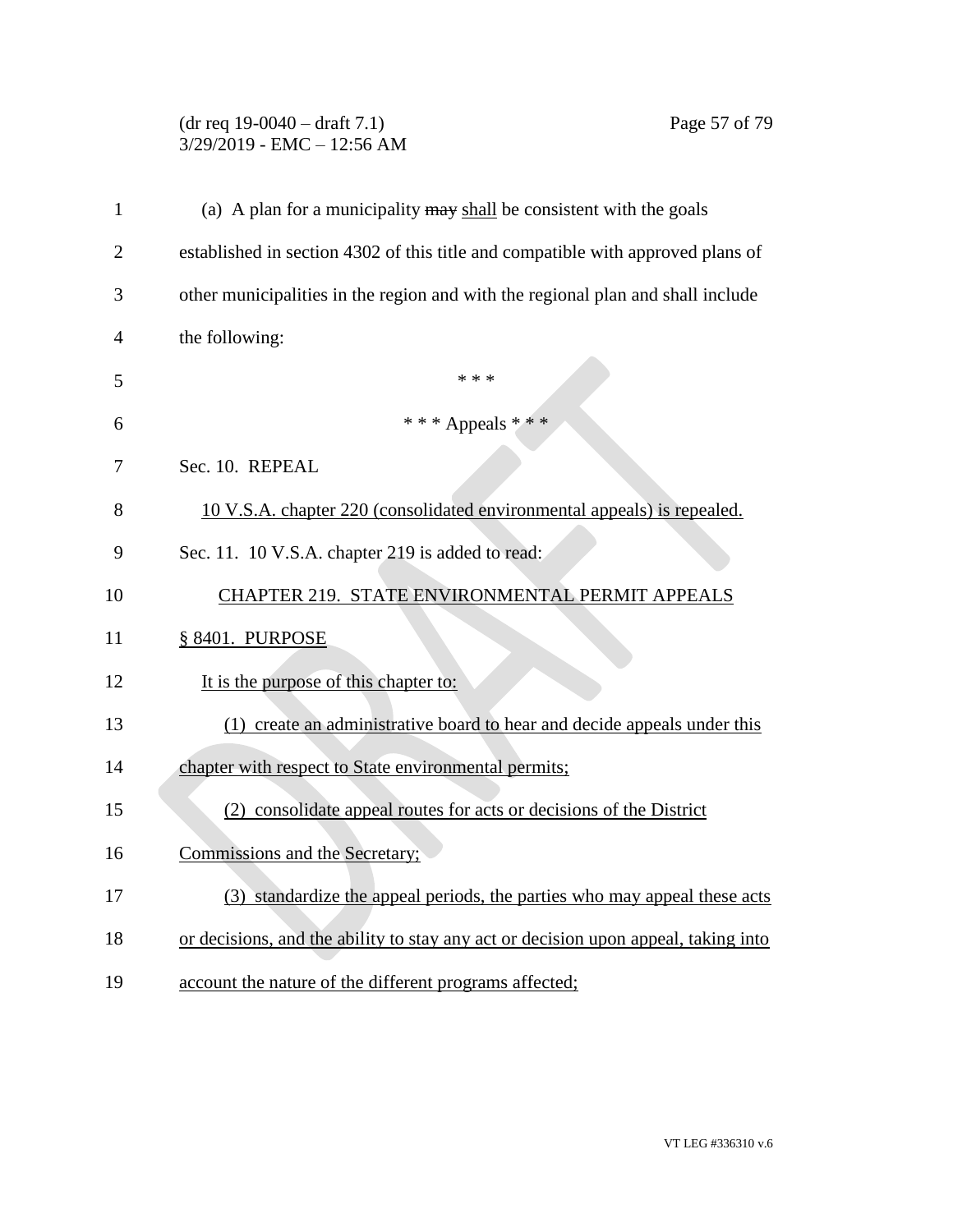# (dr req 19-0040 – draft 7.1) Page 58 of 79 3/29/2019 - EMC – 12:56 AM

| $\mathbf{1}$   | (4) encourage people to get involved in the permitting process at the                 |
|----------------|---------------------------------------------------------------------------------------|
| $\overline{2}$ | initial stages of review by requiring participation as a prerequisite for an appeal   |
| 3              | of a decision to the Vermont Environmental Review Board; and                          |
| 4              | (5) provide clear appeal routes for acts and decisions of the Secretary.              |
| 5              | § 8402. DEFINITIONS                                                                   |
| 6              | As used in this chapter:                                                              |
| 7              | (1) "Board" means the Vermont Environmental Review Board                              |
| 8              | established under chapter 151 of this title.                                          |
| 9              | (2) "District Commission" means a district commission established                     |
| 10             | under chapter 151 of this title.                                                      |
| 11             | (3) "Person" means any individual, partnership, company, corporation,                 |
| 12             | association, unincorporated association, joint venture, trust, municipality, the      |
| 13             | State of Vermont or any agency, department, or subdivision of the State, any          |
| 14             | federal agency, or any other legal or commercial entity.                              |
| 15             | (4) "Person aggrieved" means a person who alleges an injury to a                      |
| 16             | particularized interest protected by the provisions of law listed in section 8410     |
| 17             | of this title, attributable to an act or decision by a district coordinator, District |
| 18             | Commission, the Secretary, or the Board that can be redressed by the Board or         |
| 19             | the Supreme Court.                                                                    |
| 20             | (5) "Secretary" means the Secretary of Natural Resources or the                       |
| 21             | Secretary's duly authorized representative. For the purposes of this chapter,         |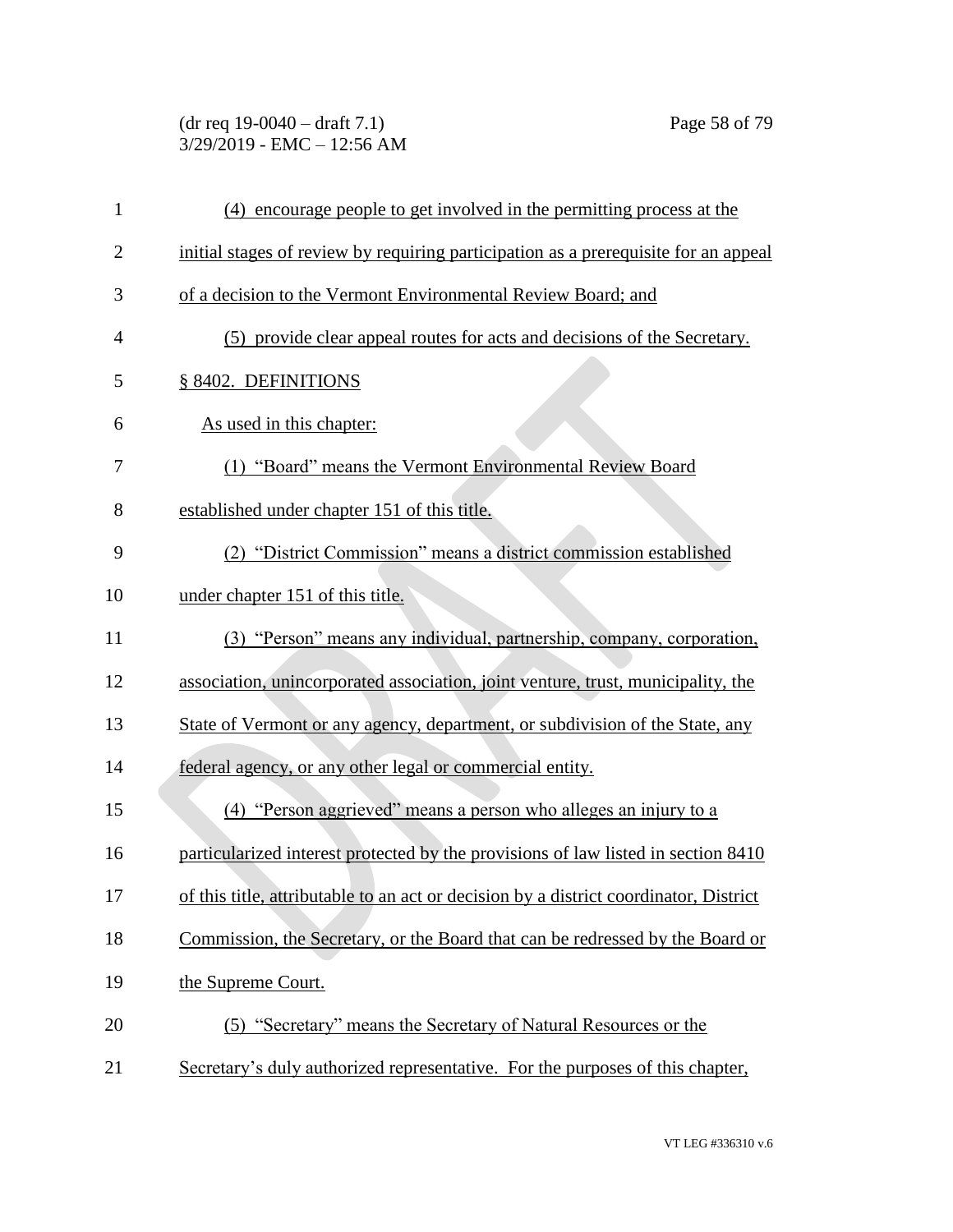(dr req 19-0040 – draft 7.1) Page 59 of 79 3/29/2019 - EMC – 12:56 AM

| $\mathbf{1}$   | "Secretary" shall also mean the Commissioner of Environmental Conservation,      |
|----------------|----------------------------------------------------------------------------------|
| $\overline{2}$ | the Commissioner of Forests, Parks and Recreation, and the Commissioner of       |
| 3              | Fish and Wildlife, with respect to those statutes that refer to the authority of |
| 4              | that commissioner or the department overseen by that commissioner.               |
| 5              | § 8403. APPLICABILITY                                                            |
| 6              | (a) This chapter shall govern all appeals of an act or decision of the           |
| 7              | Secretary, excluding appeals of enforcement actions under chapters 201 and       |
| 8              | 211 of this title and rulemaking, under:                                         |
| 9              | (1) The following provisions of this title:                                      |
| 10             | (A) chapter 23 (air pollution control);                                          |
| 11             | (B) chapter 50 (aquatic nuisance control);                                       |
| 12             | (C) chapter 41 (regulation of stream flow);                                      |
| 13             | (D) chapter $43$ (dams);                                                         |
| 14             | (E) chapter 47 (water pollution control);                                        |
| 15             | (F) chapter 48 (groundwater protection);                                         |
| 16             | (G) chapter 53 (beverage containers; deposit-redemption system);                 |
| 17             | (H) chapter 55 (aid to municipalities for water supply and water                 |
| 18             | pollution abatement and control);                                                |
| 19             | (I) chapter 56 (public water supply);                                            |
| 20             | (J) chapter 59 (underground and aboveground liquid storage tanks);               |
| 21             | (K) chapter 64 (potable water supply and wastewater system permit);              |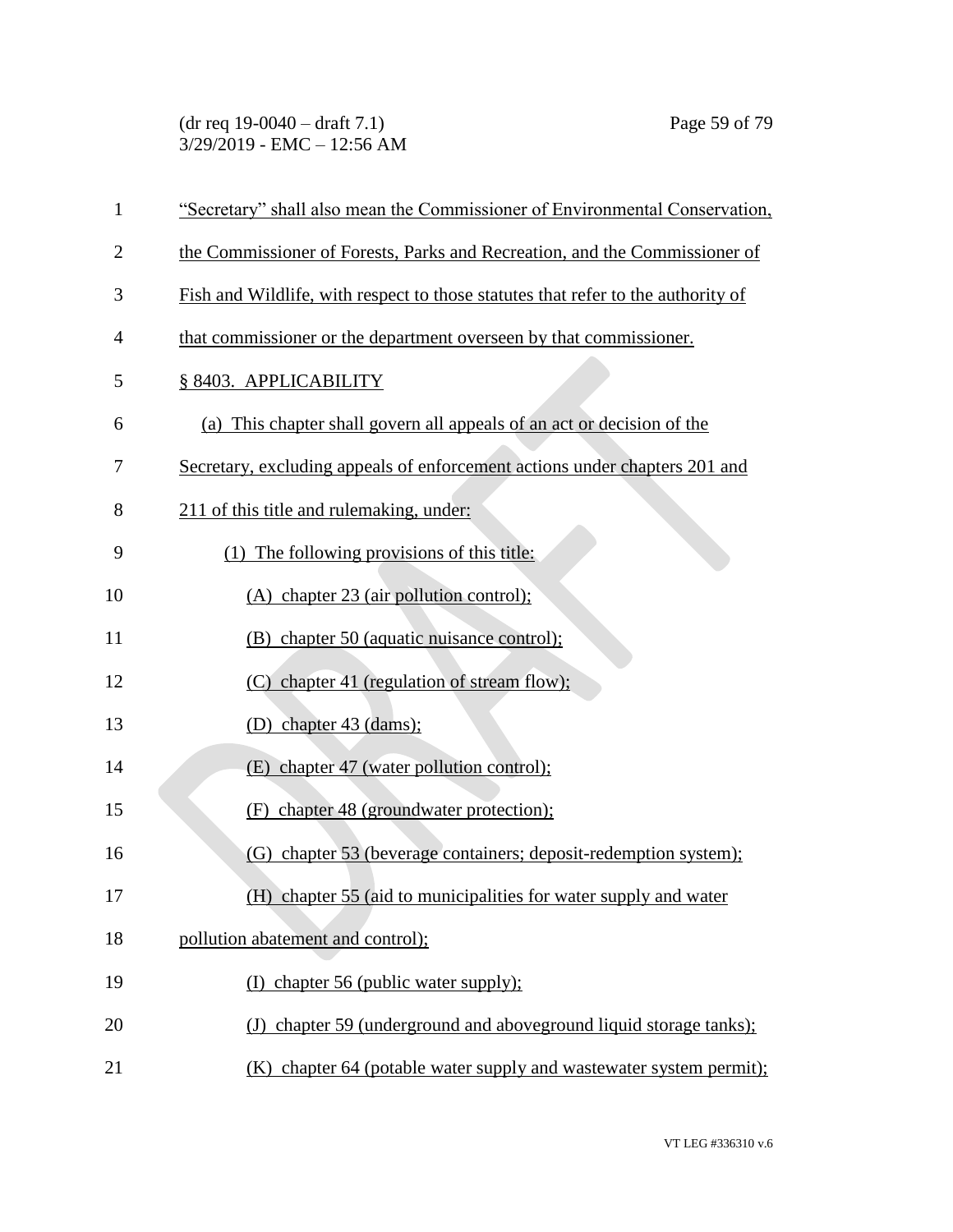| $(dr \text{ req } 19-0040 - draft 7.1)$ |  |
|-----------------------------------------|--|
| $3/29/2019$ - EMC - 12:56 AM            |  |

| $\mathbf{1}$   | (L) section 2625 (regulation of heavy cutting);                          |
|----------------|--------------------------------------------------------------------------|
| $\overline{2}$ | (M) chapter 123 (protection of endangered species);                      |
| 3              | (N) chapter 159 (waste management);                                      |
| $\overline{4}$ | (O) chapter 37 (wetlands protection and water resources                  |
| 5              | management);                                                             |
| 6              | (P) chapter 166 (collection and recycling of electronic devices);        |
| 7              | (Q) chapter 164A (collection and disposal of mercury-containing          |
| 8              | lamps);                                                                  |
| 9              | (R) chapter 32 (flood hazard areas);                                     |
| 10             | (S) chapter 49A (lake shoreland protection standards);                   |
| 11             | (T) chapter 83, subchapter 8 (importation of firewood); and              |
| 12             | (U) chapter 168 (product stewardship for primary batteries and           |
| 13             | rechargeable batteries);                                                 |
| 14             | (2) 29 V.S.A. chapter 11 (management of lakes and ponds); and            |
| 15             | (3) 24 V.S.A. chapter 61, subchapter 10 (salvage yards).                 |
| 16             | (b) This chapter shall govern all appeals from an act or decision of a   |
| 17             | District Commission under chapter 151 of this title.                     |
| 18             | (c) This chapter shall govern all appeals from a district coordinator    |
| 19             | jurisdictional opinion under chapter 151 of this title.                  |
| 20             | (d) This chapter shall govern all appeals from an act or decision of the |
| 21             | Board under this chapter.                                                |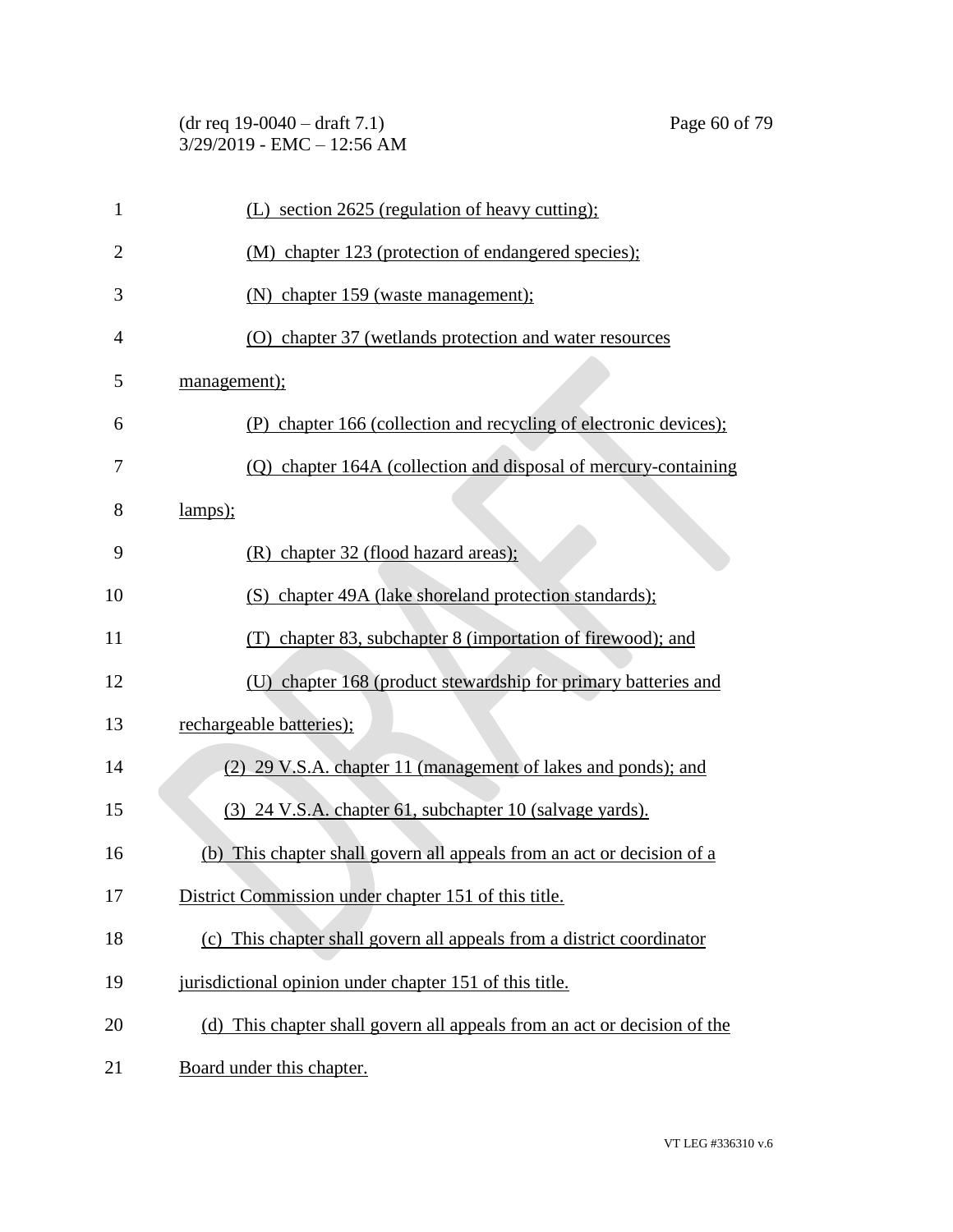# (dr req 19-0040 – draft 7.1) Page 61 of 79 3/29/2019 - EMC – 12:56 AM

| $\mathbf{1}$   | (e) This chapter shall not govern appeals from enforcement actions under           |
|----------------|------------------------------------------------------------------------------------|
| $\overline{2}$ | chapters 201 and 211 of this title or from rulemaking decisions by the Board or    |
| 3              | the Secretary.                                                                     |
| 4              | § 8404. APPEALS                                                                    |
| 5              | (a) Person aggrieved; time period. Any person aggrieved by an act or               |
| 6              | decision of the Secretary, a District Commission, or a district coordinator        |
| 7              | under the provisions of law listed in section 8403 of this title may appeal to the |
| 8              | Board within 30 days following the date of the act or decision.                    |
| 9              | (b) Notice of the filing of an appeal.                                             |
| 10             | (1) On filing an appeal from an act or decision of a District                      |
| 11             | Commission, the appellant shall notify all parties who had party status as of the  |
| 12             | end of the District Commission proceeding and all friends of the Commission        |
| 13             | that an appeal is being filed. In addition, the appellant shall publish notice not |
| 14             | more than 10 days after providing notice as required under this subsection, at     |
| 15             | the appellant's expense, in a newspaper of general circulation in the area of the  |
| 16             | project that is the subject of the decision.                                       |
| 17             | (2) On the filing of an appeal from the act or decision of the Secretary           |
| 18             | under the provisions of law listed in section 8403 of this title, the appellant    |
| 19             | shall provide notice of the filing of an appeal to the following persons: the      |
| 20             | applicant before the Agency of Natural Resources, if other than the appellant;     |
| 21             | the owner of the land where the project is located if the applicant is not the     |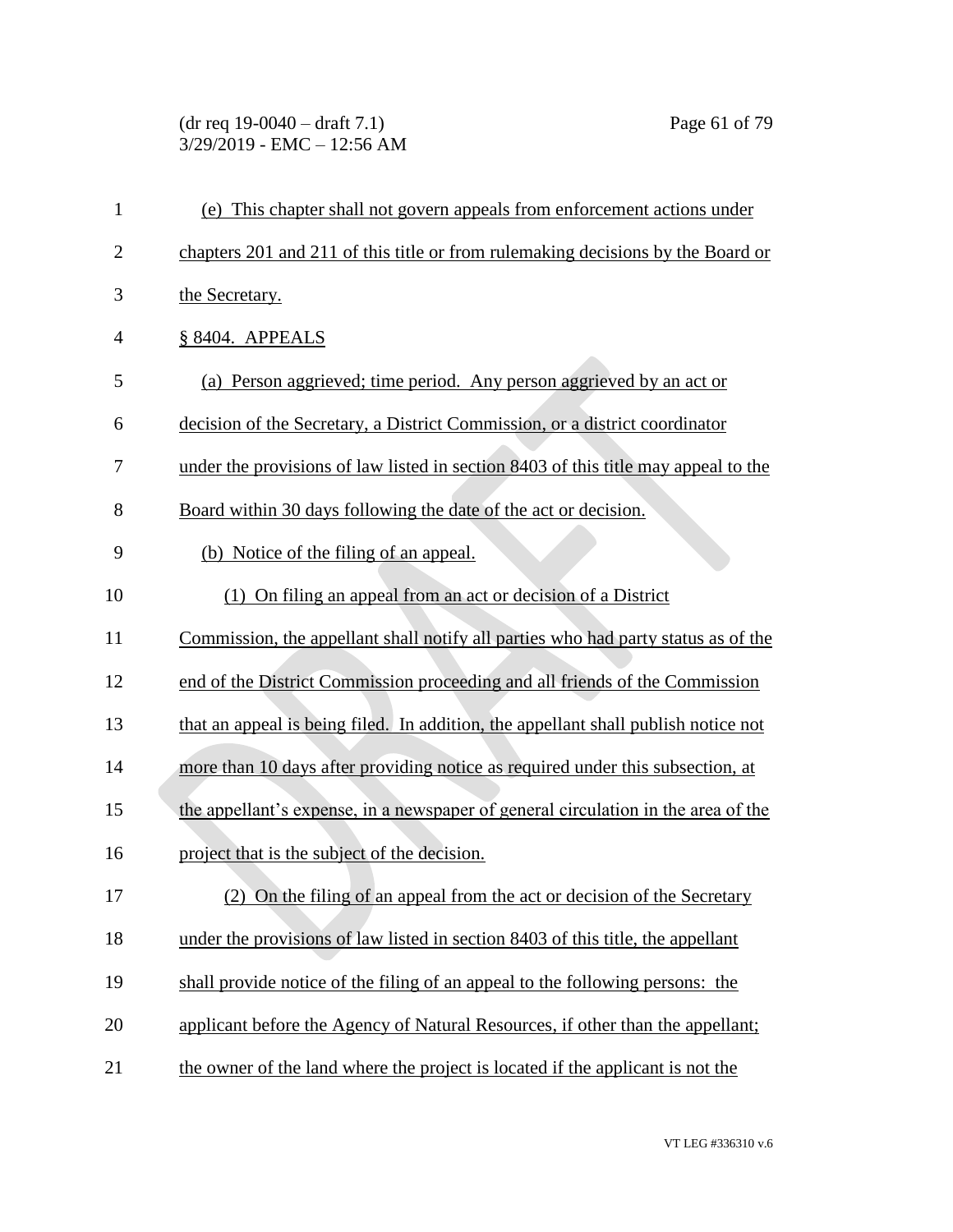| $\mathbf{1}$   | owner; the municipality in which the project is located; the municipal and        |
|----------------|-----------------------------------------------------------------------------------|
| $\overline{2}$ | regional planning commissions for the municipality in which the project is        |
| 3              | located; if the project site is located on a boundary, any adjacent Vermont       |
| $\overline{4}$ | municipality and the municipal and regional planning commissions for that         |
| 5              | municipality; any State agency affected; the solid waste management district in   |
| 6              | which the project is located, if the project constitutes a facility pursuant to   |
| 7              | subdivision 6602(10) of this title; all persons required to receive notice of     |
| 8              | receipt of an application or notice of the issuance of a draft permit; and all    |
| 9              | persons on any mailing list for the decision involved. In addition, the appellant |
| 10             | shall publish notice not more than 10 days after providing notice as required     |
| 11             | under this subsection, at the appellant's expense, in a newspaper of general      |
| 12             | circulation in the area of the project that is the subject of the decision.       |
| 13             | (c) Requirement to participate before the District Commission or the              |
| 14             | Secretary.                                                                        |
| 15             | Participation before District Commission. An aggrieved person shall<br>(1)        |
| 16             | not appeal an act or decision that was made by a District Commission unless       |
| 17             | the person was granted party status by the District Commission pursuant to        |
| 18             | subdivision $6085(c)(1)(E)$ of this title, participated in the proceedings before |
| 19             | the District Commission, and retained party status at the end of the District     |
| 20             | Commission proceedings. In addition, the person may only appeal those issues      |
| 21             | under the criteria with respect to which the person was granted party status.     |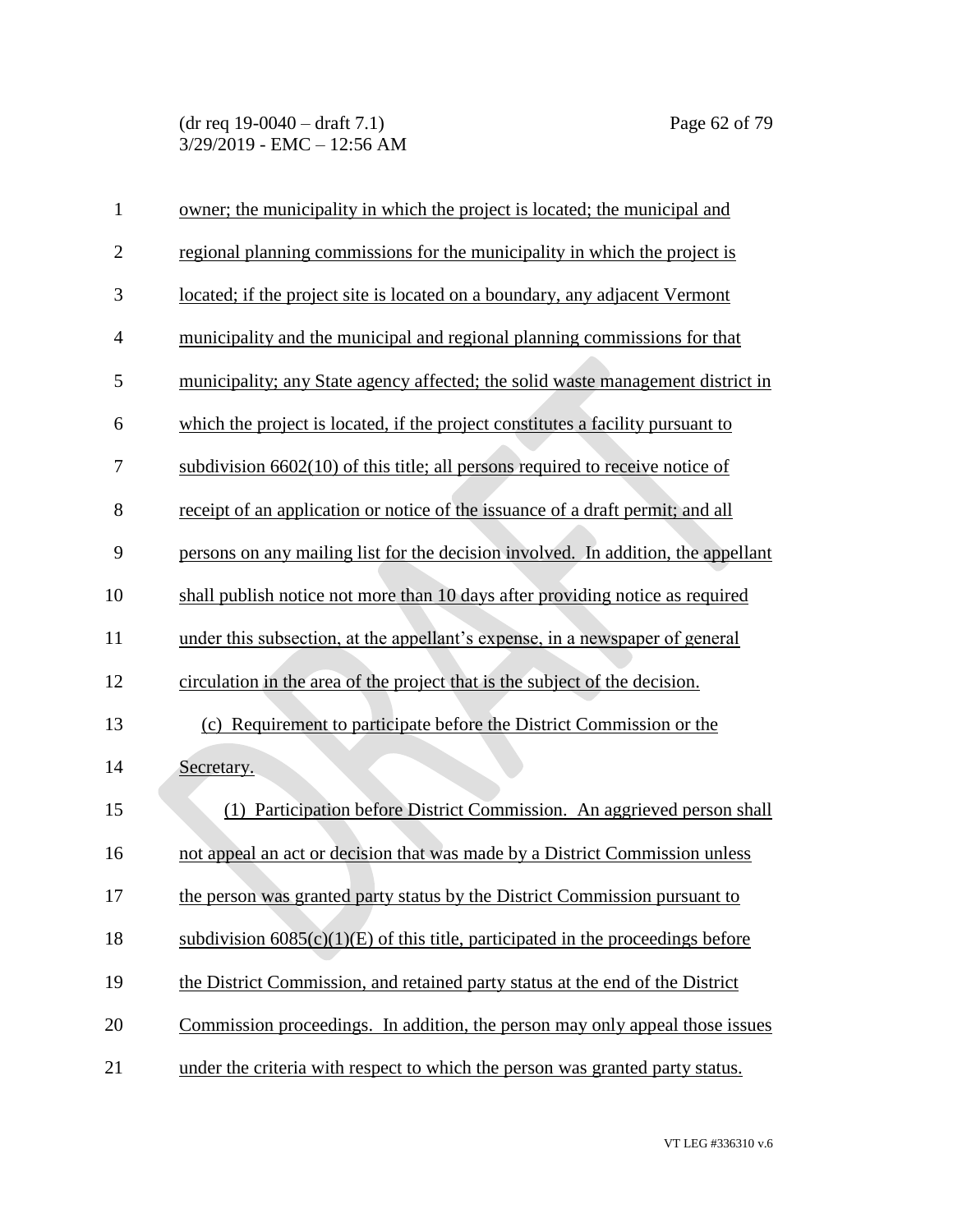### (dr req 19-0040 – draft 7.1) Page 63 of 79 3/29/2019 - EMC – 12:56 AM

| $\mathbf{1}$   | However, notwithstanding these limitations, an aggrieved person may appeal         |
|----------------|------------------------------------------------------------------------------------|
| $\overline{2}$ | an act or decision of the District Commission if the Board determines that:        |
| 3              | (A) there was a procedural defect that prevented the person from                   |
| 4              | obtaining party status or participating in the proceeding.                         |
| 5              | (B) the decision being appealed is the grant or denial of party status;            |
| 6              | $or$                                                                               |
| 7              | (C) some other condition exists that would result in manifest injustice            |
| 8              | if the person's right to appeal was disallowed.                                    |
| 9              | (2) Participation before the Secretary.                                            |
| 10             | (A) An aggrieved person shall not appeal an act or decision of the                 |
| 11             | Secretary unless the person submitted to the Secretary a written comment           |
| 12             | during the comment period or an oral comment at the public meeting                 |
| 13             | conducted by the Secretary. In addition, the person may only appeal issues         |
| 14             | related to the person's comment to the Secretary.                                  |
| 15             | (i) To be sufficient for the purpose of appeal, a comment to the                   |
| 16             | Secretary shall identify each reasonably ascertainable issue with enough           |
| 17             | particularity so that a meaningful response can be provided.                       |
| 18             | (ii) The appellant shall identify each comment that the appellant                  |
| 19             | submitted to the Secretary that identifies or relates to an issue raised in his or |
| 20             | her appeal.                                                                        |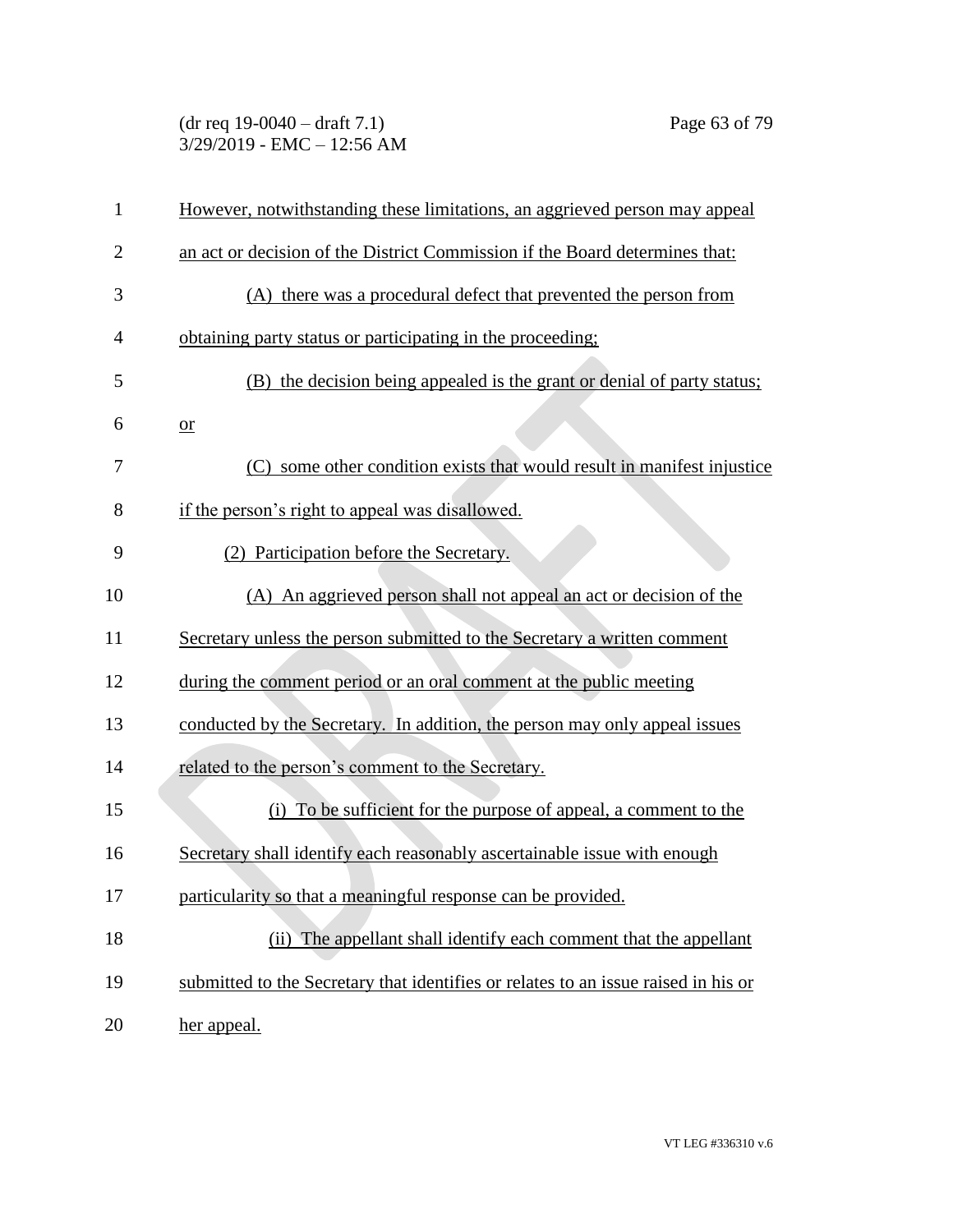| $(dr \text{ req } 19-0040 - draft } 7.1)$ |  |
|-------------------------------------------|--|
| 3/29/2019 - EMC - 12:56 AM                |  |

| 1  | (iii) A person moving to dismiss an appeal or an issue raised by an                 |
|----|-------------------------------------------------------------------------------------|
| 2  | appeal pursuant to this subdivision (A) shall have the burden to prove that the     |
| 3  | requirements of this subdivision (A) are not satisfied.                             |
| 4  | (B) Notwithstanding the limitations of subdivision $(2)(A)$ of this                 |
| 5  | subsection (c), an aggrieved person may appeal an act or decision of the            |
| 6  | Secretary if the Board determines that:                                             |
| 7  | (i) there was a procedural defect that prevented the person from                    |
| 8  | commenting during the comment period or at the public meeting or otherwise          |
| 9  | participating in the proceeding:                                                    |
| 10 | (ii) the Secretary did not conduct a comment period and did not                     |
| 11 | hold a public meeting;                                                              |
| 12 | (iii) the person demonstrates that an issue was not reasonably                      |
| 13 | ascertainable during the review of an application or other request that led to the  |
| 14 | Secretary's act or decision; or                                                     |
| 15 | (iv) some other condition exists that would result in manifest                      |
| 16 | injustice if the person's right to appeal was disallowed.                           |
| 17 | (d) District coordinator jurisdictional opinions.                                   |
| 18 | (1) The appellant shall provide notice of the filing of an appeal to each           |
| 19 | person entitled to notice under subdivisions $6085(c)(1)(A)$ –(D) of this title and |
| 20 | to each person on a list pursuant to subdivision $6085(c)(1)(E)$ of this title that |
| 21 | is approved under subsection $6007(c)$ of this title.                               |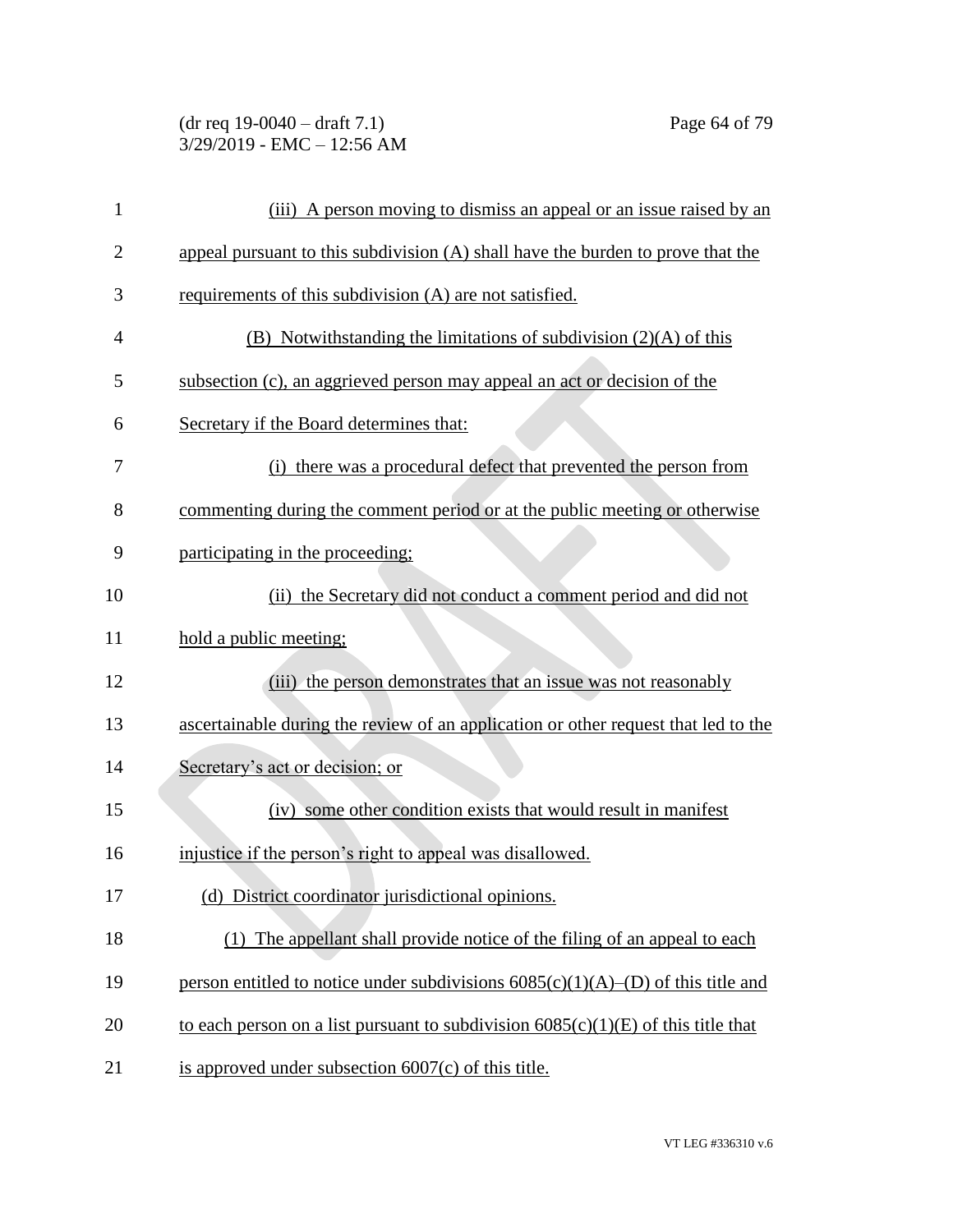# (dr req 19-0040 – draft 7.1) Page 65 of 79 3/29/2019 - EMC – 12:56 AM

| $\mathbf{1}$   | (2) Failure to appeal within the time required under subsection (a) of                |
|----------------|---------------------------------------------------------------------------------------|
| $\overline{2}$ | this section shall render the jurisdictional opinion the final determination          |
| 3              | regarding jurisdiction under chapter 151 of this title unless the opinion was not     |
| $\overline{4}$ | properly served on persons listed in subdivisions $6085(c)(1)(A)$ –(D) of this        |
| 5              | title and each person on a list pursuant to subdivision $6085(c)(1)(E)$ of this title |
| 6              | that is approved under subsection $6007(c)$ of this title.                            |
| 7              | (e) Stays.                                                                            |
| 8              | The filing of an appeal shall automatically stay the act or decision in<br>(1)        |
| 9              | the following situations:                                                             |
| 10             | (A) acts or decisions involving stream alteration permits or shoreline                |
| 11             | encroachment permits issued by the Secretary; and                                     |
| 12             | (B) the denial of party status by a District Commission.                              |
| 13             | (2) On petition by a party or upon its own motion for a stay of an act or             |
| 14             | decision, the Board shall perform the initial review of the request and may           |
| 15             | grant a stay. Any decision under this subsection to issue a stay shall be subject     |
| 16             | to appeal to the Supreme Court according to the Rules of Appellate Procedure.         |
| 17             | (f) Consolidated appeals. The Board may consolidate or coordinate                     |
| 18             | different appeals where those appeals all relate to the same project.                 |
| 19             | (g) De novo. The Board, applying the substantive standards that were                  |
| 20             | applicable to the District Commission, district coordinator, or Secretary, shall      |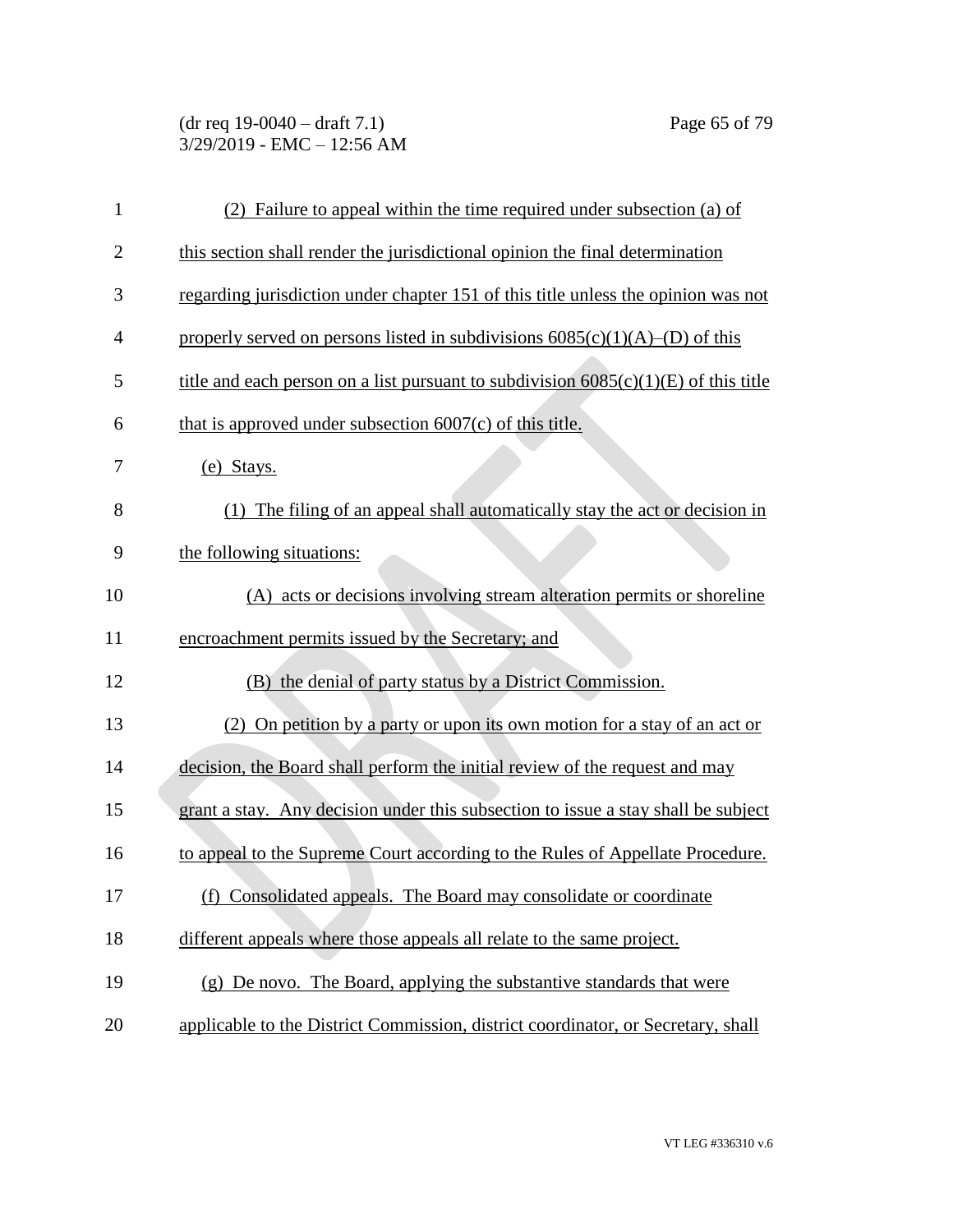(dr req 19-0040 – draft 7.1) Page 66 of 79 3/29/2019 - EMC – 12:56 AM

| $\mathbf{1}$   | hear and review de novo those issues that have been appealed. The Board shall    |
|----------------|----------------------------------------------------------------------------------|
| $\overline{2}$ | apply its independent judgement in finding facts and interpreting law.           |
| 3              | (h) Appeals of authorizations or coverage under a general permit. Any            |
| 4              | appeal of an authorization or coverage under the terms of a general permit shall |
| 5              | be limited in scope to whether the permitted activity complies with the terms    |
| 6              | and conditions of the general permit.                                            |
| 7              | (i) Limitations on appeals. Notwithstanding any other provision of this          |
| 8              | section:                                                                         |
| 9              | there shall be no appeal from a District Commission decision when<br>(1)         |
| 10             | the Commission has issued a permit and no hearing was requested or held, or      |
| 11             | no motion to alter was filed following the issuance of an administrative         |
| 12             | amendment; and                                                                   |
| 13             | (2) if a District Commission issues a partial decision under subsection          |
| 14             | 6086(b) of this title, any appeal of that decision must be taken within 30 days  |
| 15             | following the date of that decision.                                             |
| 16             | (j) Representation. The Secretary may represent the Agency in all appeals        |
| 17             | under this section. If more than one State agency either appeals or seeks to     |
| 18             | intervene in an appeal under this section, only the Attorney General may         |
| 19             | represent the interests of the State in the appeal.                              |
| 20             | (k) Prior decisions. Prior decisions of the Water Resources Board, the           |
| 21             | Environmental Board, the Waste Facilities Panel, and the Environmental           |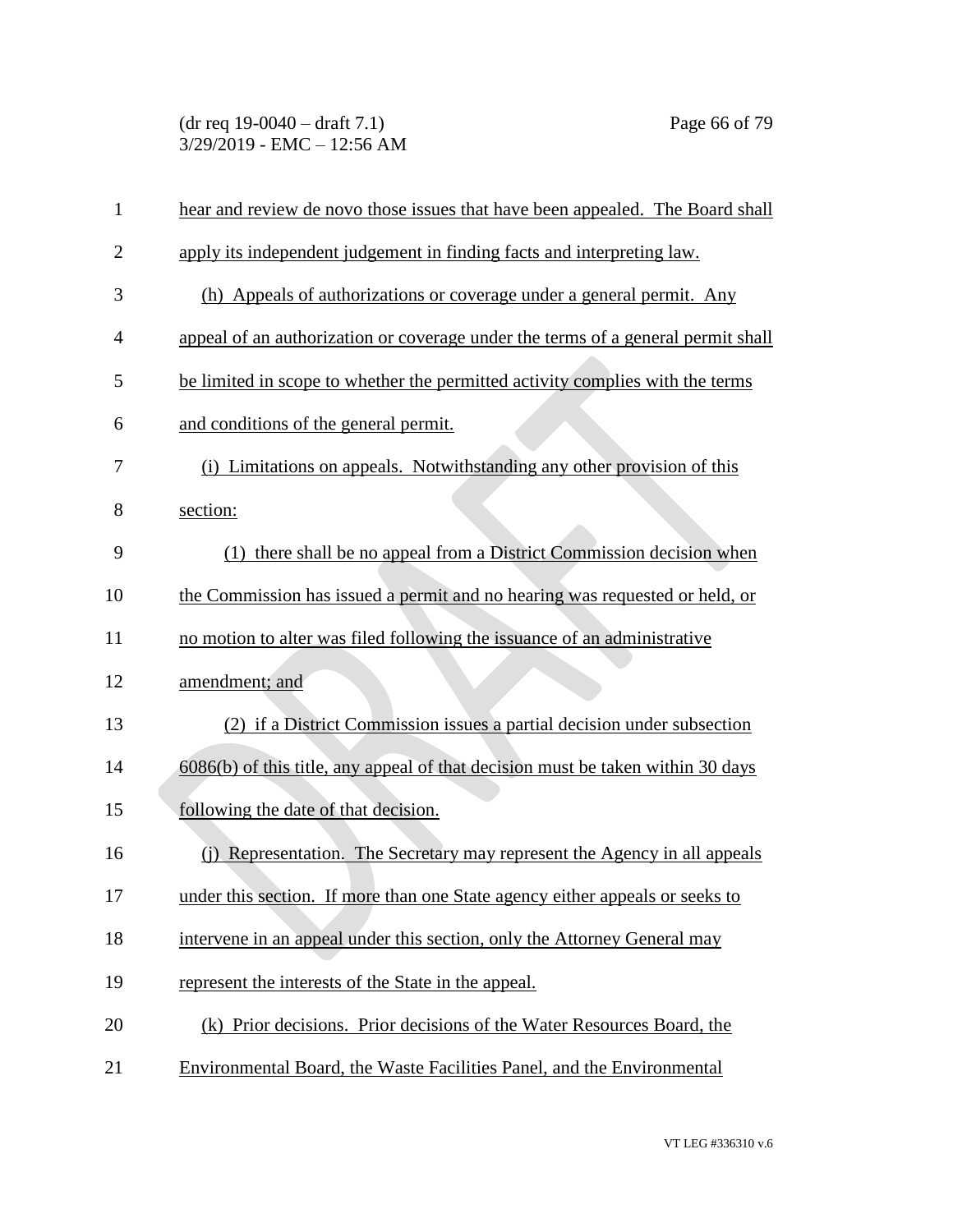(dr req 19-0040 – draft 7.1) Page 67 of 79 3/29/2019 - EMC – 12:56 AM

| $\mathbf{1}$   | Division on matters arising under the chapters listed in section 8403 of this title |
|----------------|-------------------------------------------------------------------------------------|
| $\overline{2}$ | shall be given the same weight and consideration as prior decisions of the          |
| 3              | Board.                                                                              |
| 4              | (1) Intervention. Any person may intervene in a pending appeal if that              |
| 5              | person:                                                                             |
| 6              | (1) appeared as a party in the action appealed from and retained party              |
| 7              | status;                                                                             |
| 8              | $(2)$ is a party by right;                                                          |
| 9              | (3) is a person aggrieved, as defined in this chapter; or                           |
| 10             | (4) meets the standard for intervention established in the Vermont Rules            |
| 11             | of Civil Procedure.                                                                 |
| 12             | (m) With respect to review of an act or decision of the Secretary pursuant          |
| 13             | to 3 V.S.A. § 2809, the Board may reverse the act or decision or amend an           |
| 14             | allocation of costs to an applicant only if the Board determines that the act,      |
| 15             | decision, or allocation was arbitrary, capricious, or an abuse of discretion. In    |
| 16             | the absence of such a determination, the Board shall require the applicant to       |
| 17             | pay the Secretary all costs assessed pursuant to 3 V.S.A. § 2809.                   |
| 18             | (n) Administrative record. The Secretary shall certify the administrative           |
| 19             | record as defined in chapter 170 of this title and shall transfer a certified copy  |
| 20             | of that record to the Board when:                                                   |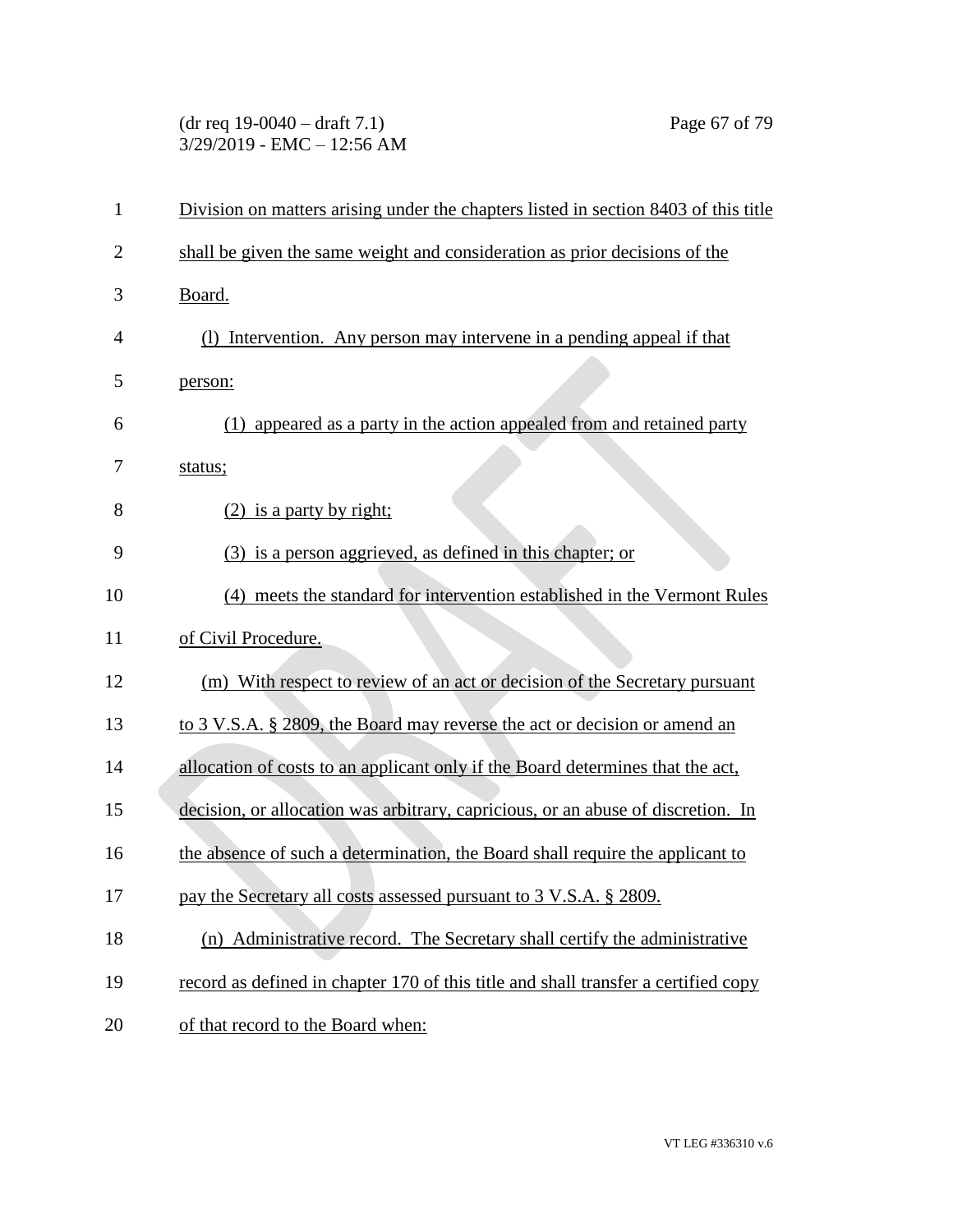# (dr req 19-0040 – draft 7.1) Page 68 of 79 3/29/2019 - EMC – 12:56 AM

| $\mathbf{1}$   | (1) there is an appeal of an act or decision of the Secretary that is based        |
|----------------|------------------------------------------------------------------------------------|
| $\overline{2}$ | on that record; or                                                                 |
| 3              | (2) there is an appeal of a decision of a District Commission and a                |
| 4              | decision of the Secretary is relevant under a criterion of subsection 6086(a) of   |
| 5              | this title that is at issue in the appeal.                                         |
| 6              | § 8405. FEES                                                                       |
| 7              | (a) All persons filing an appeal shall pay a fee of \$250.00, plus any             |
| 8              | associated publication costs. The Board may waive the fee or publication costs     |
| 9              | if the Board finds that the appellant or initiating party is unable to pay the fee |
| 10             | or publication costs. The fee of \$250.00 shall not apply to appeals or other      |
| 11             | matters brought before the Board under this chapter in the name of the State by    |
| 12             | public officials authorized to do so.                                              |
| 13             | (b) All funds collected pursuant to this section shall be deposited into the       |
| 14             | fund created in section 6029 of this title.                                        |
| 15             | § 8406. APPEALS TO THE SUPREME COURT                                               |
| 16             | Any person aggrieved by an act or decision of the Board pursuant to<br>(a)         |
| 17             | this chapter may appeal to the Supreme Court within 30 days after the date of      |
| 18             | the entry of the judgment or order appealed from, provided that the person was     |
| 19             | a party to the proceeding before the Board.                                        |
| 20             | (b) Notwithstanding subsection (a) of this section, an aggrieved person may        |
| 21             | appeal a decision of the Board if the Supreme Court determines that:               |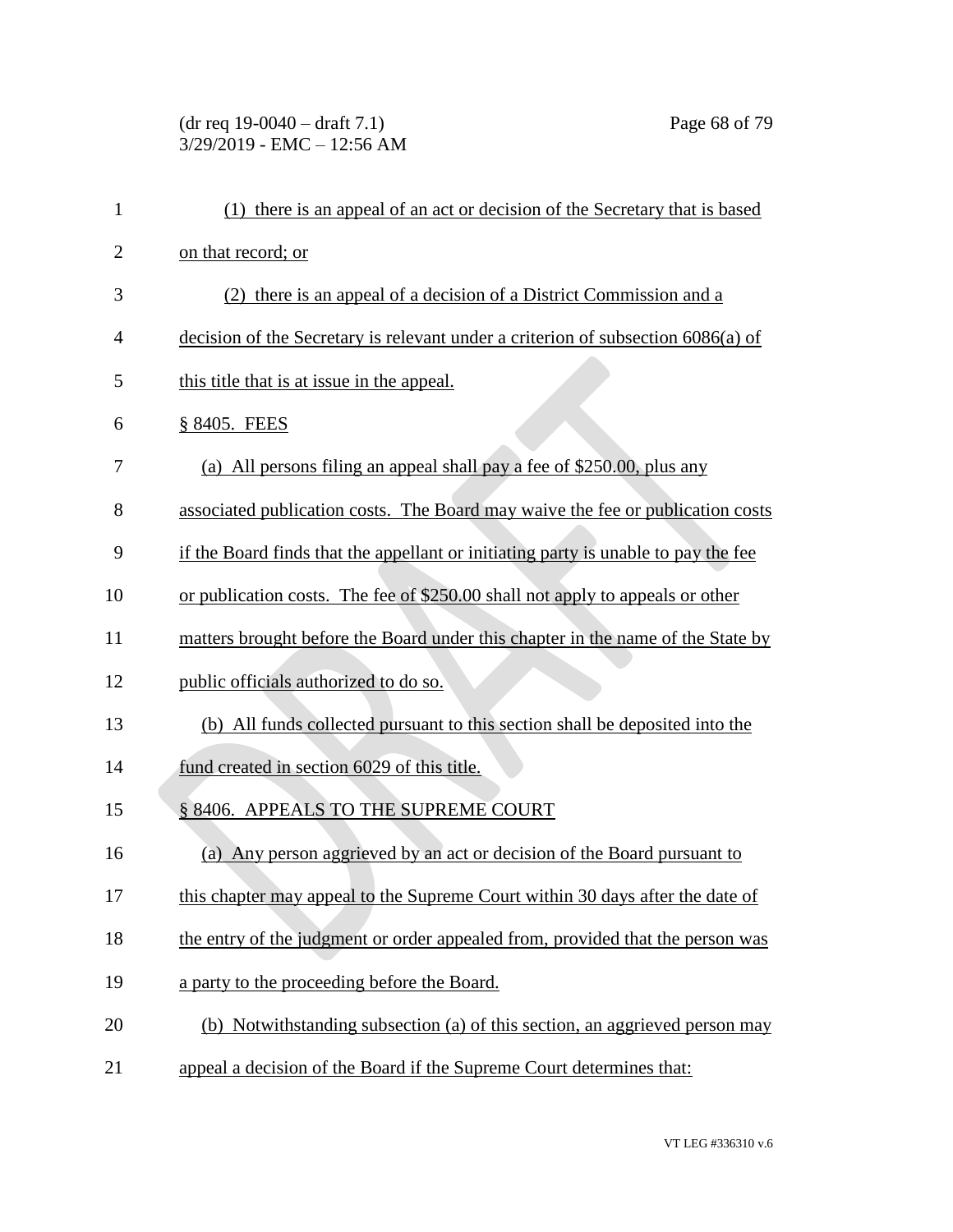### (dr req 19-0040 – draft 7.1) Page 69 of 79 3/29/2019 - EMC – 12:56 AM

| $\mathbf{1}$   | (1) there was a procedural defect that prevented the person from               |
|----------------|--------------------------------------------------------------------------------|
| $\overline{2}$ | participating in the proceeding; or                                            |
| 3              | (2) some other condition exists that would result in manifest injustice if     |
| 4              | the person's right to appeal was disallowed.                                   |
| 5              | (c) An objection that has not been raised before the Board may not be          |
| 6              | considered by the Supreme Court, unless the failure or neglect to raise that   |
| 7              | objection is excused by the Supreme Court because of extraordinary             |
| 8              | circumstances. The findings of the Board with respect to questions of fact, if |
| 9              | supported by substantial evidence on the record as a whole, shall be           |
| 10             | conclusive.                                                                    |
| 11             | (d) Only the Attorney General may represent the State in all appeals under     |
| 12             | this section.                                                                  |
| 13             | *** Environmental Division ***                                                 |
| 14             | Sec. 12. 4 V.S.A. § 34 is amended to read:                                     |
| 15             | § 34. JURISDICTION; ENVIRONMENTAL DIVISION                                     |
| 16             | The Environmental Division shall have:                                         |
| 17             | (1) jurisdiction of matters arising under 10 V.S.A. chapters chapter 201       |
| 18             | and 220:                                                                       |
| 19             | (2) jurisdiction of matters arising under 24 V.S.A. chapter 61,                |
| 20             | subchapter 12 and 24 V.S.A. chapter 117; and                                   |
| 21             | (3) original jurisdiction to revoke permits under 10 V.S.A. chapter 151.       |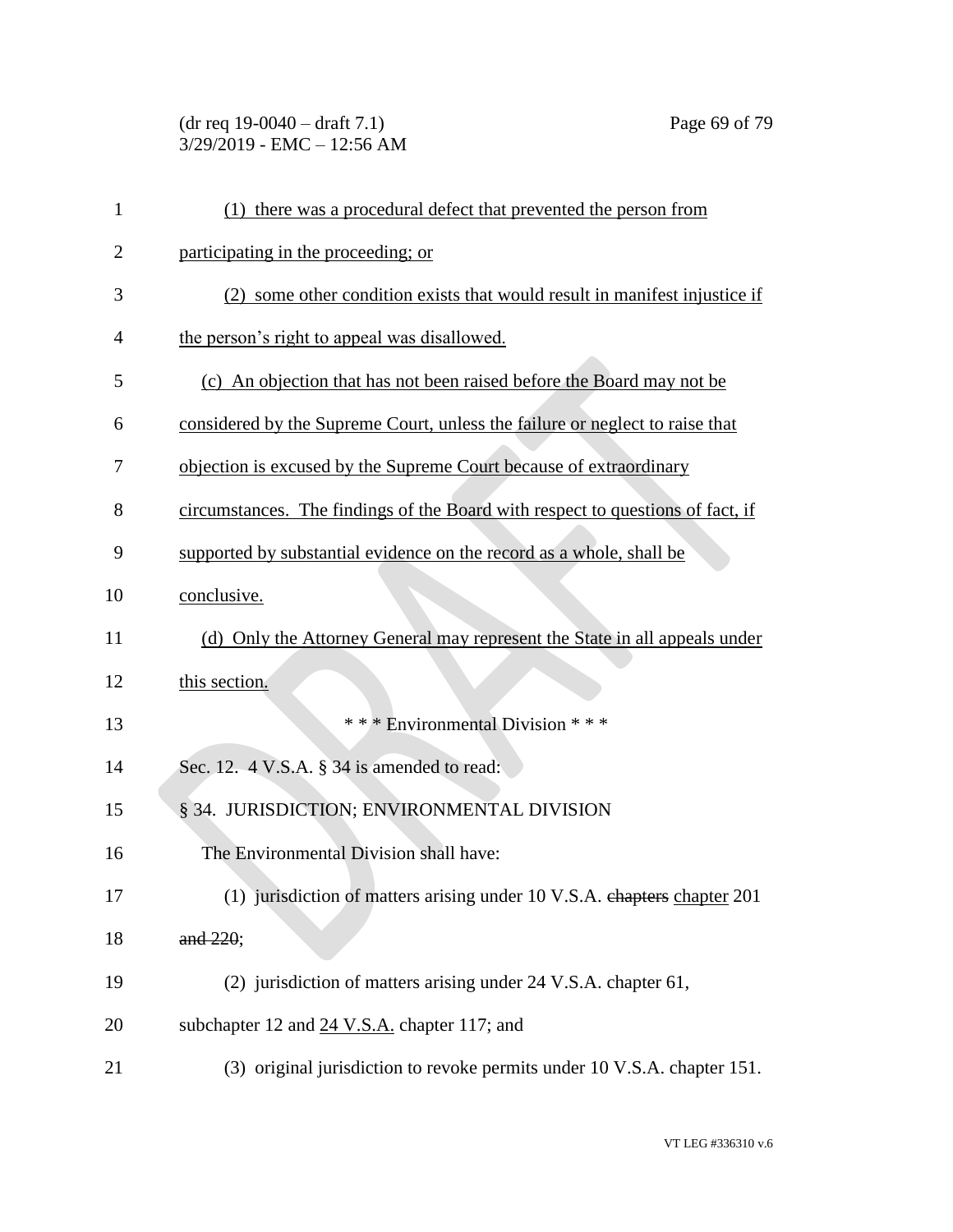| $\mathbf{1}$   | Sec. 13. 24 V.S.A. § 2283 is amended to read:                                            |
|----------------|------------------------------------------------------------------------------------------|
| $\overline{2}$ | § 2283. APPEALS                                                                          |
| 3              | After exhausting the right of administrative appeal to the Board under 19                |
| $\overline{4}$ | V.S.A. $\S$ 5(d)(5), a person aggrieved by any order, act, or decision of the            |
| 5              | Agency of Transportation may appeal to the Superior Court, and all                       |
| 6              | proceedings shall be de novo. Any person, including the Agency of                        |
| 7              | Transportation, may appeal to the Supreme Court from a judgment or ruling of             |
| 8              | the Superior Court. Appeals of acts or decisions of the Secretary of Natural             |
| 9              | Resources <del>or</del> under this subchapter shall be appealed to the Vermont           |
| 10             | Environmental Review Board under 10 V.S.A. § 8403. Acts or decisions of a                |
| 11             | legislative body of a municipality under this subchapter shall be appealed to            |
| 12             | the Environmental Division under $10 \text{ V.S.A.}$ \$8503 section 4471a of this title. |
| 13             | Sec. 14. 24 V.S.A. $\S$ 4449(a)(3) is amended to read:                                   |
| 14             | (3) No permit issued pursuant to this section shall take effect until the                |
| 15             | time for appeal in section 4465 of this title has passed, or in the event that a         |
| 16             | notice of appeal is properly filed, no such permit shall take effect until               |
| 17             | adjudication of that appeal by the appropriate municipal panel is complete and           |
| 18             | the time for taking an appeal to the Environmental Division has passed without           |
| 19             | an appeal being taken. If an appeal is taken to the Environmental Division, the          |
| 20             | permit shall not take effect until the Environmental Division rules in                   |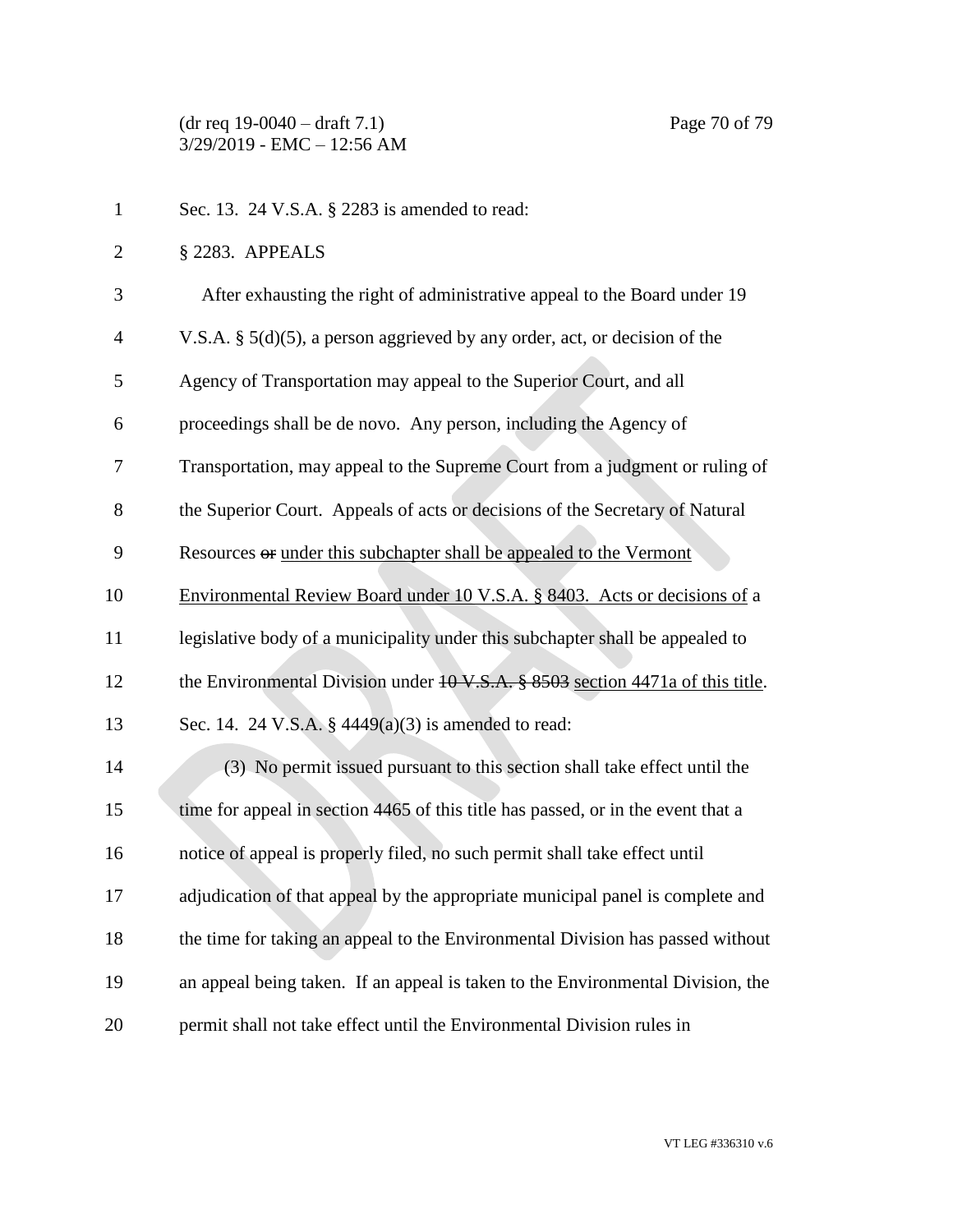#### (dr req 19-0040 – draft 7.1) Page 71 of 79 3/29/2019 - EMC – 12:56 AM

| $\mathbf{1}$   | accordance with 10 V.S.A. § 8504 section 4471a of this title on whether to        |
|----------------|-----------------------------------------------------------------------------------|
| $\overline{2}$ | issue a stay, or until the expiration of 15 days, whichever comes first.          |
| 3              | Sec. 15. 24 V.S.A. § 4471 is amended to read:                                     |
| $\overline{4}$ | § 4471. APPEAL TO ENVIRONMENTAL DIVISION                                          |
| 5              | (a) Participation required. An interested person who has participated in a        |
| 6              | municipal regulatory proceeding authorized under this title may appeal a          |
| 7              | decision rendered in that proceeding by an appropriate municipal panel to the     |
| 8              | Environmental Division as provided by section 4471a of this title.                |
| 9              | Participation in a local regulatory proceeding shall consist of offering, through |
| 10             | oral or written testimony, evidence or a statement of concern related to the      |
| 11             | subject of the proceeding. An appeal from a decision of the appropriate           |
| 12             | municipal panel, or from a decision of the municipal legislative body under       |
| 13             | subsection 4415(d) of this title, shall be taken in such manner as the Supreme    |
| 14             | Court may by rule provide for appeals from State agencies governed by 3           |
| 15             | V.S.A. §§ 801–816, unless the decision is an appropriate municipal panel          |
| 16             | decision which that the municipality has elected to be subject to review on the   |
| 17             | record.                                                                           |
| 18             | * * *                                                                             |
| 19             | Sec. 16. 24 V.S.A. § 4471a is added to read:                                      |
| 20             | § 4471a. ENVIRONMENTAL DIVISION                                                   |
| 21             | (a) Applicability.                                                                |
|                |                                                                                   |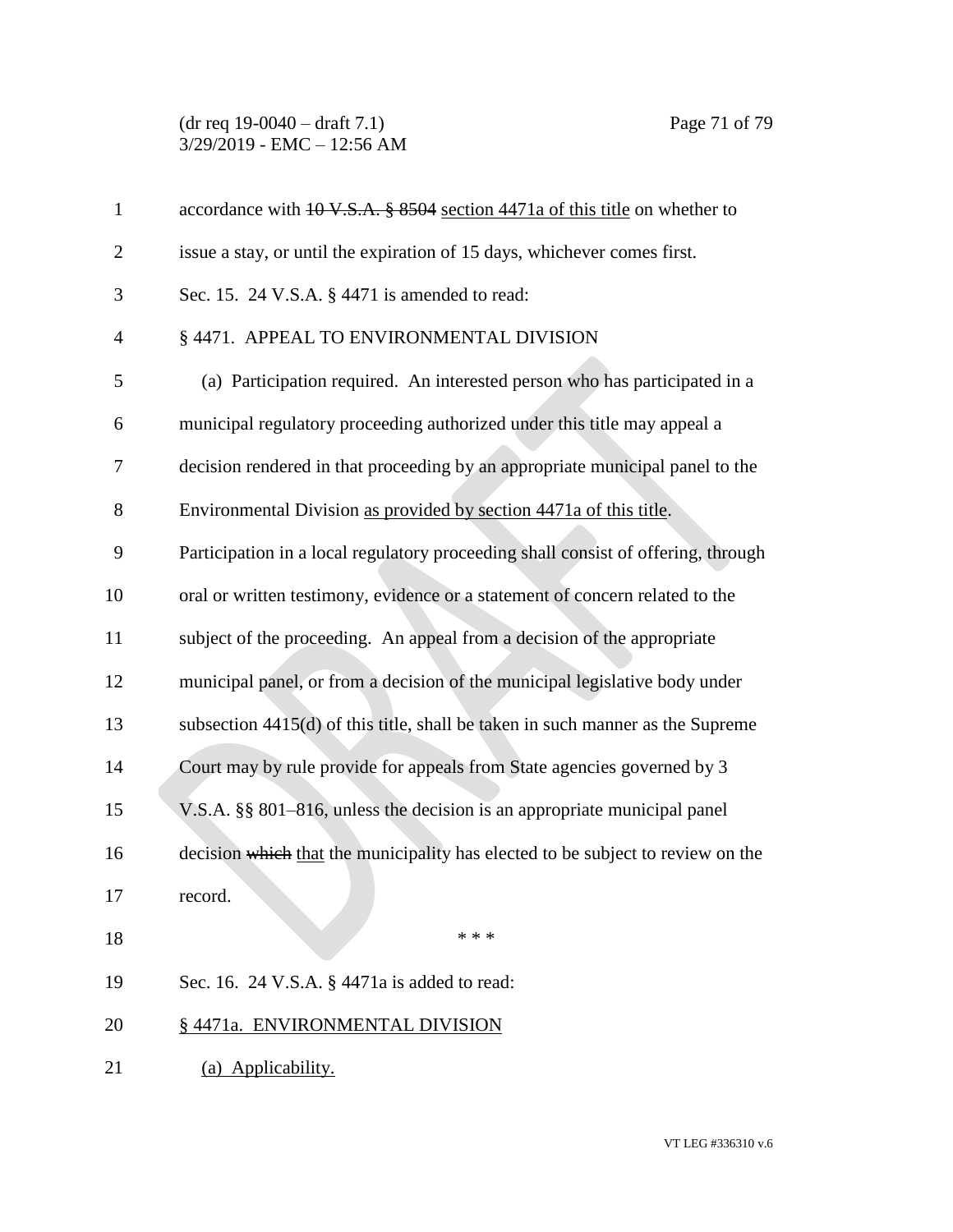# (dr req 19-0040 – draft 7.1) Page 72 of 79 3/29/2019 - EMC – 12:56 AM

| $\mathbf{1}$   | (1) This section and section 4471 of this title shall govern all appeals          |
|----------------|-----------------------------------------------------------------------------------|
| $\overline{2}$ | arising under this chapter, except for appeals under section 4352 of this title.  |
| 3              | (2) This section shall govern all appeals of acts or decisions of the             |
| 4              | legislative body of a municipality arising under chapter 61, subchapter 10 of     |
| 5              | this title relating to the municipal certificate of approved location for salvage |
| 6              | yards.                                                                            |
| 7              | (3) This section shall govern all appeals from an act or decision of the          |
| 8              | Environmental Division under this chapter.                                        |
| 9              | (b) Appeals; exceptions.                                                          |
| 10             | (1) Within 30 days after the date of the act or decision, an interested           |
| 11             | person as defined in section 4465 of this title who has participated as defined   |
| 12             | in section 4471 of this title in the municipal regulatory proceeding under this   |
| 13             | chapter may appeal to the Environmental Division an act or decision made          |
| 14             | under this chapter by an appropriate municipal panel; provided, however, that     |
| 15             | decisions of a development review board under section 4420 of this title with     |
| 16             | respect to review of municipal impacts under 10 V.S.A. chapter 151 are not        |
| 17             | subject to appeal but shall serve as presumptions in accordance with that         |
| 18             | chapter.                                                                          |
| 19             | (2) Notwithstanding subdivision (1) of this subsection, an interested             |
| 20             | person may appeal an act or decision under this chapter if the Environmental      |
| 21             | judge determines that:                                                            |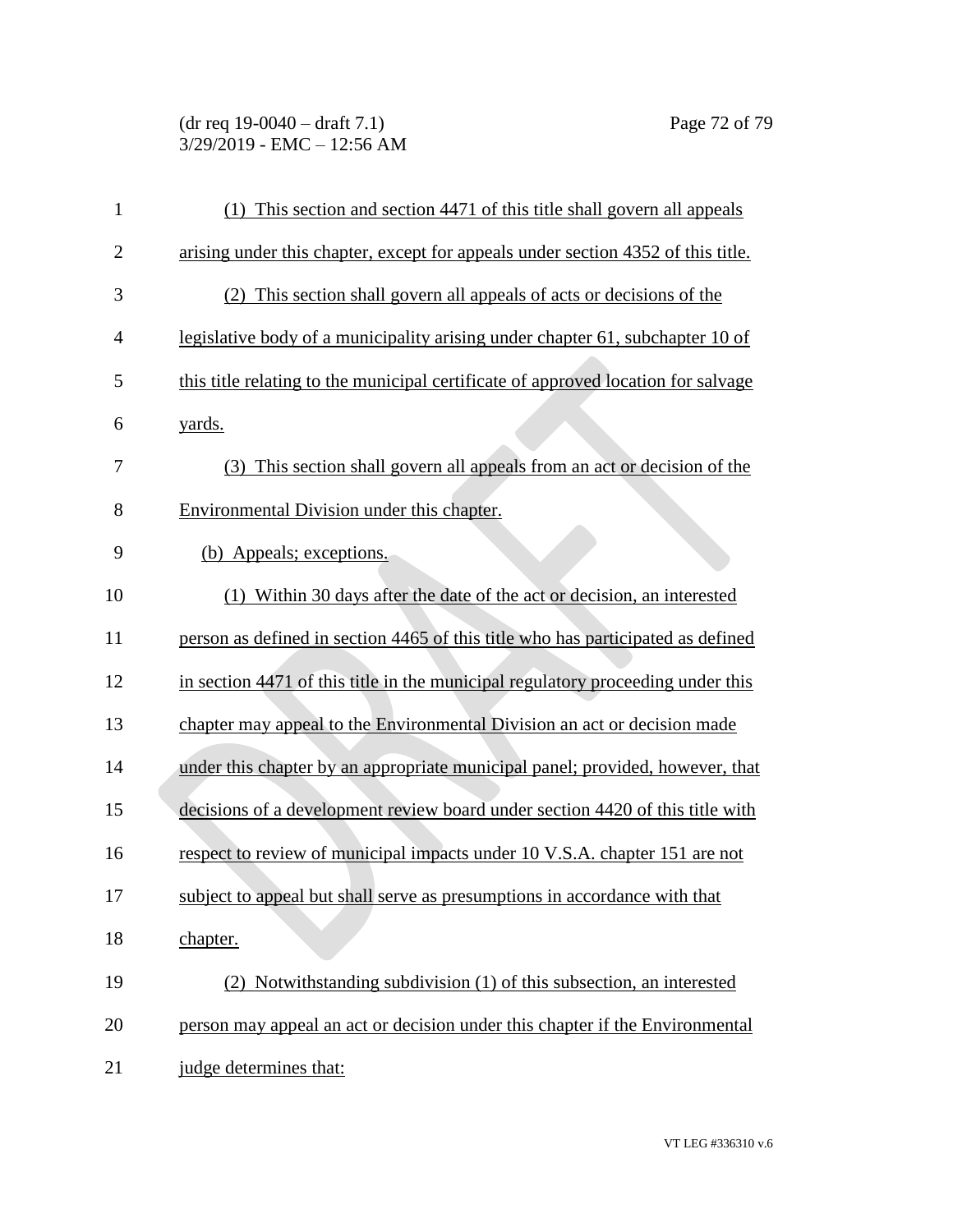## (dr req 19-0040 – draft 7.1) Page 73 of 79 3/29/2019 - EMC – 12:56 AM

| $\mathbf{1}$   | (A) there was a procedural defect that prevented the person from                     |
|----------------|--------------------------------------------------------------------------------------|
| $\overline{c}$ | obtaining interested person status or participating in the proceeding;               |
| 3              | (B) the decision being appealed is the grant or denial of interested                 |
| 4              | person status; or                                                                    |
| 5              | (C) some other condition exists that would result in manifest injustice              |
| 6              | if the person's right to appeal was disallowed.                                      |
| 7              | (c) Notice. On filing of an appeal under this chapter, the appellant shall           |
| 8              | give notice as required under section 4471 of this title.                            |
| 9              | $(d)$ Stays.                                                                         |
| 10             | (1) The filing of an appeal shall automatically stay the act or decision in          |
| 11             | the following situations if it pertains to the denial of interested person status by |
| 12             | a board of adjustment, planning commission, or development review board.             |
| 13             | (2) Upon petition by a party or upon its own motion for a stay of an act             |
| 14             | or decision, the Environmental Division shall perform the initial review of the      |
| 15             | request and may grant a stay. Any decision under this subsection to issue a          |
| 16             | stay shall be subject to appeal to the Supreme Court according to the Rules of       |
| 17             | Appellate Procedure.                                                                 |
| 18             | (e) De novo hearing. The Environmental Division, applying the                        |
| 19             | substantive standards that were applicable before the tribunal appealed from,        |
| 20             | shall hold a de novo hearing on those issues that have been appealed, except in      |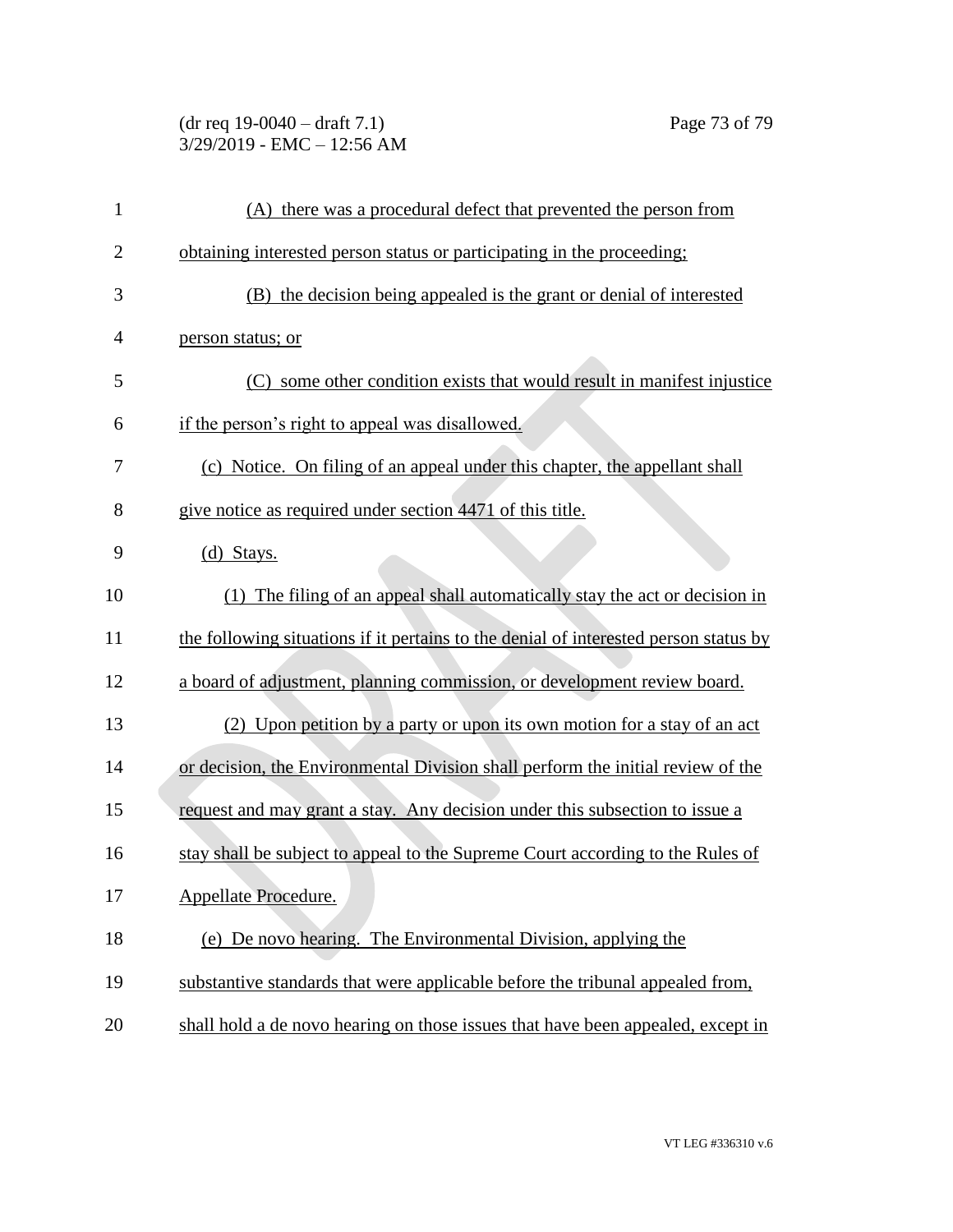(dr req 19-0040 – draft 7.1) Page 74 of 79 3/29/2019 - EMC – 12:56 AM

| $\mathbf{1}$ | the case of a decision being appealed on the record pursuant to subsection        |
|--------------|-----------------------------------------------------------------------------------|
| 2            | $4471(b)$ of this title.                                                          |
| 3            | (f) Limitation on appeals. Notwithstanding any other provision of this            |
| 4            | section, a municipal decision regarding whether a particular application          |
| 5            | qualifies for a recorded hearing under subsection 4471(b) of this title shall not |
| 6            | be subject to appeal.                                                             |
| 7            | (g) Intervention. Any person may intervene in a pending appeal before the         |
| 8            | Environmental Division if that person:                                            |
| 9            | (1) appeared as a party in the action appealed from and retained party            |
| 10           | status;                                                                           |
| 11           | $(2)$ is a party by right;                                                        |
| 12           | (3) qualifies as an "interested person" as established in section 4465 of         |
| 13           | this title; or                                                                    |
| 14           | (4) meets the standard for intervention established in the Vermont Rules          |
| 15           | of Civil Procedure.                                                               |
| 16           | (h) Appeals to Supreme Court.                                                     |
| 17           | (1) Any person aggrieved by a decision of the Environmental Division              |
| 18           | pursuant to this section or any party by right may appeal to the Supreme Court    |
| 19           | within 30 days following the date of the entry of the order or judgment           |
| 20           | appealed from, provided that:                                                     |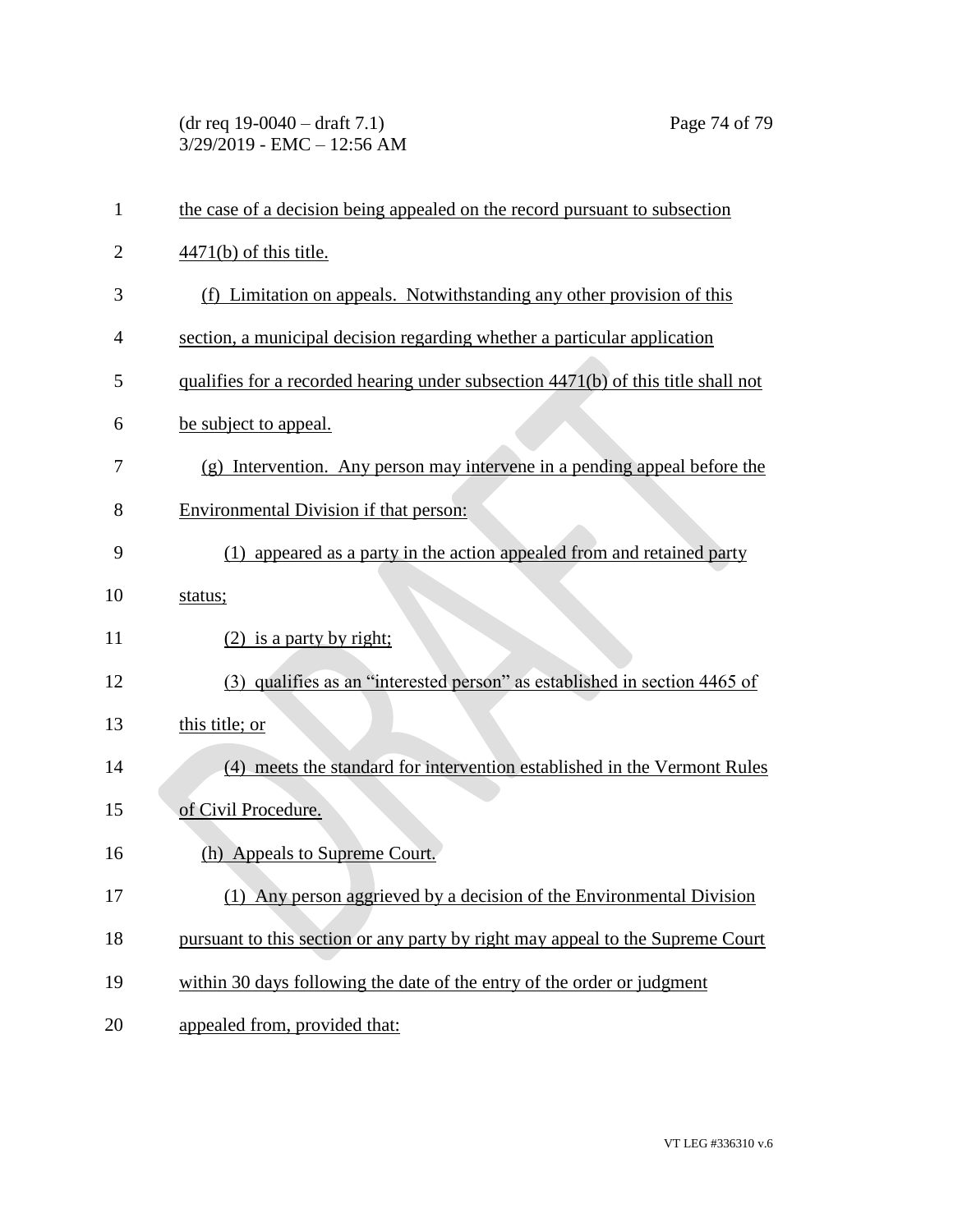## (dr req 19-0040 – draft 7.1) Page 75 of 79 3/29/2019 - EMC – 12:56 AM

| $\mathbf{1}$   | (A) the person was a party to the proceeding before the                    |
|----------------|----------------------------------------------------------------------------|
| $\overline{2}$ | <b>Environmental Division;</b>                                             |
| 3              | (B) the decision being appealed is the denial of party status; or          |
| 4              | (C) the Supreme Court determines that:                                     |
| 5              | (i) there was a procedural defect that prevented the person from           |
| 6              | participating in the proceeding; or                                        |
| 7              | (ii) some other condition exists that would result in manifest             |
| 8              | injustice if the person's right to appeal were disallowed.                 |
| 9              | (2) An objection that has not been raised before the Environmental         |
| 10             | Division may not be considered by the Supreme Court unless the failure or  |
| 11             | neglect to raise that objection is excused by the Supreme Court because of |
| 12             | extraordinary circumstances.                                               |
| 13             | * * * Development Cabinet * * *                                            |
| 14             | Sec. 17. 3 V.S.A. § 2293 is amended to read:                               |
| 15             | § 2293. DEVELOPMENT CABINET                                                |
| 16             | * * *                                                                      |
| 17             | (b) Development Cabinet.                                                   |
| 18             | (1) A Development Cabinet is created, to consist of the Secretaries of     |
| 19             | the Agencies of Administration, of Agriculture, Food and Markets, of       |
| 20             | Commerce and Community Development, of Education, of Natural Resources,    |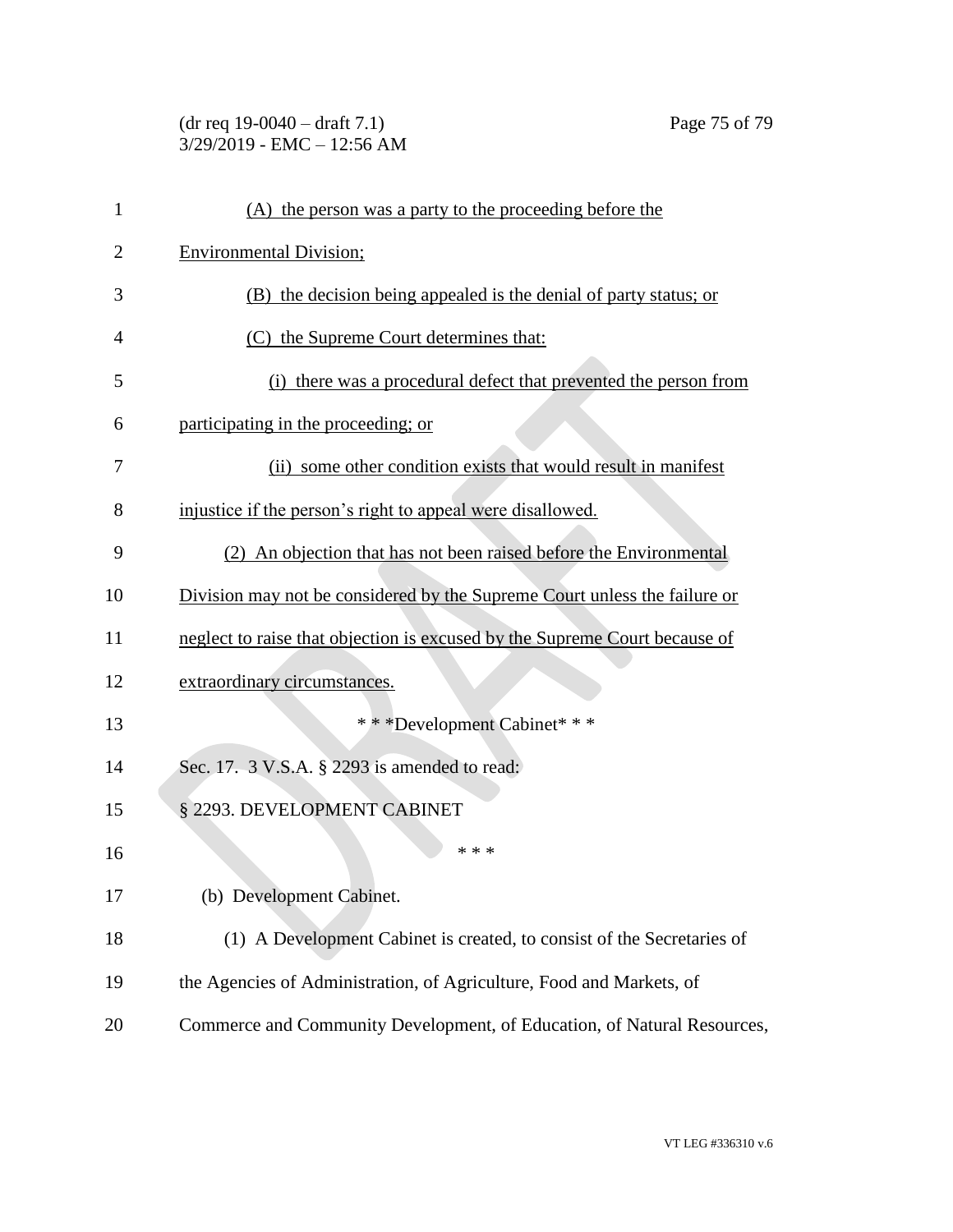## (dr req 19-0040 – draft 7.1) Page 76 of 79 3/29/2019 - EMC – 12:56 AM

| $\mathbf{1}$   | and of Transportation. The Governor or the Governor's designee shall chair      |
|----------------|---------------------------------------------------------------------------------|
| $\overline{2}$ | the Development Cabinet.                                                        |
| 3              | (2) The Development Cabinet shall advise the Governor on how best to            |
| $\overline{4}$ | implement the purposes of this section, and shall recommend changes as          |
| 5              | appropriate to improve implementation of those purposes.                        |
| 6              | (3) The Development Cabinet may establish interagency work groups to            |
| 7              | support its mission, drawing membership from any agency or department of        |
| 8              | State government. Any interagency work groups established under this            |
| 9              | subsection shall evaluate, test the feasibility of, and suggest alternatives to |
| 10             | economic development proposals, including proposals for public-private          |
| 11             | partnerships, submitted to them for consideration. The Development Cabinet      |
| 12             | shall refer to appropriate interagency workgroups any economic development      |
| 13             | proposal that has a significant impact on the inventory or use of State land or |
| 14             | buildings.                                                                      |
| 15             | (4) The Development Cabinet shall meet regularly in order to carry out          |
| 16             | the purposes of this section.                                                   |
| 17             | *** Revision Authority; Transition; Effective Dates ***                         |
| 18             | Sec. 18. REFERENCES; REVISION AUTHORITY                                         |
| 19             | (a) In the Vermont Statutes Annotated, all references to the Natural            |
| 20             | Resources Board are deemed to be references to the Vermont Environmental        |
| 21             | Review Board.                                                                   |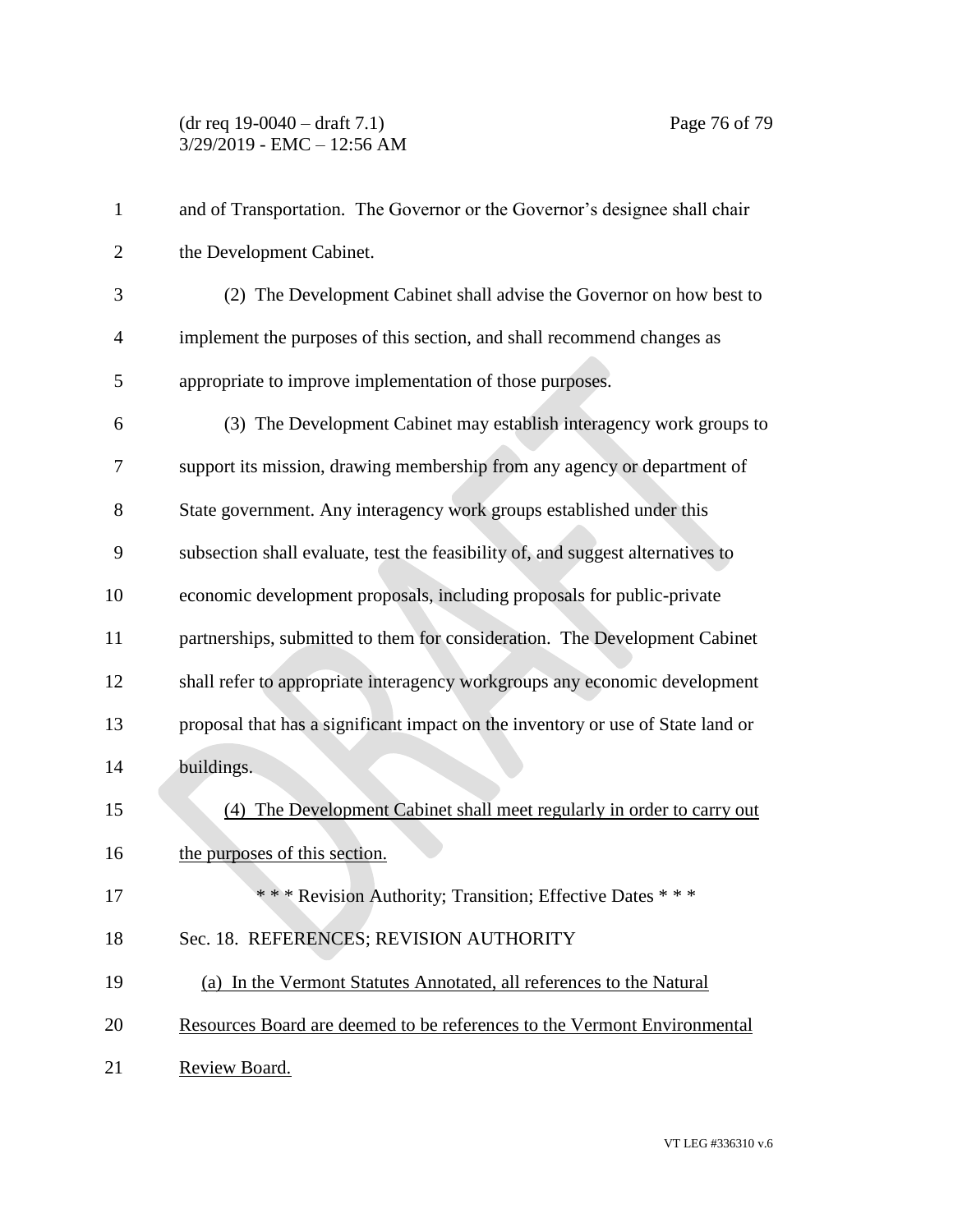(dr req 19-0040 – draft 7.1) Page 77 of 79 3/29/2019 - EMC – 12:56 AM

| $\mathbf{1}$   | (b) In 10 V.S.A. $\S$ 6001 as amended by Sec. 3 of this act, the Office of   |
|----------------|------------------------------------------------------------------------------|
| $\overline{2}$ | Legislative Council shall:                                                   |
| 3              | $(1)$ in subdivision $(2)$ , replace the reference to "this act" with the    |
| $\overline{4}$ | specific citation to this act as enacted; and                                |
| 5              | (2) reorganize and renumber the definitions so that they are in              |
| 6              | alphabetical order and, in the Vermont Statutes Annotated, shall revise all  |
| 7              | cross-references to those definitions accordingly.                           |
| 8              | (c) In the Vermont Statutes Annotated, the Office of Legislative Council     |
| 9              | shall:                                                                       |
| 10             | (1) replace "Natural Resources Board" with "Vermont Environmental            |
| 11             | Review Board";                                                               |
| 12             | (2) replace "10 V.S.A. chapter 220" and "chapter 220 of Title 10" with       |
| 13             | "10 V.S.A. chapter $219$ ";                                                  |
| 14             | (3) in Title 10, replace "chapter 220 of this title" with "chapter 219 of    |
| 15             | this title"; and                                                             |
| 16             | (4) when a statute concerns an appeal governed by Sec. 11 of this act, 10    |
| 17             | V.S.A. chapter 219, replace the reference, if any, to the Environmental      |
| 18             | Division of the Superior Court with a reference to the Vermont Environmental |
| 19             | Review Board.                                                                |
| 20             | (d) In 10 V.S.A. § 6086, the Office of Legislative Council shall insert the  |
| 21             | following subsection and subdivision headings:                               |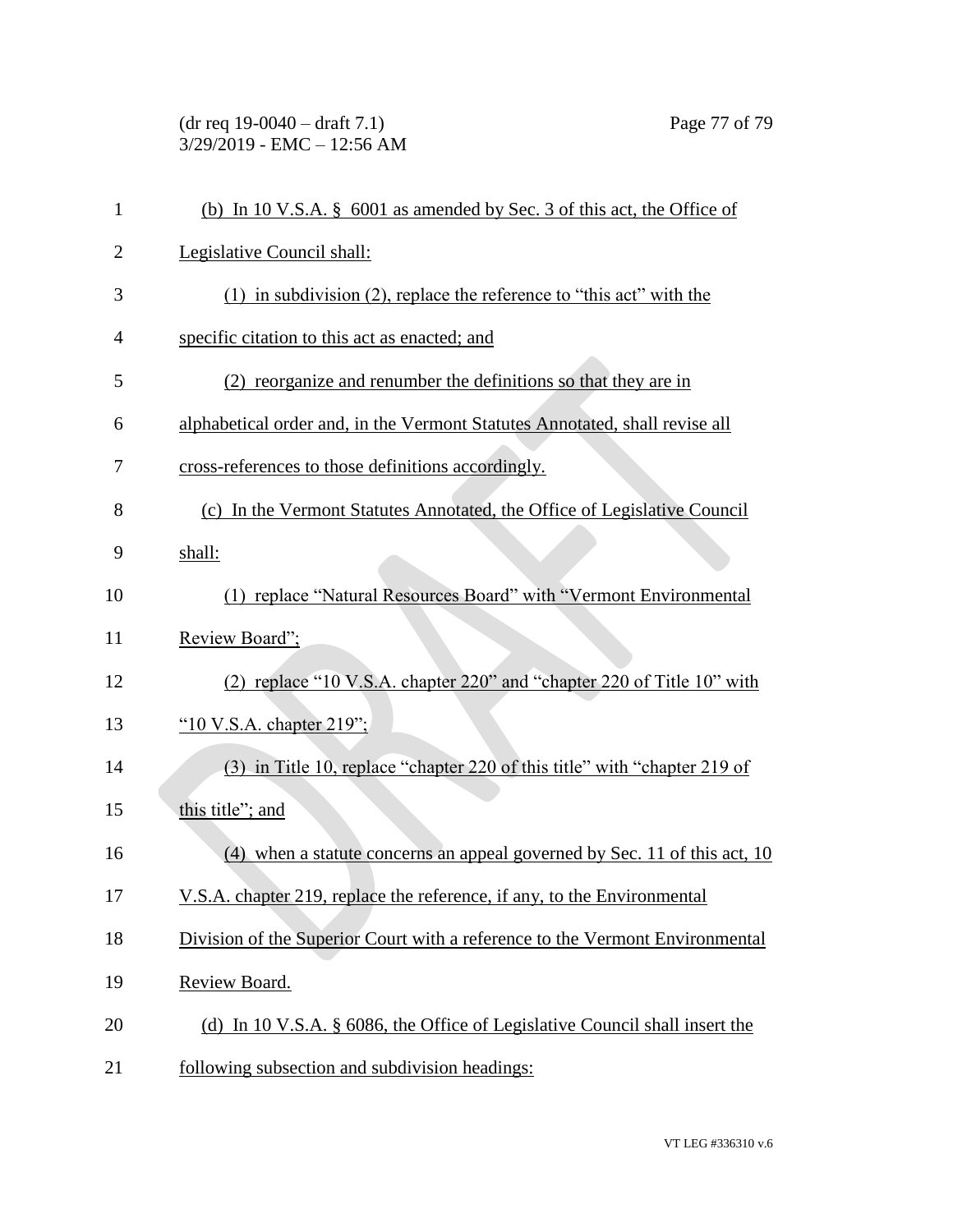| $(dr \text{ req } 19-0040 - draft } 7.1)$ |  |
|-------------------------------------------|--|
| 3/29/2019 - EMC – 12:56 AM                |  |

| $\mathbf{1}$   | (1) In subdivision (a)(4): Soil erosion; capacity of land to hold water.          |
|----------------|-----------------------------------------------------------------------------------|
| $\overline{2}$ | $(2)$ In subdivision (a)(6): Educational services.                                |
| 3              | $(3)$ In subdivision $(a)(7)$ : Local governmental services.                      |
| 4              | (4) In subsection (b): Partial findings.                                          |
| 5              | (5) In subsection (e): Temporary improvements; film or TV.                        |
| 6              | (6) In subsection (f): Stay of construction.                                      |
| 7              | Sec. 19. RULES                                                                    |
| 8              | (a) Act 250 rules adopted pursuant to 10 V.S.A. § 6025, as that statute and       |
| 9              | those rules existed immediately prior to the effective date of this act, shall be |
| 10             | deemed rules of the Vermont Environmental Review Board under Sec. 3 of            |
| 11             | this act, 10 V.S.A, $\S$ 6025, and the Vermont Environmental Review Board may     |
| 12             | amend those rules in accordance with 3 V.S.A. chapter 25.                         |
| 13             | (b) The provisions of this act shall supersede any provisions to the contrary     |
| 14             | contained in the Act 250 rules as they existed immediately prior to the           |
| 15             | effective date of this act.                                                       |
| 16             | Sec. 20. ENVIRONMENTAL REVIEW BOARD; BUDGET;                                      |
| 17             | <b>POSITIONS</b>                                                                  |
| 18             | As of February 1, 2020, all appropriations and employee positions of the          |
| 19             | Natural Resources Board are transferred to the Vermont Environmental              |
| 20             | Review Board.                                                                     |
| 21             | Sec. 21. ENVIRONMENTAL DIVISION; CONTINUED JURISDICTION                           |